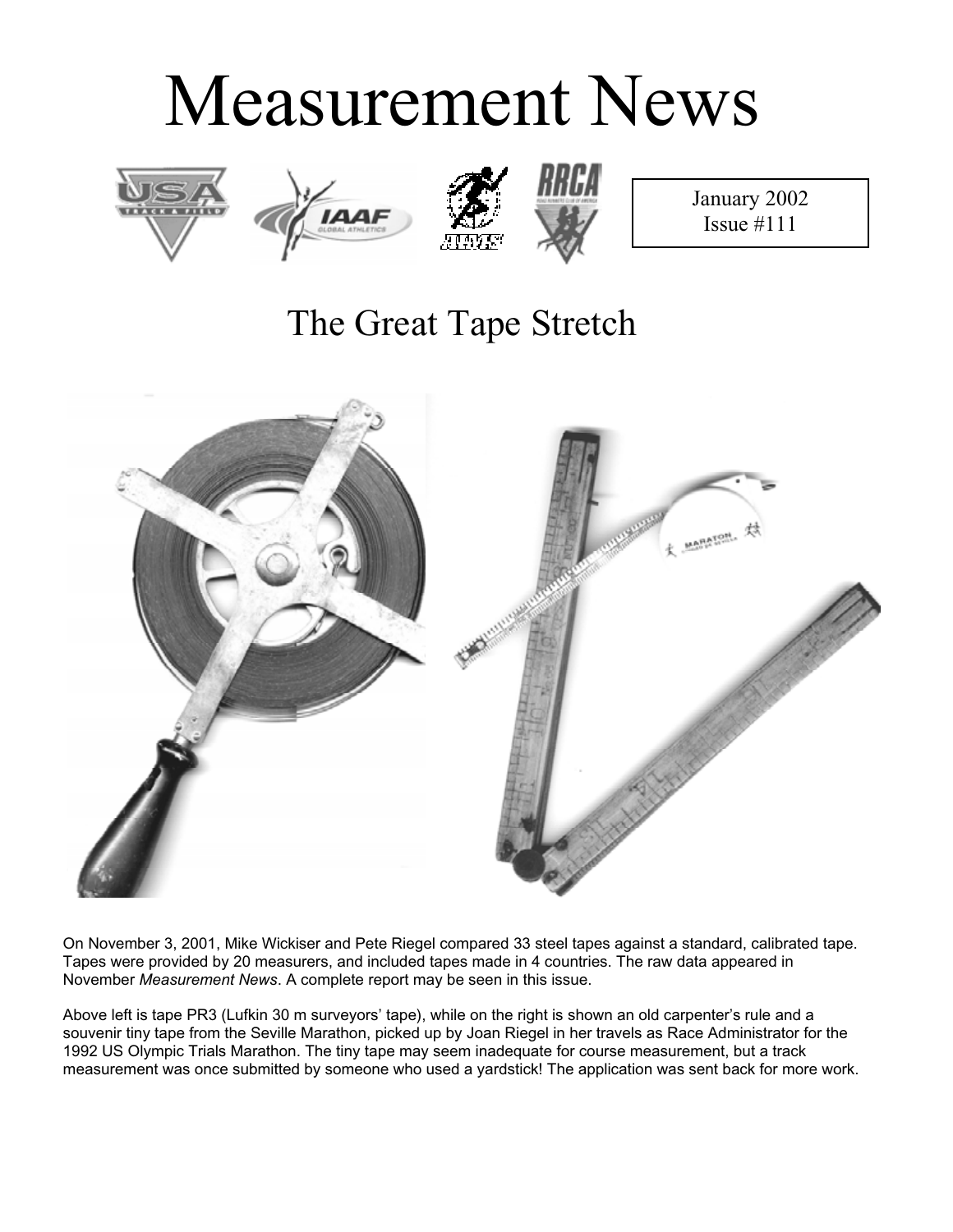#### **MEASUREMENT NEWS**

#### **#111 – JANUARY 2002**

**Editor**: Pete Riegel - 3354 Kirkham Road - Columbus, OH 43221-1368

Telephone: 614-451-5617 (home, not after 10 PM Eastern time) FAX: 614-451-5610 (home) Email: Riegelpete@aol.com

#### **Subscription cost:**

MN is sent free to RRTC officers and certifiers, and AIMS/IAAF measurers. Others may obtain MN by sending \$20 (for a one year subscription - six issues) to Pete Riegel.

Course lists for individual states may be obtained via email, free. Contact Pete Riegel at: **Riegelpete@aol.com**

#### **Deadlines**

Material intended to be included in the March 2002 issue must be in the Editor's hands by **February 25.** Next issue will be mailed in early March.

#### **ONLINE MEASUREMENT FORUM**

All it takes to become a subscriber is access to email. Simply send to **MNForum@aol.com** with "Subscribe MNF" in the subject heading box, and you will be added to the list. Postings on any subject related to measurement are also welcome at the same address. RRTC CHAIRMAN – Mike Wickiser 2939 Vincent Rd – Silver Lake, OH 44224 Phone/fax: 330-929-1605 Email: MikeWickiser@neo.rr.com

### **ROAD RUNNING TECHNICAL COUNCIL**

|                              | <b>Ted Corbitt</b>          |
|------------------------------|-----------------------------|
|                              | Mike Wickiser               |
| Vice-Chairman (East)         | Paul Hronjak                |
| Vice-Chairman (West)         | Tom McBrayer                |
|                              | Karen Wickiser              |
| Webmaster/Secretary          | Bob Baumel                  |
|                              | Jim Gerweck                 |
|                              | Doug Loeffler               |
|                              | David Katz                  |
| Editor, Measurement News     | Pete Riegel                 |
| RRCA Representative          | Carl Sniffen                |
| Road Running Info Center Rep | Basil/Linda Honikman        |
| Athlete Representatives      | Carol McLatchie, Dan Dillon |
| National Officer Liaison     | <b>Bill Roe</b>             |
| Regional Certifiers          | See list in this issue.     |
|                              |                             |

**http://www.rrtc.net**

A complete list of certified courses may be downloaded from this site.

A complete USATF measurement book can be downloaded from this site.

### **ABOUT MEASUREMENT NEWS**

Measurement News (MN) is the newsletter of the Road Running Technical Council (RRTC) of USA Track & Field (USATF). MN is our way to talk to one another, so that we all know what's going on.

MN is also sent to many foreign measurers associated with AIMS and IAAF, who are also invited to participate in the dialogue.

MN is published bimonthly beginning in January (six issues per year).

If you wish to reproduce or report on anything in MN, go ahead, but an attribution would be appreciated.

MN wants to make road course measurement as good as it can be. All opinions and grievances are solicited. No cows are sacred. If you have a new measurement technique, or if you think things should be done differently, send in your contribution to MN. Your opinion will be given space. Nothing changes until somebody tries!

Electronic copy or clean typed material is most welcome, but send what you can.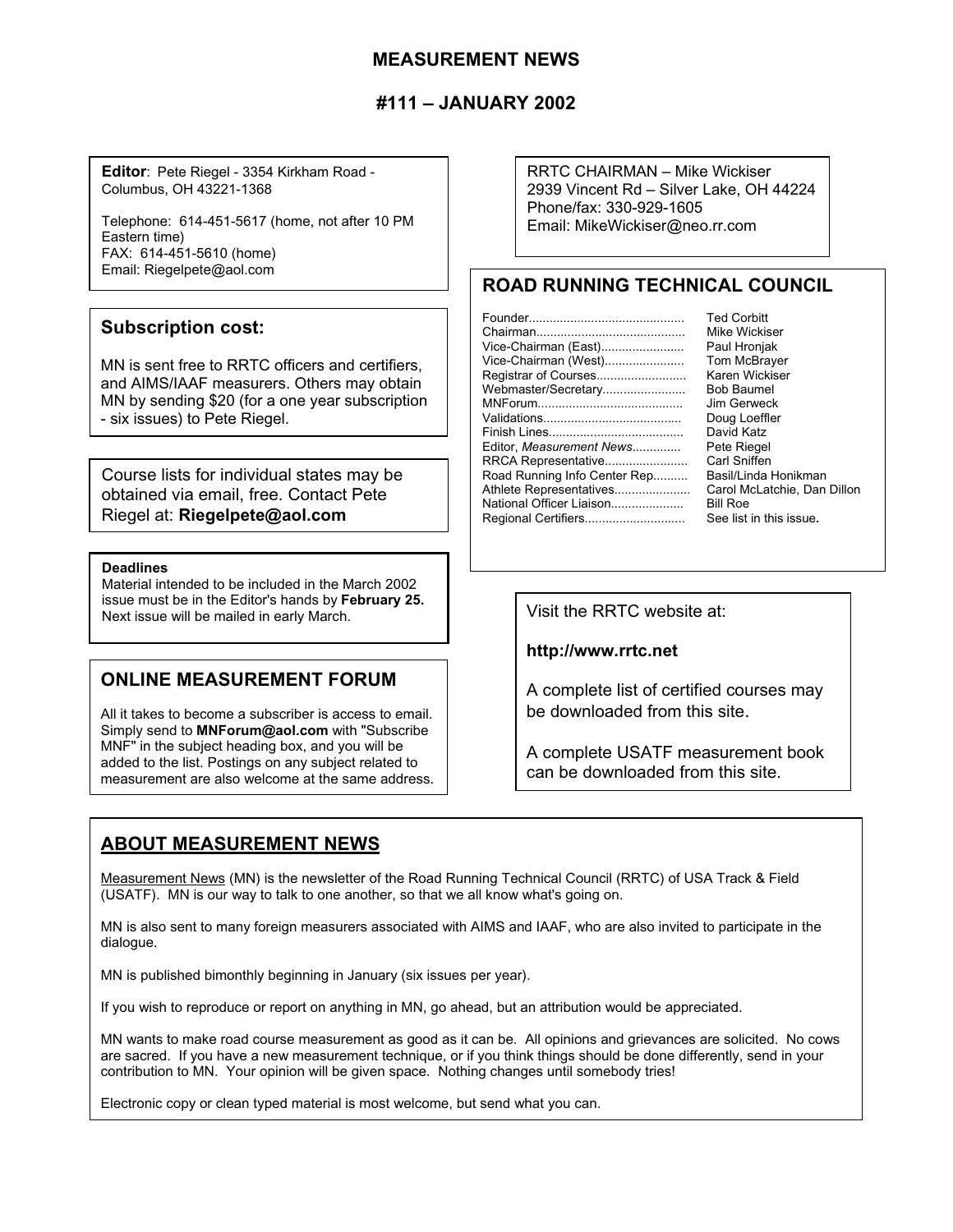#### **MEASUREMENT NEWS**

#### **Issue #111 – January 2002**

**\* \* \* \* \* \* \* \***

**Chairman's Clatter -** From Mike Wickiser

#### **Holiday Greetings to all from Karen and Mike Wickiser.**

The last MN was a bit late and this issue is a bit early. Despite this, there is plenty of news to catch up on. Annual reports and meeting minutes provide the story on the annual convention in Mobile, AL. It has been a busy year and the reports all show increased activity in courses being measured, validated, and renewed. The complete course listing exceeded 21,000 in the blink of an eye. It now contains 21,077 certified courses.

Jim Gerweck has the Finish Line Manual posted on the net. The manual still needs some work but after many hours of effort on Jim's part, the FL manual is once again available. You can download or view it from www.RRTC.net. Many thanks to Jim for all the work on this project. Anyone interested in helping out with the revising the FL manual should contact Jim at  $MNForm@aol.com$ 

Bob Langenbach has accepted the position of Washington certifier. Mike Renner will remain active as the certifier for Idaho. Welcome Bob! And thanks to Mike Renner for years of handling two states.

I just received word that Ray Nelson, certifier for RI & MA, was injured while measuring a race course Dec.  $4<sup>th</sup>$ . While crossing a main street, a car made a right turn running head on into him. He has three fractured ribs, a torn lung, and several cuts and bruises. Ray is currently in a great deal of pain as he recuperates. He can be contacted at 705 Lockwood CT, Warwick, RI 02886. His email address is *ride6887@ride.ri.net*

The 'hot' topic at the convention this year is a proposal by David Katz, RRTC Finish Line Chair to consider net (chip) times for age group records. To insure head to head competition this is not meant to have any effect on race placement, only for records consideration. With some of the masters runners staging back from the starting line in larger races this topic was bound to arise. For now 'net' time records is still a concept with much to be worked out. USATF rules would need to be re-written to the satisfaction of several sports and administrative committees before 'net' times can be officially accepted.

I need to ask each certifier to pay close attention to course maps. There have been several lately that lacked proper documentation. Tom McBrayer & Paul Hronjak check every certificate and map they get. It makes their job a lot easier when the map is up to par before they get it in the mail. Restrictions to the path that is to be available to runners must be documented as exactly as Start, Finish and turnarounds. A painted centerline may be OK to keep runners out of oncoming traffic but painted marks, even road centerlines don't provide proper documentation for exactly where runners will be turning. Showing North as well as the names of all streets along the course is necessary. All this information sometimes gets a bit crowded but remember that a certificate and map are often copied several times. Keep them as clear as possible. If you get a map that just can't be reduced to one sheet of paper, usually marathon distance, go ahead and use two sheets adding the less important information to the second sheet.

Wike Debouts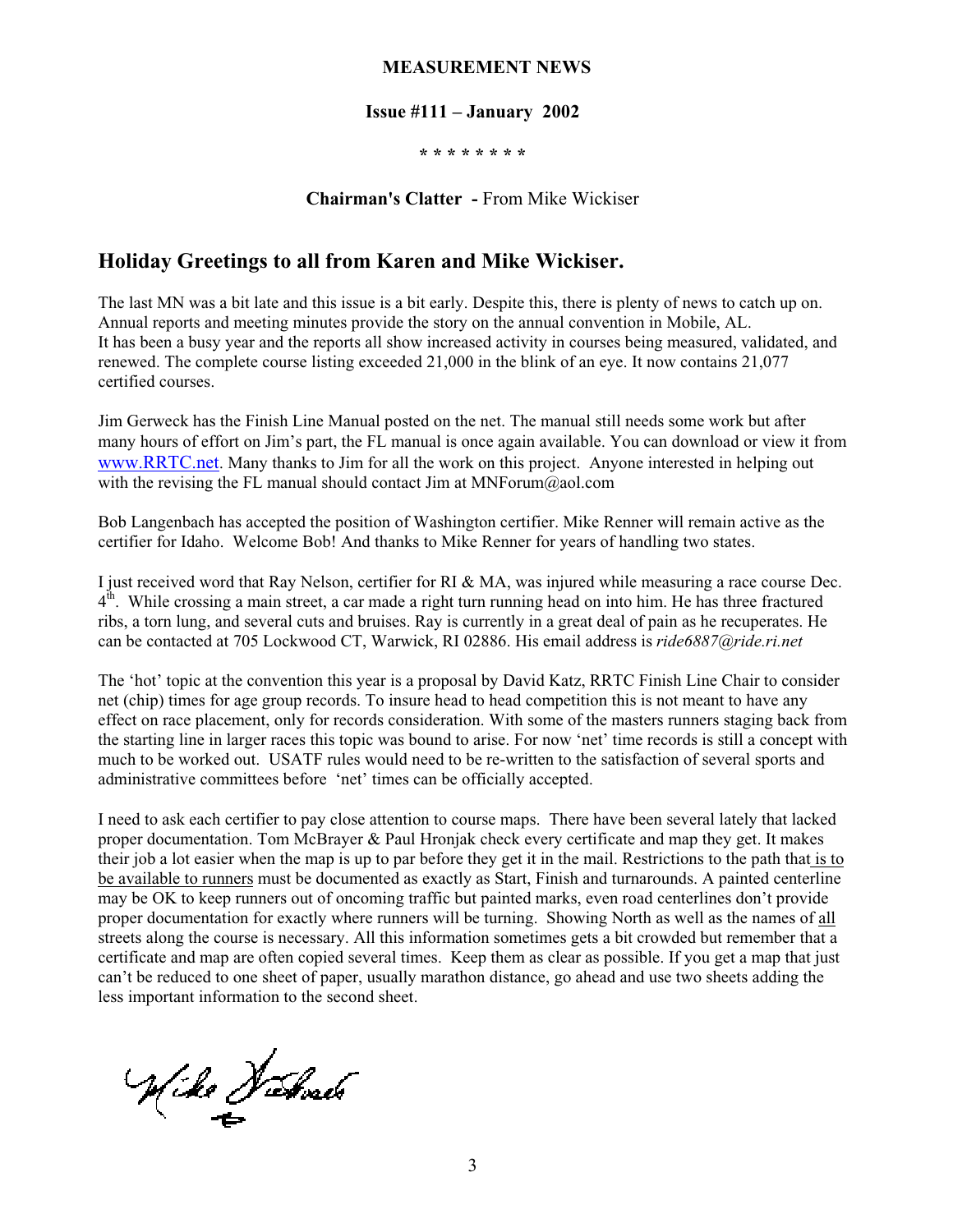### **THE GREAT STEEL TAPE COMPARISON**

*By Pete Riegel and Mike Wickiser*

#### **SUMMARY**

Thirty-three tapes, obtained from 21 measurers, were checked against a calibrated tape. Tape lengths varied from 99.984 to100.032 percent of nominal length under 50 N (11 lb) tension. Median length was 99.995 percent of nominal. Individual tape lengths are shown in the figure and table below:



#### **Tape Types**

The tapes had several lengths and kinds of scales imprinted on them:

- $\bullet$  tapes with feet, inches, and  $1/8$  inch markings
- tapes with feet, tenths of feet, and hundredths of feet markings
- tapes with metres, centimetres and millimetre markings
- $\bullet$  Tapes with links and 1/10 link markings. (note:  $100$  links = 66 feet)

Tapes came in a variety of lengths:

- $•100$  feet
- $•100$  feet/30 metres
- $•103$  feet
- $\bullet$ 30 metres
- $\bullet$ 50 metres
- $\bullet$ 50 metres/164 feet
- $•60$  metres
- $•165$  feet
- $\bullet$ 200 links
- $\bullet$ 200 feet

The zero marks were sometimes offset 30 to 50 cm from the end, or were at the very end of the tape or pull ring.

The full length of the tapes sometimes carried an extra small distance (one 30 m tape had its end at 30.5 m). Tapes were all made of steel, and were either

|                   | <b>LENGTHS OF SUBMITTED TAPES</b><br>AT 50 N TENSION<br>Tape<br>Test<br>Test<br>Test<br>Length<br>Percent of<br>Result<br>Nominal<br>Result<br>Result<br>Nominal<br><b>Metres</b><br>Owner<br>Code<br>Length<br>Feet<br>Links<br>PR <sub>3</sub><br>100.032<br>30 <sub>m</sub><br>Riegel<br>30.009<br>103 ft<br>PR <sub>1</sub><br>103.012<br>Riegel<br>100.012<br>WN <sub>1</sub><br>Nicoll<br>100.006<br>200 links<br>200.013<br>JFD <sub>1</sub><br>Delasalle<br>100.006<br>50 <sub>m</sub><br>50.003<br>PR <sub>2</sub><br>30 <sub>m</sub><br>Riegel<br>100.003<br>30.001<br>$100$ ft<br>Riegel<br>PR <sub>6</sub><br>100.001<br>100.001<br>Watts<br>HW1<br>100.001<br>100 ft<br>100.001<br>PH <sub>2</sub><br>100.001<br>Hronjak<br>100.001<br>100 ft<br>100.001<br>$100$ ft<br>BL <sub>1</sub><br>100.001<br>Lang<br>Disley<br>JD <sub>1</sub><br>99.999<br>50 <sub>m</sub><br>50.000<br>99.998<br>$100$ ft<br>99.998<br><b>McBrayer</b><br>ETM1<br>BC <sub>1</sub><br>99.997<br>30m/100 ft<br>29.999<br>99.997<br>Conway<br>PR <sub>5</sub><br>Riegel<br>99.997<br>30m/100 ft<br>29.999<br>99.997<br>100 Ft.<br>Hronjak<br>PH <sub>1</sub><br>99.996<br>99.996<br>WN <sub>2</sub><br>99.996<br>200 ft.<br>199.992<br>Nicoll<br>Riddell<br>PxR1<br>50m/164 ft<br>99.996<br>49.998<br>163.993<br>H <sub>D</sub> 1<br>99.995<br>$100$ ft<br>Hudson<br>99.995<br>$100$ ft<br>Hudson<br>H <sub>D</sub> <sub>2</sub><br>99.995<br>99.995<br>99.995<br>KU <sub>1</sub><br>99.995<br>$100$ ft<br>Ungurean<br>MW <sub>3</sub><br>100 Ft.<br>Wickiser<br>99.995<br>99.995<br>Wickiser<br>MW4<br>100Ft.<br>99.995<br>99.995<br>MW <sub>5</sub><br>99.995<br>100Ft.<br>99.995<br>Wickiser<br>MW <sub>2</sub><br>99.994<br>$165$ ft<br>Wickiser<br>164.990<br>ETM <sub>2</sub><br>30m/100 ft<br>29.998<br><b>McBrayer</b><br>99.994<br>99.994 |                 |        |                 |        |         |  |
|-------------------|-----------------------------------------------------------------------------------------------------------------------------------------------------------------------------------------------------------------------------------------------------------------------------------------------------------------------------------------------------------------------------------------------------------------------------------------------------------------------------------------------------------------------------------------------------------------------------------------------------------------------------------------------------------------------------------------------------------------------------------------------------------------------------------------------------------------------------------------------------------------------------------------------------------------------------------------------------------------------------------------------------------------------------------------------------------------------------------------------------------------------------------------------------------------------------------------------------------------------------------------------------------------------------------------------------------------------------------------------------------------------------------------------------------------------------------------------------------------------------------------------------------------------------------------------------------------------------------------------------------------------------------------------------------------------------------------------------------------------------------------------------------------------------------------------------------------------------------------|-----------------|--------|-----------------|--------|---------|--|
|                   |                                                                                                                                                                                                                                                                                                                                                                                                                                                                                                                                                                                                                                                                                                                                                                                                                                                                                                                                                                                                                                                                                                                                                                                                                                                                                                                                                                                                                                                                                                                                                                                                                                                                                                                                                                                                                                         |                 |        |                 |        |         |  |
|                   |                                                                                                                                                                                                                                                                                                                                                                                                                                                                                                                                                                                                                                                                                                                                                                                                                                                                                                                                                                                                                                                                                                                                                                                                                                                                                                                                                                                                                                                                                                                                                                                                                                                                                                                                                                                                                                         |                 |        |                 |        |         |  |
|                   |                                                                                                                                                                                                                                                                                                                                                                                                                                                                                                                                                                                                                                                                                                                                                                                                                                                                                                                                                                                                                                                                                                                                                                                                                                                                                                                                                                                                                                                                                                                                                                                                                                                                                                                                                                                                                                         |                 |        |                 |        |         |  |
| Maker             |                                                                                                                                                                                                                                                                                                                                                                                                                                                                                                                                                                                                                                                                                                                                                                                                                                                                                                                                                                                                                                                                                                                                                                                                                                                                                                                                                                                                                                                                                                                                                                                                                                                                                                                                                                                                                                         |                 |        |                 |        |         |  |
| Stanley           |                                                                                                                                                                                                                                                                                                                                                                                                                                                                                                                                                                                                                                                                                                                                                                                                                                                                                                                                                                                                                                                                                                                                                                                                                                                                                                                                                                                                                                                                                                                                                                                                                                                                                                                                                                                                                                         |                 |        |                 |        |         |  |
| Leitz-Eslon       |                                                                                                                                                                                                                                                                                                                                                                                                                                                                                                                                                                                                                                                                                                                                                                                                                                                                                                                                                                                                                                                                                                                                                                                                                                                                                                                                                                                                                                                                                                                                                                                                                                                                                                                                                                                                                                         |                 |        |                 |        |         |  |
| Unknown           |                                                                                                                                                                                                                                                                                                                                                                                                                                                                                                                                                                                                                                                                                                                                                                                                                                                                                                                                                                                                                                                                                                                                                                                                                                                                                                                                                                                                                                                                                                                                                                                                                                                                                                                                                                                                                                         |                 |        |                 |        |         |  |
| Stanlev           |                                                                                                                                                                                                                                                                                                                                                                                                                                                                                                                                                                                                                                                                                                                                                                                                                                                                                                                                                                                                                                                                                                                                                                                                                                                                                                                                                                                                                                                                                                                                                                                                                                                                                                                                                                                                                                         |                 |        |                 |        |         |  |
| Lufkin            |                                                                                                                                                                                                                                                                                                                                                                                                                                                                                                                                                                                                                                                                                                                                                                                                                                                                                                                                                                                                                                                                                                                                                                                                                                                                                                                                                                                                                                                                                                                                                                                                                                                                                                                                                                                                                                         |                 |        |                 |        |         |  |
| Lufkin            |                                                                                                                                                                                                                                                                                                                                                                                                                                                                                                                                                                                                                                                                                                                                                                                                                                                                                                                                                                                                                                                                                                                                                                                                                                                                                                                                                                                                                                                                                                                                                                                                                                                                                                                                                                                                                                         |                 |        |                 |        |         |  |
| Lufkin            |                                                                                                                                                                                                                                                                                                                                                                                                                                                                                                                                                                                                                                                                                                                                                                                                                                                                                                                                                                                                                                                                                                                                                                                                                                                                                                                                                                                                                                                                                                                                                                                                                                                                                                                                                                                                                                         |                 |        |                 |        |         |  |
| Lufkin            |                                                                                                                                                                                                                                                                                                                                                                                                                                                                                                                                                                                                                                                                                                                                                                                                                                                                                                                                                                                                                                                                                                                                                                                                                                                                                                                                                                                                                                                                                                                                                                                                                                                                                                                                                                                                                                         |                 |        |                 |        |         |  |
| Lufkin            |                                                                                                                                                                                                                                                                                                                                                                                                                                                                                                                                                                                                                                                                                                                                                                                                                                                                                                                                                                                                                                                                                                                                                                                                                                                                                                                                                                                                                                                                                                                                                                                                                                                                                                                                                                                                                                         |                 |        |                 |        |         |  |
| Rabone Chesterman |                                                                                                                                                                                                                                                                                                                                                                                                                                                                                                                                                                                                                                                                                                                                                                                                                                                                                                                                                                                                                                                                                                                                                                                                                                                                                                                                                                                                                                                                                                                                                                                                                                                                                                                                                                                                                                         |                 |        |                 |        |         |  |
| Sears Craftsman   |                                                                                                                                                                                                                                                                                                                                                                                                                                                                                                                                                                                                                                                                                                                                                                                                                                                                                                                                                                                                                                                                                                                                                                                                                                                                                                                                                                                                                                                                                                                                                                                                                                                                                                                                                                                                                                         |                 |        |                 |        |         |  |
| Lufkin            |                                                                                                                                                                                                                                                                                                                                                                                                                                                                                                                                                                                                                                                                                                                                                                                                                                                                                                                                                                                                                                                                                                                                                                                                                                                                                                                                                                                                                                                                                                                                                                                                                                                                                                                                                                                                                                         |                 |        |                 |        |         |  |
| Lufkin            |                                                                                                                                                                                                                                                                                                                                                                                                                                                                                                                                                                                                                                                                                                                                                                                                                                                                                                                                                                                                                                                                                                                                                                                                                                                                                                                                                                                                                                                                                                                                                                                                                                                                                                                                                                                                                                         |                 |        |                 |        |         |  |
| Lufkin            |                                                                                                                                                                                                                                                                                                                                                                                                                                                                                                                                                                                                                                                                                                                                                                                                                                                                                                                                                                                                                                                                                                                                                                                                                                                                                                                                                                                                                                                                                                                                                                                                                                                                                                                                                                                                                                         |                 |        |                 |        |         |  |
| Keson             |                                                                                                                                                                                                                                                                                                                                                                                                                                                                                                                                                                                                                                                                                                                                                                                                                                                                                                                                                                                                                                                                                                                                                                                                                                                                                                                                                                                                                                                                                                                                                                                                                                                                                                                                                                                                                                         |                 |        |                 |        |         |  |
| Lufkin            |                                                                                                                                                                                                                                                                                                                                                                                                                                                                                                                                                                                                                                                                                                                                                                                                                                                                                                                                                                                                                                                                                                                                                                                                                                                                                                                                                                                                                                                                                                                                                                                                                                                                                                                                                                                                                                         |                 |        |                 |        |         |  |
| Lufkin            |                                                                                                                                                                                                                                                                                                                                                                                                                                                                                                                                                                                                                                                                                                                                                                                                                                                                                                                                                                                                                                                                                                                                                                                                                                                                                                                                                                                                                                                                                                                                                                                                                                                                                                                                                                                                                                         |                 |        |                 |        |         |  |
| Lufkin            |                                                                                                                                                                                                                                                                                                                                                                                                                                                                                                                                                                                                                                                                                                                                                                                                                                                                                                                                                                                                                                                                                                                                                                                                                                                                                                                                                                                                                                                                                                                                                                                                                                                                                                                                                                                                                                         |                 |        |                 |        |         |  |
| Stanley           |                                                                                                                                                                                                                                                                                                                                                                                                                                                                                                                                                                                                                                                                                                                                                                                                                                                                                                                                                                                                                                                                                                                                                                                                                                                                                                                                                                                                                                                                                                                                                                                                                                                                                                                                                                                                                                         |                 |        |                 |        |         |  |
| Lufkin            |                                                                                                                                                                                                                                                                                                                                                                                                                                                                                                                                                                                                                                                                                                                                                                                                                                                                                                                                                                                                                                                                                                                                                                                                                                                                                                                                                                                                                                                                                                                                                                                                                                                                                                                                                                                                                                         |                 |        |                 |        |         |  |
| Lufkin            |                                                                                                                                                                                                                                                                                                                                                                                                                                                                                                                                                                                                                                                                                                                                                                                                                                                                                                                                                                                                                                                                                                                                                                                                                                                                                                                                                                                                                                                                                                                                                                                                                                                                                                                                                                                                                                         |                 |        |                 |        |         |  |
| Lufkin            |                                                                                                                                                                                                                                                                                                                                                                                                                                                                                                                                                                                                                                                                                                                                                                                                                                                                                                                                                                                                                                                                                                                                                                                                                                                                                                                                                                                                                                                                                                                                                                                                                                                                                                                                                                                                                                         |                 |        |                 |        |         |  |
| Keson             |                                                                                                                                                                                                                                                                                                                                                                                                                                                                                                                                                                                                                                                                                                                                                                                                                                                                                                                                                                                                                                                                                                                                                                                                                                                                                                                                                                                                                                                                                                                                                                                                                                                                                                                                                                                                                                         |                 |        |                 |        |         |  |
| Lufkin            |                                                                                                                                                                                                                                                                                                                                                                                                                                                                                                                                                                                                                                                                                                                                                                                                                                                                                                                                                                                                                                                                                                                                                                                                                                                                                                                                                                                                                                                                                                                                                                                                                                                                                                                                                                                                                                         |                 |        |                 |        |         |  |
| Lufkin            | Eichler                                                                                                                                                                                                                                                                                                                                                                                                                                                                                                                                                                                                                                                                                                                                                                                                                                                                                                                                                                                                                                                                                                                                                                                                                                                                                                                                                                                                                                                                                                                                                                                                                                                                                                                                                                                                                                 | RE <sub>1</sub> | 99.992 | 30 <sub>m</sub> | 29.998 |         |  |
| Lufkin            | Lacroix                                                                                                                                                                                                                                                                                                                                                                                                                                                                                                                                                                                                                                                                                                                                                                                                                                                                                                                                                                                                                                                                                                                                                                                                                                                                                                                                                                                                                                                                                                                                                                                                                                                                                                                                                                                                                                 | LL <sub>1</sub> | 99.992 | 50m/164 ft      | 49.996 | 163.987 |  |
| Lufkin            | Oerth                                                                                                                                                                                                                                                                                                                                                                                                                                                                                                                                                                                                                                                                                                                                                                                                                                                                                                                                                                                                                                                                                                                                                                                                                                                                                                                                                                                                                                                                                                                                                                                                                                                                                                                                                                                                                                   | PO <sub>1</sub> | 99.992 | 50m/164 ft      | 49.996 | 163.987 |  |
| Stanley           | Jones                                                                                                                                                                                                                                                                                                                                                                                                                                                                                                                                                                                                                                                                                                                                                                                                                                                                                                                                                                                                                                                                                                                                                                                                                                                                                                                                                                                                                                                                                                                                                                                                                                                                                                                                                                                                                                   | MW <sub>1</sub> | 99.990 | 30 <sub>m</sub> | 29.997 |         |  |
| Rabone Chesterman | Thurston                                                                                                                                                                                                                                                                                                                                                                                                                                                                                                                                                                                                                                                                                                                                                                                                                                                                                                                                                                                                                                                                                                                                                                                                                                                                                                                                                                                                                                                                                                                                                                                                                                                                                                                                                                                                                                | RT <sub>1</sub> | 99.989 | 60 <sub>m</sub> | 59.993 |         |  |
| Stanlev           | Hubbard                                                                                                                                                                                                                                                                                                                                                                                                                                                                                                                                                                                                                                                                                                                                                                                                                                                                                                                                                                                                                                                                                                                                                                                                                                                                                                                                                                                                                                                                                                                                                                                                                                                                                                                                                                                                                                 | SH <sub>1</sub> | 99.988 | $100$ ft        |        | 99.988  |  |
| Rabone Chesterman | Scardera                                                                                                                                                                                                                                                                                                                                                                                                                                                                                                                                                                                                                                                                                                                                                                                                                                                                                                                                                                                                                                                                                                                                                                                                                                                                                                                                                                                                                                                                                                                                                                                                                                                                                                                                                                                                                                | RS <sub>1</sub> | 99.986 | $100$ ft        |        | 99.986  |  |
| Stanley           | Riegel                                                                                                                                                                                                                                                                                                                                                                                                                                                                                                                                                                                                                                                                                                                                                                                                                                                                                                                                                                                                                                                                                                                                                                                                                                                                                                                                                                                                                                                                                                                                                                                                                                                                                                                                                                                                                                  | PR <sub>4</sub> | 99.985 | 30m/100 ft      | 29.996 | 99.985  |  |
| Sokkia/Eslon      | Connolly                                                                                                                                                                                                                                                                                                                                                                                                                                                                                                                                                                                                                                                                                                                                                                                                                                                                                                                                                                                                                                                                                                                                                                                                                                                                                                                                                                                                                                                                                                                                                                                                                                                                                                                                                                                                                                | DC <sub>1</sub> | 99.984 | $100$ ft        |        | 99.984  |  |
| Sears Craftsman   | Shepan                                                                                                                                                                                                                                                                                                                                                                                                                                                                                                                                                                                                                                                                                                                                                                                                                                                                                                                                                                                                                                                                                                                                                                                                                                                                                                                                                                                                                                                                                                                                                                                                                                                                                                                                                                                                                                  | DS <sub>1</sub> | 99.984 | $100$ ft        |        | 99.984  |  |
|                   |                                                                                                                                                                                                                                                                                                                                                                                                                                                                                                                                                                                                                                                                                                                                                                                                                                                                                                                                                                                                                                                                                                                                                                                                                                                                                                                                                                                                                                                                                                                                                                                                                                                                                                                                                                                                                                         | Average         | 99.997 |                 |        |         |  |
|                   |                                                                                                                                                                                                                                                                                                                                                                                                                                                                                                                                                                                                                                                                                                                                                                                                                                                                                                                                                                                                                                                                                                                                                                                                                                                                                                                                                                                                                                                                                                                                                                                                                                                                                                                                                                                                                                         | Std Dev         | 0.009  |                 |        |         |  |

 **TEST RESULTS**

| Std Dev | 0.009   |
|---------|---------|
| Median  | 99.995  |
| ligh    | 100.032 |
| WC      | 99.984  |
|         |         |

|                 | Tension           | Marked  | Percent of Percent of Nominal |        |        | Test    |
|-----------------|-------------------|---------|-------------------------------|--------|--------|---------|
|                 | as                | Tension | Nominal at Nominal            |        | Lenath | Result  |
|                 | Marked            | Ib      | 50 N (11 lb) As Marked        |        | Feet   | Feet    |
| RS <sub>1</sub> | 15 <sub>lbf</sub> | 15      | 99.986                        | 99.991 | 100    | 99.991  |
| WN <sub>2</sub> | 2kgf              | 4.4     | 99.996                        | 99.984 | 200    | 199.967 |

Tapes had marked tension of 50 N, or had no marked tension, or had other tension marked. Two tapes, RS1 and WN2, had other marked tensions. This chart shows the tested length at their marked tensions.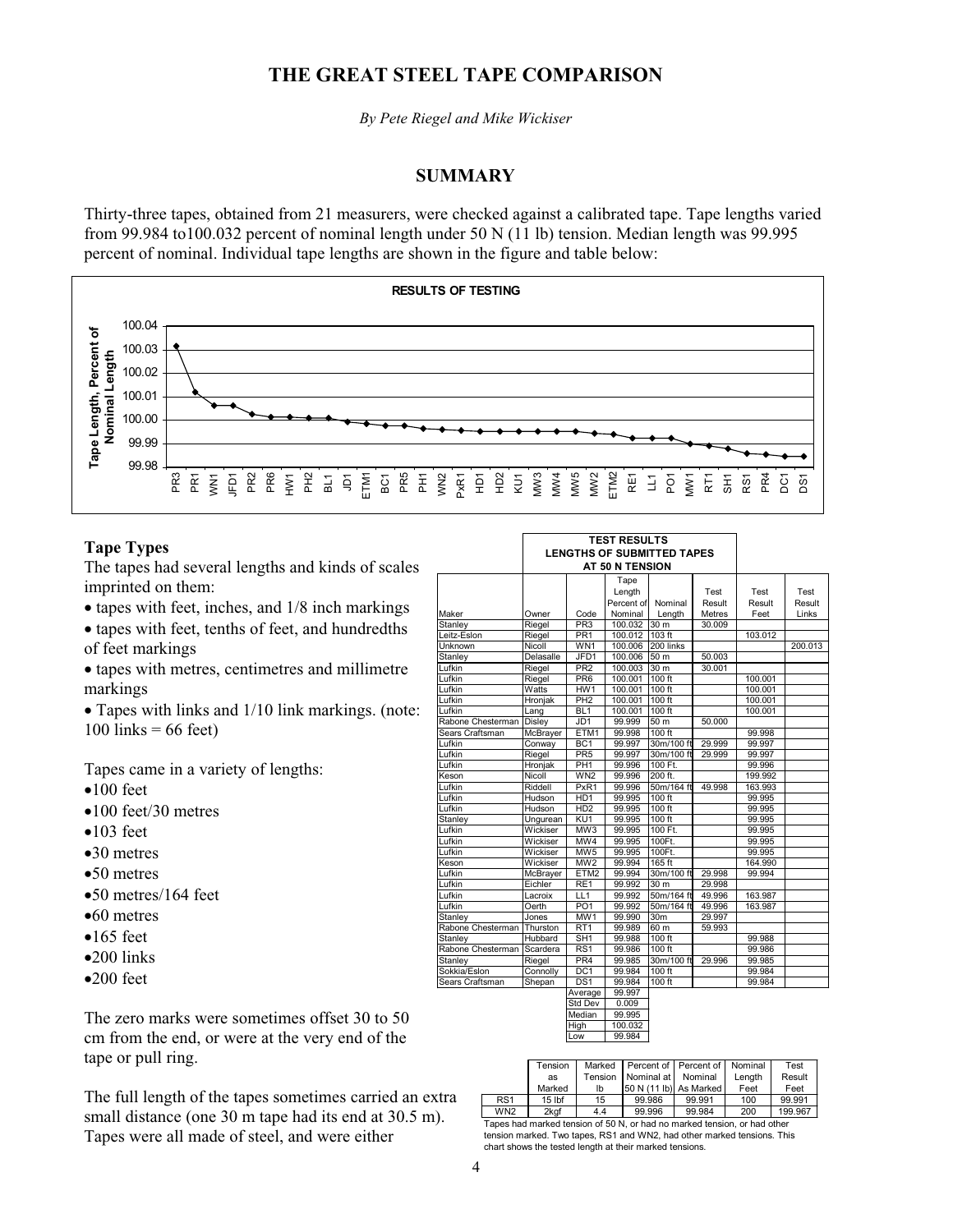unpainted, painted, or covered with plastic or nylon. Tapes were wound either in open, surveyor-type reels or in closed, hardware-store type reels.

#### **BACKGROUND**

The idea for this exercise occurred to the authors in early October. There have been several tape comparisons done in the past, but methodology and/or conditions were such that results were not completely satisfactory. We thought it would be of benefit to check out as many different tapes as we could get, under identical conditions, and see what we found.

We hoped to get an idea of how much variation in tape length we could reasonably expect. As a secondary goal, we wanted to give each person who helped, by supplying a tape, an estimate of the length of his tape.

A call for tapes was posted in *MNForum*, and shortly after that Pete traveled to Bristol, England, for a meeting. John Disley (Great Britain) and Jean-Francois Delasalle (France) had seen the notice, and Pete was able to bring back a steel tape from each of them. Upon his return Pete found that a pile of tapes had arrived, and they continued to come. Mike had also received some tapes. Rodolfo Eichler gave Pete a tape at the Brazil seminar held in October. Canadians (Bernie Conway, Laurent Lacroix, Patrick Riddell) sent tapes. In order to be able to publish the raw data in November *Measurement News*, we decided to do the work on Saturday, November 3, 2001.

Unknown to Pete, Mike had made some inquiries of NIST (National Institute of Standards and Technology, formerly National Bureau of Standards) relating to our exercise. Some of the material is included herein.

Mike found a suitable building in which to do the work, a vehicle garage in Cuyahoga Falls, Ohio. We wanted to do the work indoors to eliminate the effect of varying temperature and sunlight on the tapes.

#### **EXPERIMENTAL METHOD**

**The Standard Tape**: In 1984 Pete bought a steel tape from Watts Engineering, a surveying firm in Columbus. The owner, Mr. Harley Watts, was kind enough to help Pete check his tape against a tape that had been calibrated by the National Bureau of Standards (NBS). Recalling this event, Pete called Watts Engineering, and they found the standard tape in their showcase containing old measurement tools, unused for many years. Pete rented this tape for the comparison. It is denoted as "HW1" and has a calibrated length of 100.001 feet for its indicated length of 100.00 feet. On the tape box is marked in big black letters "Not for field use under any circumstances!" Before the days of electronic measurement the tape was used to calibrate their working tapes.

In addition, tape PR3 was calibrated at the Stanley factory in 1996. Stanley's calibration indicated a tape length of 30.00987 metres. This compares well with our test result of 30.00948 metres, giving reassurance that tape HW1 may be considered a reliable standard.

**Tape Tensioning:** We had only two people to do the work. Anybody who has pulled a tape knows what a miserable job it is to try to pull the scale with the proper tension, and read the tape at the same time. Pete worked out a pulley, cord and weight arrangement which permitted constant tension to be maintained. Two sandbags were loaded to 11 pounds each (thus giving a force of 50 N each). One was hooked to the end of the

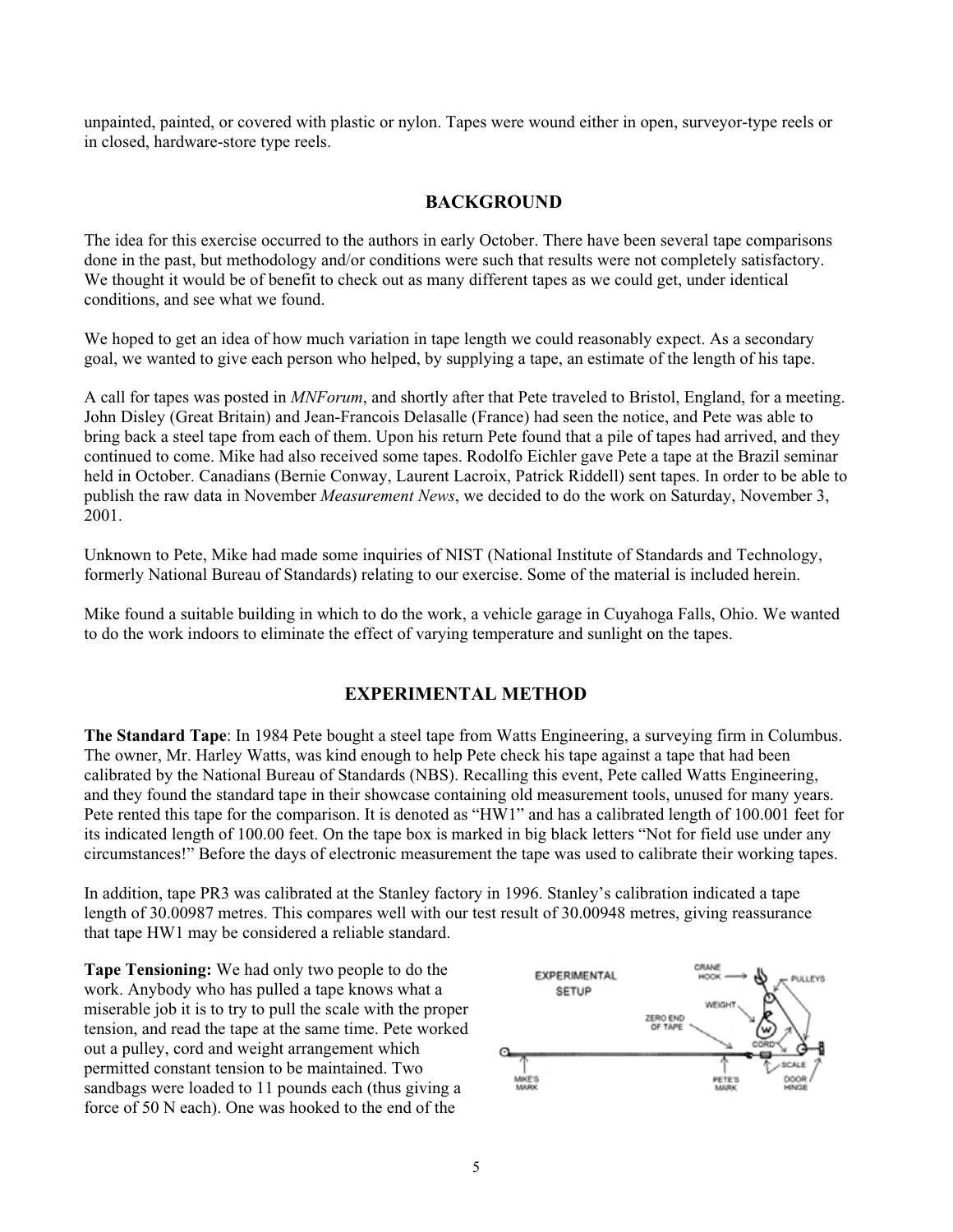cord, and the cord led through two pulleys, one for horizontal guidance and the second located on a crane hook, so that the sandbag had room to rise. Mike pulled each tape until the sandbag rose from the floor. Pete checked the scale, and recorded the reading at his end of the tape. Mike relaxed, and the second sandbag was loaded onto the cord, and the process repeated.

**Distance Measured:** The distance chosen for measuring all the tapes was arrived at by trial and error, after seeing how well the tensioning system worked. The goal was to use a single distance that could be measured by all the tapes. After trying several tapes we found the final distance.

**Reading the Tapes:** Mike operated the reel end of the tapes, while Pete operated the zero end. Mike would pull until the tensioning sandbag rose, and hold exactly on an even increment. This was either 30 m or 97 feet, except for WN1, which was marked in links. Pete read the tape at the other end. With tapes graduated in millimetres or  $1/100$  feet it was simple to read to the nearest  $\frac{1}{2}$  mm or  $1/1000$  foot. If the tape was calibrated in 1/8 inches, Pete read to the nearest 1/8 inch, and added a note such as "+.3" indicating that 3/10 of 1/8 inch was to be added. This was found to be easier than trying to figure things to the nearest 1/128 inch.

**Uncertainty of Readings:** We estimate the uncertainty of reading length at  $\pm 0.5$  mm. Observed tension varied from 10 to 12 pounds, or 21 to 23 pounds, presumably because of friction in the cord/pulley arrangement.

**Calculation of tape Lengths:** Calculation of lengths was based on the following assumptions:

- xHW1 is considered to be the standard of accuracy.
- •Other tapes have lengths relative to HW1 in inverse proportion to their measured distance.
- Each tape is evenly divided into its increments.

Little error is likely in the calculation of length of the 100 foot and 30 metre tapes. Slightly more error will be present in extrapolating to the lengths of the longer tapes.

#### **DISCUSSION OF RESULTS**

**Effect of Tension on Tape Length:** Tapes were tested at 50 N (11 lb) and 100 N (22 b). Other tensions, of course, will produce different tape lengths. Because of the small effect of tension on tape length, and the uncertainty of the readings, the authors do not propose any alteration from the 50 N (11 pound) tension by users, nor any reason why a "firm pull" or "tension by hand" should not be adequate. On average, a 100 foot tape stretched about 0.001 feet (0.016 in), per 1 lb tension. Thus small errors in applying tension to the tape do not cause significant error in final readings.

Comparison of tape elongation with elastic theory is shown at right (Assuming the modulus of elasticity to be 30,000,000 psi, typical for steel). The crosssectional area was calculated from measurements of the thickness and width of each tape. Because we did not wish to damage the tapes, the measurements included the coating, whether paint or plastic. While paint added only a little to overall thickness, plastic was thicker. Thus the unpainted steel tapes showed the best agreement with what theory would predict.



**Effect of Length on Measured Distances:** If a tape is in error, as all are to some degree, measured lengths will be affected. If a 10 km course is measured using a tape having a length of 99.995 percent of its nominal length, the course will have a final length of 9999.5 metres. If the same tape is used in validation of a course with a true length of 10 km, it will indicate that the course is 10,000.5 metres long. Greater tape errors will produce greater disparities.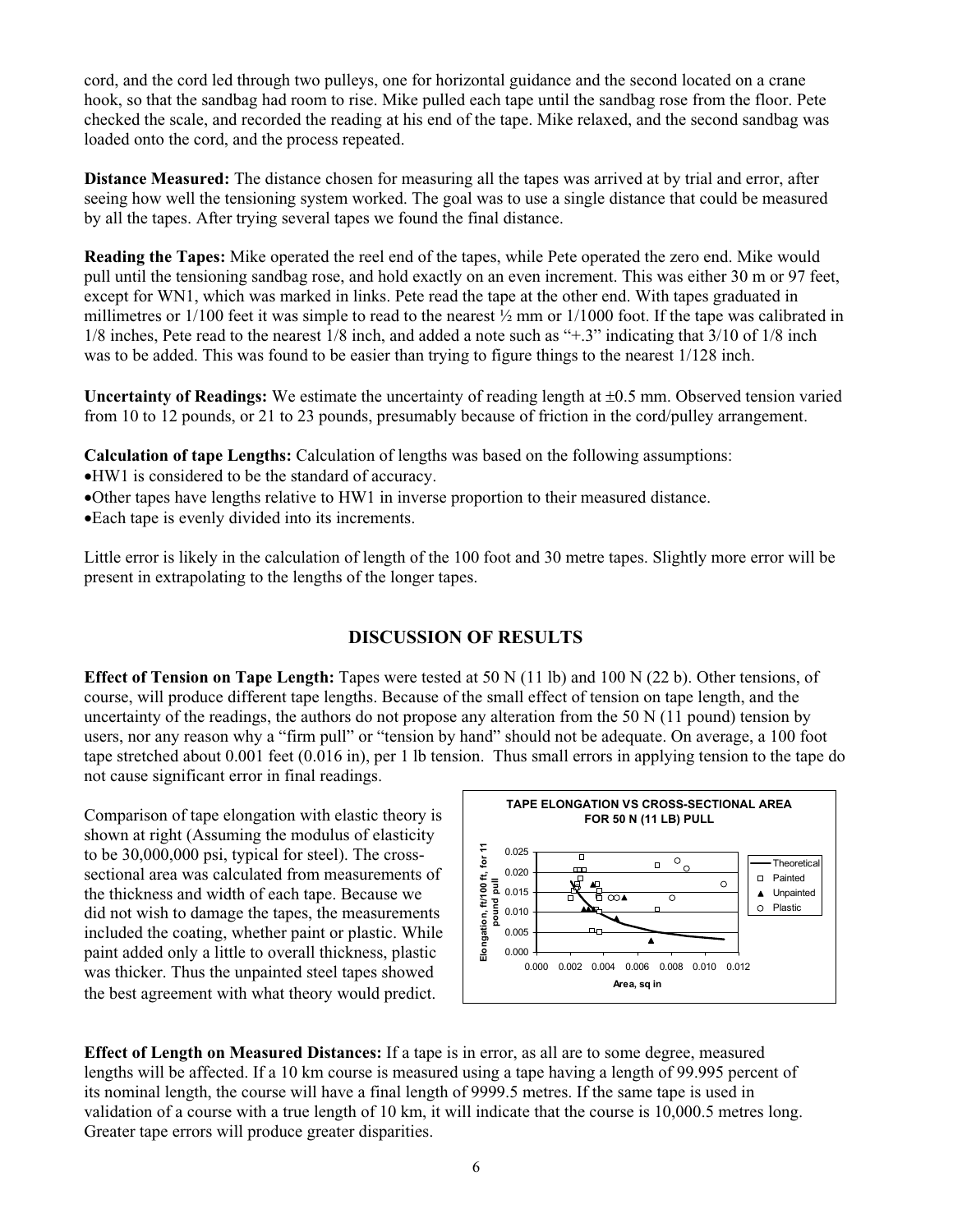**Information from NIST:** Mike wrote to NIST and received a response from Mr. Charles Fronczek Jr. He sent Mike a copy of NIST's draft specification for tapes.

He also noted "In general, the accuracy of steel measuring tapes that we receive here at NIST for calibration is fairly good. Usually, we see typical accuracies of  $\frac{1}{4}$  inch in 100 ft. In fact, it is seldom that we see one larger than that."

Twenty-four of the 33 tested tapes met the draft standards. Only one, Pete's Brazilian Stanley 30 m tape (PR3), did not fall within the "1/4 inch in 100 feet" limit which Mr. Fronczek considers as fairly good. The rest met this relaxed standard.

**Age of the Standard Tape:** The standard tape, HW1, was calibrated by NBS (now NIST) in 1954. Has it changed length since then? Pete has made inquiries of surveyors and manufacturers, and nobody has heard of a tape that ever changed its length. In addition, NIST provided the following data of a customer's 100 foot tape that was submitted at several time intervals:

| 1977 |          |                                    |                                                              |        |   |             |    |           |
|------|----------|------------------------------------|--------------------------------------------------------------|--------|---|-------------|----|-----------|
|      | 100.0028 |                                    | <b>Tension of Accuracy for Various Tapes - From NIST</b>     |        |   | <b>NIST</b> |    | Percent   |
| 1989 | 100.0027 |                                    |                                                              | Lenath |   | Tolerance   |    | of Lengtl |
| 1990 | 100.0028 | US Customary Unit Tapes            | <b>Metric Unit Tapes</b>                                     | 100    |   | 0.108       | in | 0.0090    |
|      |          | 0 - 100 ft overall length - 10 lb  | 0 - 30 m overall length - 50N (5 kg)                         | 150    |   | 0.156       | in | 0.0087    |
| 1993 | 100.0029 | Length greater than 100 ft - 20 lb | Length greater than $30 \text{ m}$ - $100 \text{ N}$ (10 kg) | 200    |   | 0.204       | in | 0.0085    |
| 1994 | 100.0028 |                                    |                                                              |        |   |             |    |           |
|      |          |                                    |                                                              | 30     | m | 2.7         | mm | 0.0090    |
| 1996 | 100.0029 |                                    |                                                              | 50     | m | 4.3         | mm | 0.0086    |
| 1999 | 100.0030 |                                    |                                                              | 100    | m | 8.3         | mm | 0.0083    |
|      |          |                                    |                                                              |        |   |             |    |           |

Fronczek says "As you can see, if treated properly, there is little discernible change in the length of the tape. Of course, if one were to exceed the elastic limit of the tape (~40,000 to 60,000 psi) by over stretching it all bets are off. This could happen if one were to attach a tape to the back end of a car and the tape was snagged on a fireplug or tree. We have had a customer do this."

This specification gives a general tolerance of +/- 0.009 percent of nominal length, for the range of lengths tested. Tapes that range from 99.991 to 100.009 percent of nominal length thus match the draft spec.

 **NIST DRAFT TOLERANCES**

Percent of Length  $0.0090$  $0.0087$  $0.0085$  $0.0090$ 0.0086

Note: A pull of 50 N (11 lb) produced tensile stress of less than 7,200 psi in all tapes tested.

**Temperature:** Testing was conducted at 71F. Standard temperature is 68F, or 20C. Because all tapes were steel, expanding at the same rate, comparative results are unaffected by the difference.

| As no standard of comparison was available, these tapes were pulled<br>"by hand," with tension estimated at 50N. As the JD1 tape was most<br>accurate at 30 m, it is used here as a substitute standard. |                         |          |                           |                   |  |  |  |  |  |
|----------------------------------------------------------------------------------------------------------------------------------------------------------------------------------------------------------|-------------------------|----------|---------------------------|-------------------|--|--|--|--|--|
|                                                                                                                                                                                                          |                         | Tension  | Tension                   |                   |  |  |  |  |  |
|                                                                                                                                                                                                          |                         | by feel  | by feel                   |                   |  |  |  |  |  |
|                                                                                                                                                                                                          |                         | pull     | 50 metre 50 metre<br>pull | <b>Difference</b> |  |  |  |  |  |
|                                                                                                                                                                                                          |                         |          | Measured Measured         | from              |  |  |  |  |  |
|                                                                                                                                                                                                          |                         |          |                           | JD1               |  |  |  |  |  |
|                                                                                                                                                                                                          |                         | Distance | Distance                  |                   |  |  |  |  |  |
| Code                                                                                                                                                                                                     | Owner                   | metres   | feet                      | mm                |  |  |  |  |  |
| JFD1                                                                                                                                                                                                     | Jean-Francois Delasalle | 48.376   | 158.714                   | $-3.0$            |  |  |  |  |  |
| LL1                                                                                                                                                                                                      | Laurent Lacroix         | 48.378   | 158.720                   | $-1.0$            |  |  |  |  |  |
| JD1                                                                                                                                                                                                      | John Disley             | 48.379   | 158.724                   | 0.0               |  |  |  |  |  |
| WN <sub>2</sub>                                                                                                                                                                                          | Wayne Nicoll            | 48.381   | 158.730                   | 1.9               |  |  |  |  |  |
| MW <sub>2</sub>                                                                                                                                                                                          | Mike Wickiser           | 48.384   | 158.740                   | 4.8               |  |  |  |  |  |
| PO <sub>1</sub>                                                                                                                                                                                          | Paul Oerth              | 48.385   | 158.743                   | 6.0               |  |  |  |  |  |
| RT <sub>1</sub>                                                                                                                                                                                          | <b>Bob Thurston</b>     | 48.387   | 158.750                   | 8.0               |  |  |  |  |  |

**COMPARISON OF 50 METRE TAPES**

**Longer Tapes:** Because we did not possess a calibrated tape longer than 100 feet, we did not test the longer tapes in a rigorous manner. Instead we put down a new set of marks and, using tension "by feel" to approximate the proper pull, measured the distance with each of the long tapes. The table at left shows the comparative readings. Because JD1 showed the least error in the 30 m pulls, we use it here as a quasistandard for the others.

**"Surveyor" Tapes vs "Hardware" Tapes:** Three "surveyor" type tapes were submitted (WN1, PR2, PxR1). They have open reels and unpainted ribbon. Results of testing these three tapes did not show any marked difference in accuracy between these tapes and the others.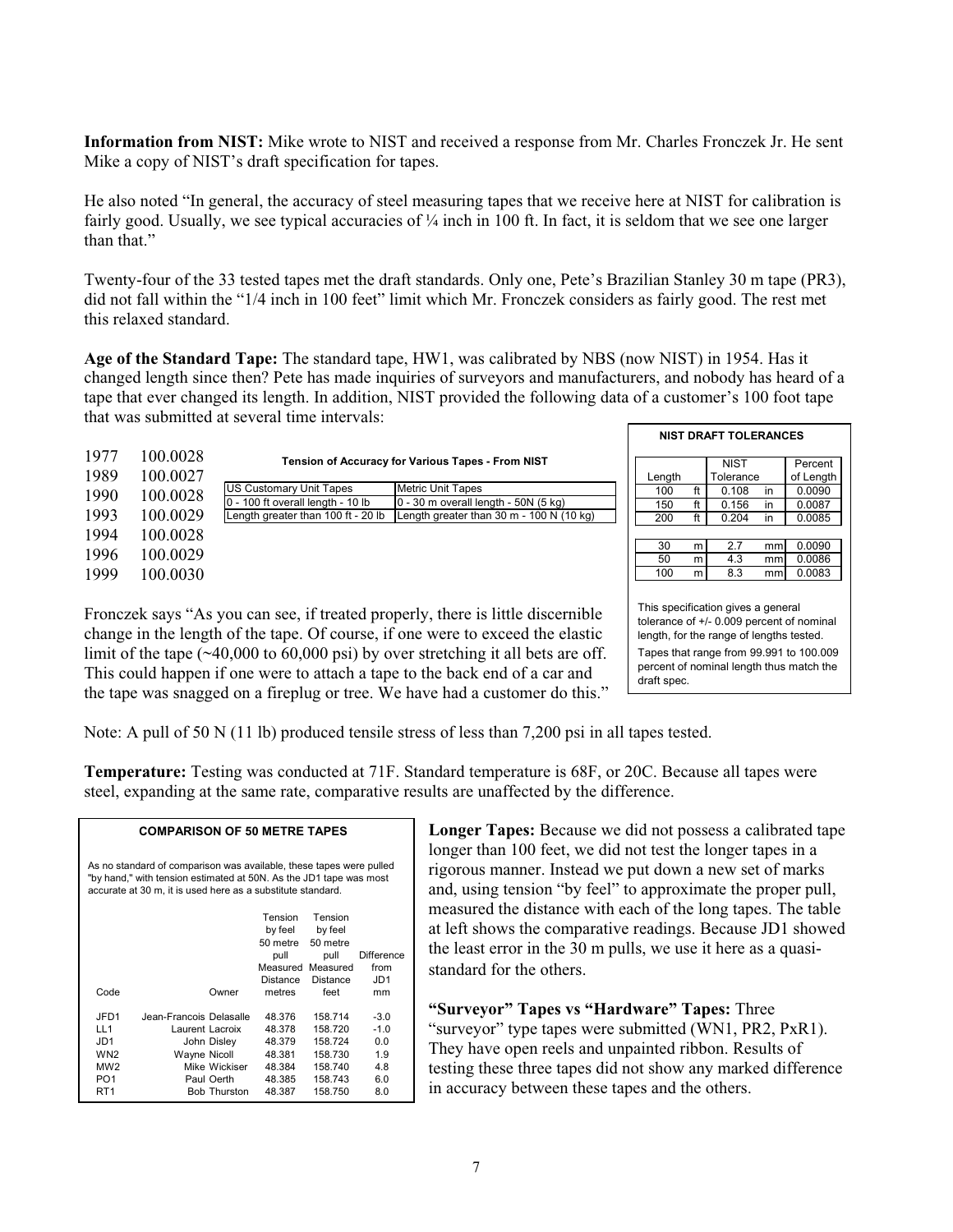#### **QUALITY OF THE TAPES WE USE**

We have seen, in the sample tested, that about  $\frac{3}{4}$  of the tested tapes met the NIST standard. All but one met the expectations of NIST for tapes they are given for test – an accuracy of about ¼ inch in 100 feet, or 2 metres in 10 km. What does this mean for us?

Can we obtain more accurate tapes? Do we need to? In the early days of US course certification, use of a "calibrated" steel tape was recommended. This recommendation, while well-meaning, did not take into account the time (weeks to months) and expense (several hundreds of dollars) of getting a tape calibrated. Few people actually obeyed this recommendation. Instead, people would use the tapes they had, or could obtain, trusting that they were good enough.

The longest tape we tested was Pete's Brazilian Stanley tape, which is 30.01 m in length. This disparity is quite small, and was only discovered by accident when Pete used the Brazilian tape to measure a 300 m calibration course, and a second tape to check it, and found a 10 cm difference which he could not attribute to operator error. Further checking by Pete and the Stanley factory confirmed the length of the tape.

There are certainly a few tapes out there that are beyond what we would like, but without some form of good luck they are unlikely to be discovered.

Unless we can find a practical alternative, we must continue as we are doing. The only mechanism we have to evaluate our method is the validation measurement, and it shows that in the majority of cases the method works. If our small sample is truly representative of the tapes available to us, things are satisfactory.

One thing that can be done is for people to check their tapes against each other when possible. Generally, reasonably good agreement will be found. When disagreement is found, a need for further checking is indicated.

Thanks to all who submitted tapes. We hope that the individual results obtained will be of help to you.

\* \* \* \*

Original data on which this study was based appeared in *Measurement News*, Issue #110, November 2001. These data, and the calculations supporting this report, are available as a Microsoft Excel or Lotus 1-2-3 file. Contact the authors for an electronic copy.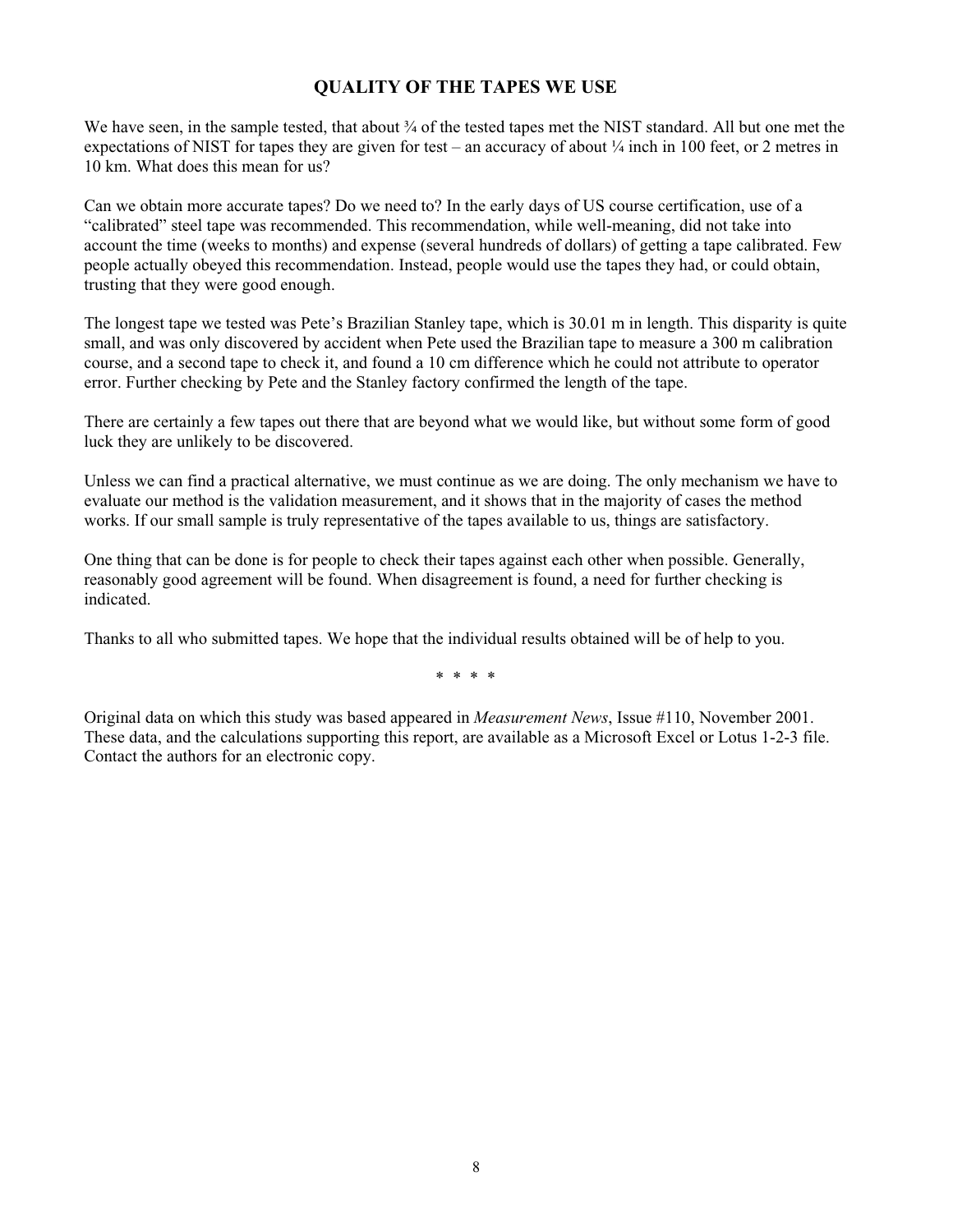#### **Minutes — Road Running Technical Council USATF 2001 National Convention — Mobile, AL**

#### **1st Meeting — Thursday, November 29, 2001**

**Attending:** Bob Baumel, Jerry Crockett, Bob Harrison, Basil Honikman, Linda Honikman, Bill Jackson, David Katz, Justin Kuo, Bob Langenbach, AC Linnerud, Mary Anne McBrayer, Tom McBrayer, Ron Pate, Don Shepan, Larry Smithee, Mike Wickiser

The meeting was called to order by Chairman Mike Wickiser at 16:03 and all present introduced themselves.

#### **Officers' Reports**

Many of the RRTC officers weren't present but had submitted written reports which will appear in January 2002 *Measurement News* and were summarized by Mike. The only officers who were present to give reports were Bob Baumel, Mike Wickiser and Tom McBrayer.

**Webmaster & Secretary, Bob Baumel:** Bob commented on three recent additions to our website at **www.rrtc.net**:

1) Mike Wickiser's **clarification of our expiration and renewal policy**, issued July 25, 2001, has been posted on our website in the "Late-Breaking News" section so everybody can easily access it.

2) A few days before this meeting, Bob added an often-requested "**single-download**" version of our **Course Measurement manual**. This file, in Adobe Acrobat PDF format, is just under a megabyte (about 3 min download with 56 kbaud modem, or only a few seconds with high-speed connection) and includes our whole manual except for the application forms which are still in a separate PDF file. This new "single-download" version is optimal for downloading and printing the manual. Our original online version (posted in 1999) is still the one to use if you only wish to view it online.

3) Also a few days before this meeting, Jim Gerweck announced a **preliminary online version** of the **RRTC Finish Line manual**. This preliminary version, which still suffers technical glitches and is very much a work in progress, currently resides in Jim's AOL account but Bob has installed a link to it on the RRTC site. This new online manual contains most of the content of our original (1985) hard-copy Finish Line book, with some added new sections such as a new chapter on computer race scoring.

**Chairman, Mike Wickiser** (written report provided): Mike discussed activities of the Council as well as his own activities. Implementation of the renewal phase-out approved last year wasn't as simple as it seemed at first, requiring Mike to issue a policy statement distributed to all certifiers and posted on the RRTC website. Pete Riegel and Don Shepan attended the RRCA Convention in Albuquerque and conducted a measurement seminar there. Mike traveled to the New York/New Jersey area and to Chicago to conduct validation measurements.

Pete Riegel and Mike conducted an extensive controlled experiment to compare the accuracy of steel tapes. A full report of this experiment is being prepared but a major result is that steel tapes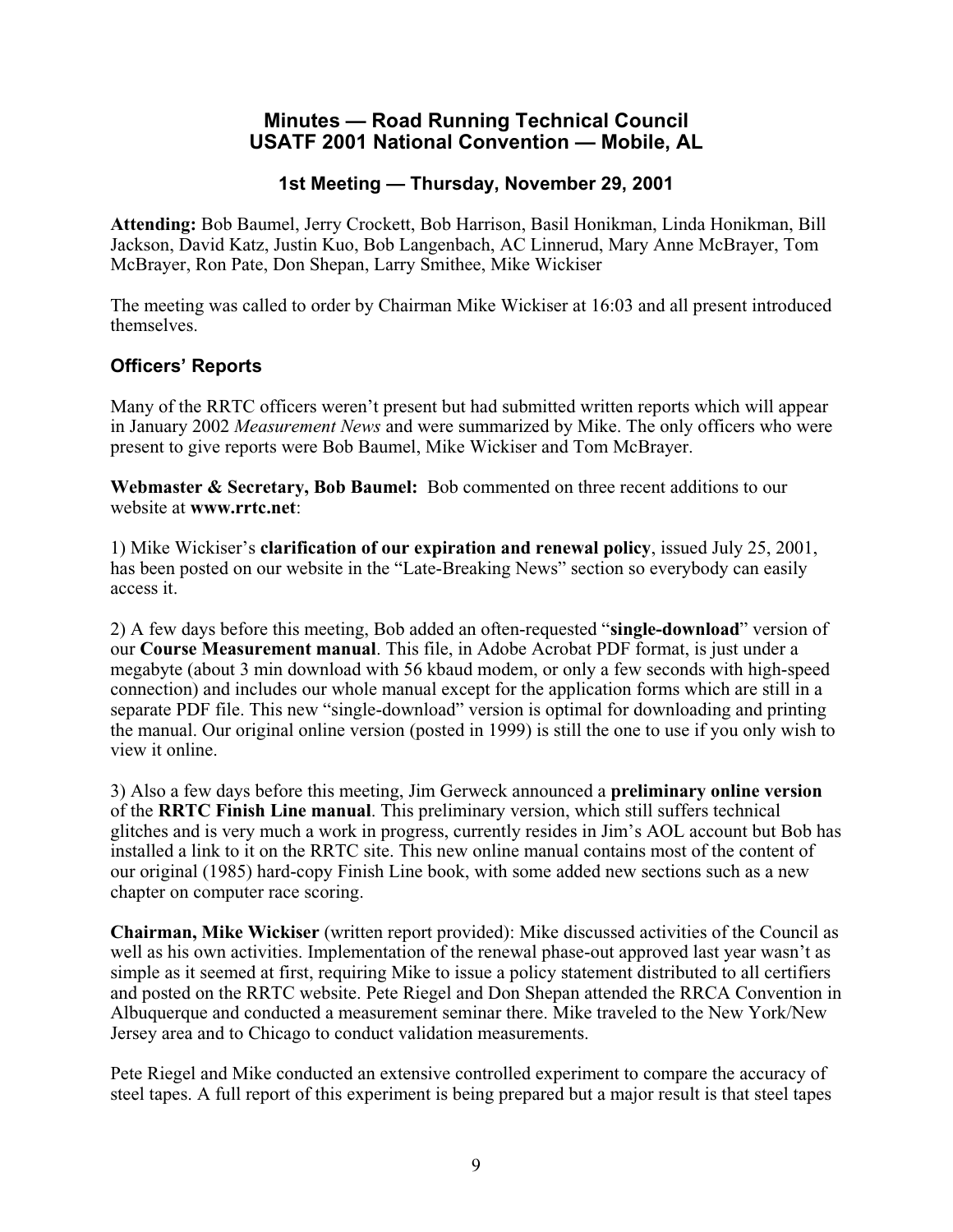**don't** significantly degrade over time or with use. We can probably trust our steel tapes to within 6 mm at 30 m (i.e., 1 part in 5000).

Mike also commented on the certified course list (still growing at more than 1000 courses per year), Jim Gerweck's preliminary online version of the Finish Line manual, our website, and the RRTC Validations program.

In response to a question about *pre-race validation*, Mike explained that race directors who wish to have their course validated before a race must contact validations chair Doug Loeffler to set it up. The race director may suggest a validator but Doug needs to approve the person. Pre-race validations must be paid for by the race, although USATF pays for post-race validations.

**Vice-Chairman West, Tom McBrayer:** In providing more details about the seminar conducted at the RRCA meeting, Tom noted that the instructors had prepared for inclement weather by bringing hand wheels made from bicycles in case measuring exercises needed to be conducted indoors (As it happened, the weather was fine).

Tom continues to crusade for better documented turns on course maps when runners aren't free to use the whole road (such as a left turn when runners are expected to be in the right lane before and after the turn). To avoid ambiguity, the map must document exactly how much of the road is available for this turn, describing the exact positions of cones or other required barriers.

Tom has observed a disturbing trend, which he also commented on last year, that interest in certified courses (at least in the West) appears to be decreasing. This suggests that we should launch a campaign to promote course certification.

**Vice-Chairman East, Paul Hronjak** (not present at meeting, written report provided): Paul's report provides many statistics about numbers of certifications in each state in the Eastern area, as well as a breakdown of courses and measurers for the past 6 years. Overall this year, there were 661 new race courses, 42 new calibration courses, and 26 renewed courses in the East.

**Course Registrar, Karen Wickiser** (not present at meeting, written report provided): Karen's report of certification activity shows about a 10% increase over last year, with over 1100 new courses expected by the end of 2001.

**Validations Chairman, Doug Loeffler** (not present at meeting, written report provided): Of 40 courses submitted for validation, measurement checks were made of 18 courses. Of these, three failed validation and one other passed only marginally.

#### **Other Business**

**Proposal to allow 'Net' times for age-group records:** Given the observation that 'Chip' timing systems now provide the technology to determine accurate 'Net' times, David Katz suggested a rule change to allow acceptance of net times as age-group records (although they would not be acceptable for open records or for determining placing in the race). This proposal was motivated largely by safety—to avoid requiring age-group runners to line up with faster runners in the front row if they wish to set records.

As David pointed out, a matching rule change involving placement of transponder mats at the starting line will also be necessary in order for net times to play any official role; in particular, all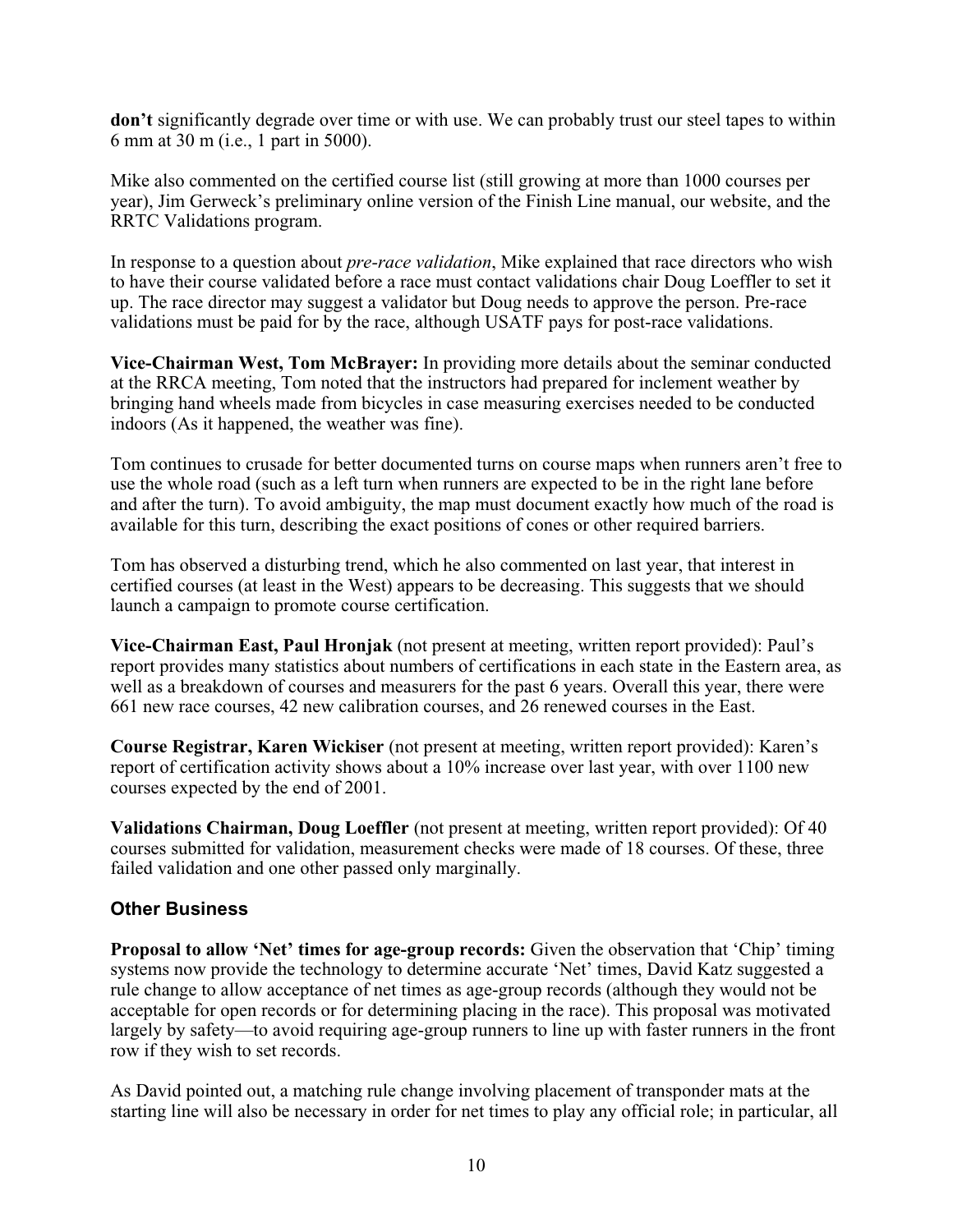mats at the start (including backup mats) must be located **before** the starting line. (Meanwhile, mats at the finish must be located **after** the finish line, according to Rule 135.4 as adopted at the 2000 Convention). In combination, these procedures should ensure that recorded net times are **at least** as great as the time taken to run from starting line to finish line.

These rule changes cannot be introduced formally until the 2002 Convention. It was suggested that David research and draft rules changes to be proposed next year, and that RRTC recommend investigation into feasibility and practicality of such changes.

**Should Tracks be exempted from expiration policy?** Bob Harrison suggested that the policy adopted last year to phase out certification renewals should not apply to tracks. Claiming that tracks don't lose measurement integrity as easily as roads do, Bob thinks we should continue to allow renewal of track certifications after 10 years, even though we're eliminating renewals of road courses. Bob referred specifically to a track he certified at 401.8 meters which was used for a 1 mile race.

Mike Wickiser stated that we didn't need to settle the question at this meeting but could debate it further in MNForum. Therefore, no opinions for or against Bob's proposal were expressed at this first RRTC meeting (However, the topic was raised again at the 2nd RRTC meeting, where some opinions were indeed expressed. See minutes of 2nd meeting below).

Meanwhile, as a point of information, David Katz observed that, technically, RRTC certification of a track applies only to LDR track events (races longer than 10,000 meters), and only when no surveyor's certificate is available. RRTC has no authority over ordinary track and field events; therefore, an RRTC certificate has no validity in the situation Bob described, involving a 1 mile track race. David is a certified track and field official who actually has credentials to measure tracks for regular track races, so is very aware of the rules in this area.

**Multiple Course Certificates:** David Reik (not present at this meeting) had suggested by email that it be acceptable for a single certificate to cover several courses with different certification numbers. Mike Wickiser asserted that only one certification number should appear on any certificate although it's allowable to include several related courses which all share the **same** certification number on a single certificate. When this is done, it is still necessary to display the **drop and separation** of each of the courses being certified. Mike passed out copies of two recent certificates, one from Michael Franke, the other from Tom McBrayer, which do combine several courses on a single certificate (with one certification number), clearly displaying the drop and separation of each course.

Bob Baumel suggested that, overall, the best strategy is still to give every course its own certificate and its own certification number. Bob asked what would happen if, after combining several courses on one certificate, there is road construction which alters only *one* of the courses. Mike suggested that this would invalidate the entire certificate. Therefore, you're taking a risk when you combine several courses on a single certificate.

While on the subject of filling out certificates, Ron Pate asked about proper notation and usage for metric and non-metric units. It was pointed out that Bob Baumel has prepared instructions on this topic which he distributes when providing electronic certificate templates to certifiers. It was decided to include those instructions in Measurement News.

The meeting was adjourned at 18:37.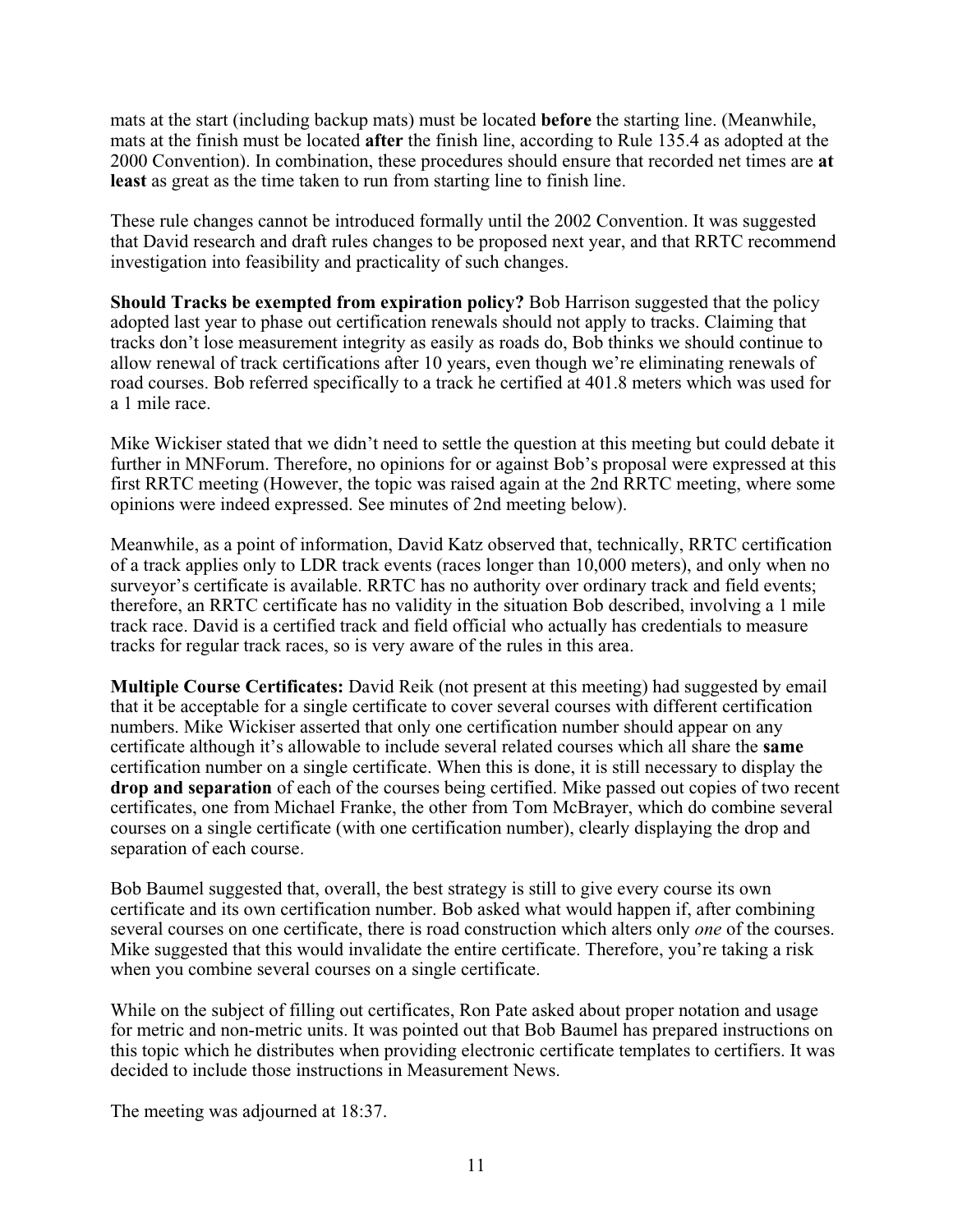#### **2nd Meeting — Friday, November 30, 2001**

**Attending:** Bob Baumel, Norm Brand, Justin Kuo, Bob Langenbach, AC Linnerud, Mary Anne McBrayer, Tom McBrayer, Ron Pate, Bob Rauch, Jeff Rigdon, Don Shepan, Mike Wickiser

The meeting was called to order at 15:10 by Mike Wickiser. As is customary for our 2nd RRTC meeting, the first item of business was to present results of our Pacing Contest.

**Measurement Contest:** The big question everybody was asking after this meeting: Who is "The **New** Eye In The Sky?" The contest course, laid out by Leon Mattics, traversed a loop in Cooper Riverfront Park, adjacent to both the Convention Center and Mobile River. Following a trend of recent years, this course was thoroughly documented, so nobody expressed any confusion as to its location. Fifteen people entered the contest. Awards, consisting of attractive "Christmas on the Coast" Collector's Ornaments, were presented by Mike Wickiser. As usual, the rules specified that entrants must be present to win. Andrew Hecker had submitted the best distance estimate but wasn't at this meeting, so the first-place award was presented to Justin Kuo. Similarly, Steve Vaitones had the next best estimate but also wasn't present, and the 2nd place prize went to Bob Baumel. This brings us to "The New Eye In The Sky," who appeared to have won the 3rd place award—which was *almost* given to perennial 'Eye In The Sky' Norm Brand. But Norm admitted that he was only the *ordinary* "Eye In The Sky" who submitted the 11th best entry. Currently, the identity of "**New** Eye In The Sky" remains a mystery. The 3rd place prize was presented to Mary Anne McBrayer.

**More on Tracks and Expiration policy:** Bob Harrison's proposal to exempt tracks from our expiration policy was raised again. It was pointed out that tracks are often resurfaced, in which case all lane lines and other markings are repainted—invalidating certification of any *uncurbed* track, thus requiring remeasurement. And on most recently constructed *curbed* tracks, the curb consists of removable rails whose positions may shift; thus, they can also lose measurement integrity. [Ed. note: You may still find tracks with apparently 'permanent' concrete curbs, but they're getting obsolete and may likely be rebuilt soon. For example, the high school in my town had an asphalt track with concrete curb but it was replaced a few years ago with an *uncurbed* synthetic surface track.] The consensus seemed to be that tracks should be subject to the same expiration policy as other RRTC certifications.

**Track Measuring technique:** In the case described by Bob Harrison, the track was measured using an instruction sheet prepared by Bob Baumel some years ago (Sept 1990 *Measurement News*, p 6). That sheet explains how to either tape along the curb face if the track has a suitable curb or else use a geometric method based on length and width measurements; then adjust the measured distance to the hypothetical running line which is either 30 cm from the curb in the case of a curbed track or 20 cm from the inside lane line in the case of an uncurbed track. Norm Brand pointed out that some tracks have "compound curves" (with more than one radius of curvature), in which case the geometrical method described in Bob Baumel's sheet isn't usable. We must conclude that RRTC has no way to certify uncurbed tracks with such geometries. For all other cases (curbed tracks or uncurbed tracks with standard geometry), it was recommended that the instruction sheet originally published in Sept 1990 *Measurement News* be made more available.

**Race Course Safety – Measurer's Responsibility:** Tom McBrayer reported a situation in which a measurer decided that a proposed course would not be safe for runners; therefore, the measurer refused to measure it. Race organizers then called in another measurer who actually measured the course. This raises the question: How responsible is the measurer for issues of course safety?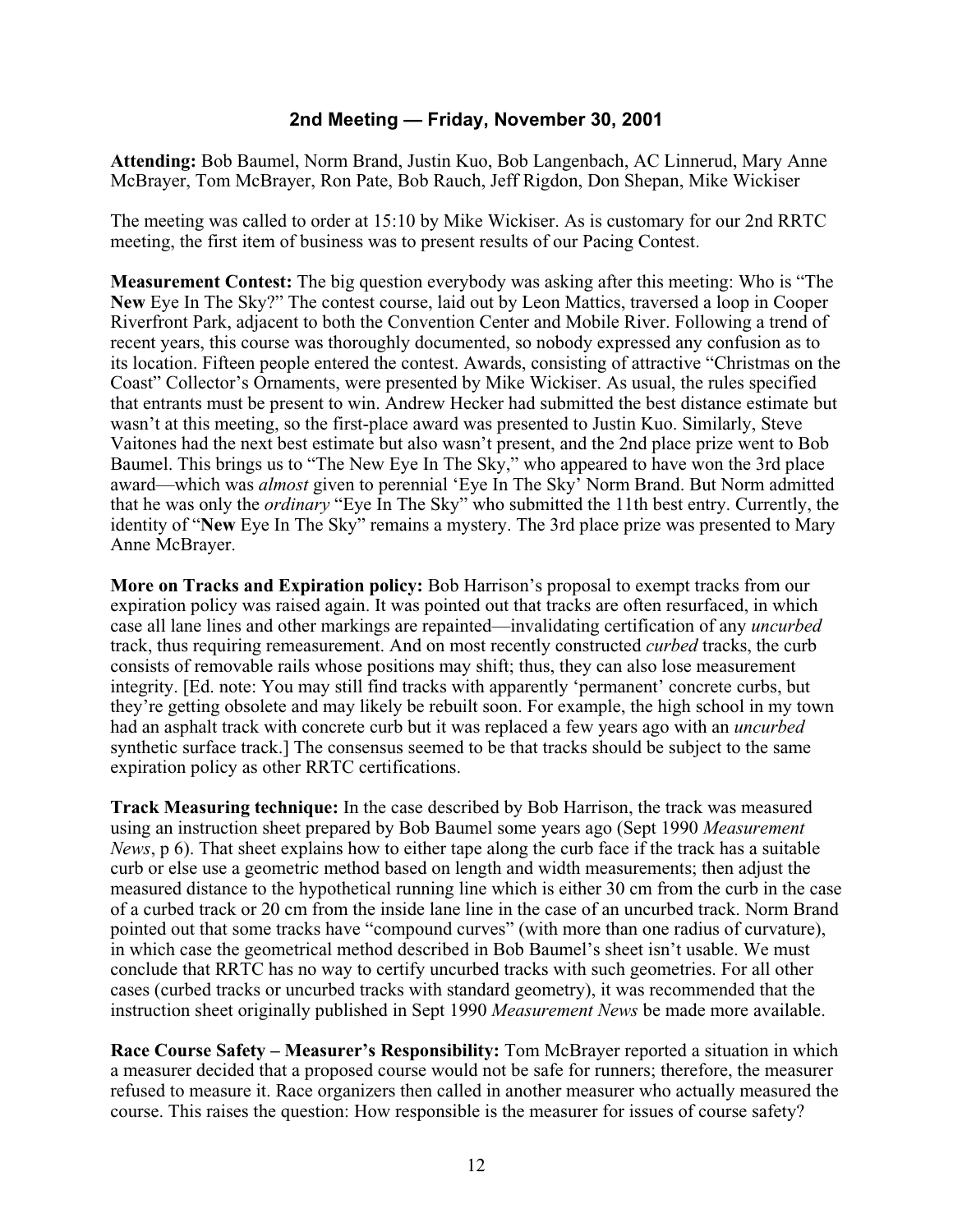Ron Pate pointed out that safety is an important issue in *sanctioning* of the race; therefore, the sanctioning body must assume a large share of the responsibility for any safety issues that arise. Mike Wickiser noted that the race may need to obtain a Parade Permit from the city, in which case the city must also share responsibility for safety. The exact legal situation is murky since, in practice, "anybody can sue anybody." It was generally felt that measurers do have some moral obligation to think about safety of the course. It was suggested that a measurer who thinks the course is unsafe should inform the sanctioning body.

There was also some discussion about *safety of the measurer* in measuring a course. It was suggested that the safest time to measure a congested course is on Sunday morning between around 4 a.m. and 10 a.m. — after the Saturday night partygoers have left the roads, before Sunday morning church traffic picks up.

**Changing Course Name in Renewal process:** Bob Baumel discussed renewal of an Oklahoma course for which the race name had changed (originally "Challenger 8," now "Hurricane Run"). As decided last year, renewals are being phased out but courses certified prior to 2001 are still renewable. Moreover, according to the policy clarification issued by Mike Wickiser in July, a new certificate is now issued when renewing a course in order to clearly indicate the expiration date of the renewed course. (In the past, when renewing a course, we usually didn't write a new certificate but merely added a note to the existing certificate.) This raises a question whether to use the new race name when writing the new certificate (a question that wouldn't have arisen before this year).

In the particular case discussed, Bob chose to enter the original course name (Challenger 8) on the renewal certificate, figuring that it was best for historical continuity and that RRTC certifies a *course*, not a race. However, when Karen and Mike Wickiser entered the renewal on the RRTC course list, they chose to include both the old and new names; thus, the entry on our list is now "Challenger 8 Out/Back - Hurricane Run."

In discussion, it was considered acceptable to use the new race name on the renewal certificate, although the best strategy would be to enter both names as in Karen and Mike's list entry above. At the same time, we shouldn't accept *premature* renewals (well before a course is 10 years old) whose only purpose is to indicate a change of race name. Sometimes, several different races use the same course, so it isn't always practical for the course name on the certificate to match the race name. Also, remember that the intent of last year's decision is to eliminate renewals entirely, even though we'll be taking 10 years to phase them out, so we shouldn't be using the renewal process to keep track of race name changes.

On a different topic involving filling out certificates, it was stated that when a new course replaces an old one which has been modified by construction, a note such as "*(altered by construction)*" should be written on the certificate beneath the code number of the old course being replaced. This way, Karen and Mike will give the old course a "U" status code, which means that it's Unusable because the course has been physically altered. If you only say that a course has been replaced without providing any such explanation, they give the replaced course a "D" status code. Courses with "D" codes are regarded as still renewable.

The meeting was adjourned at 16:18.

*Minutes prepared by Bob Baumel, RRTC Secretary*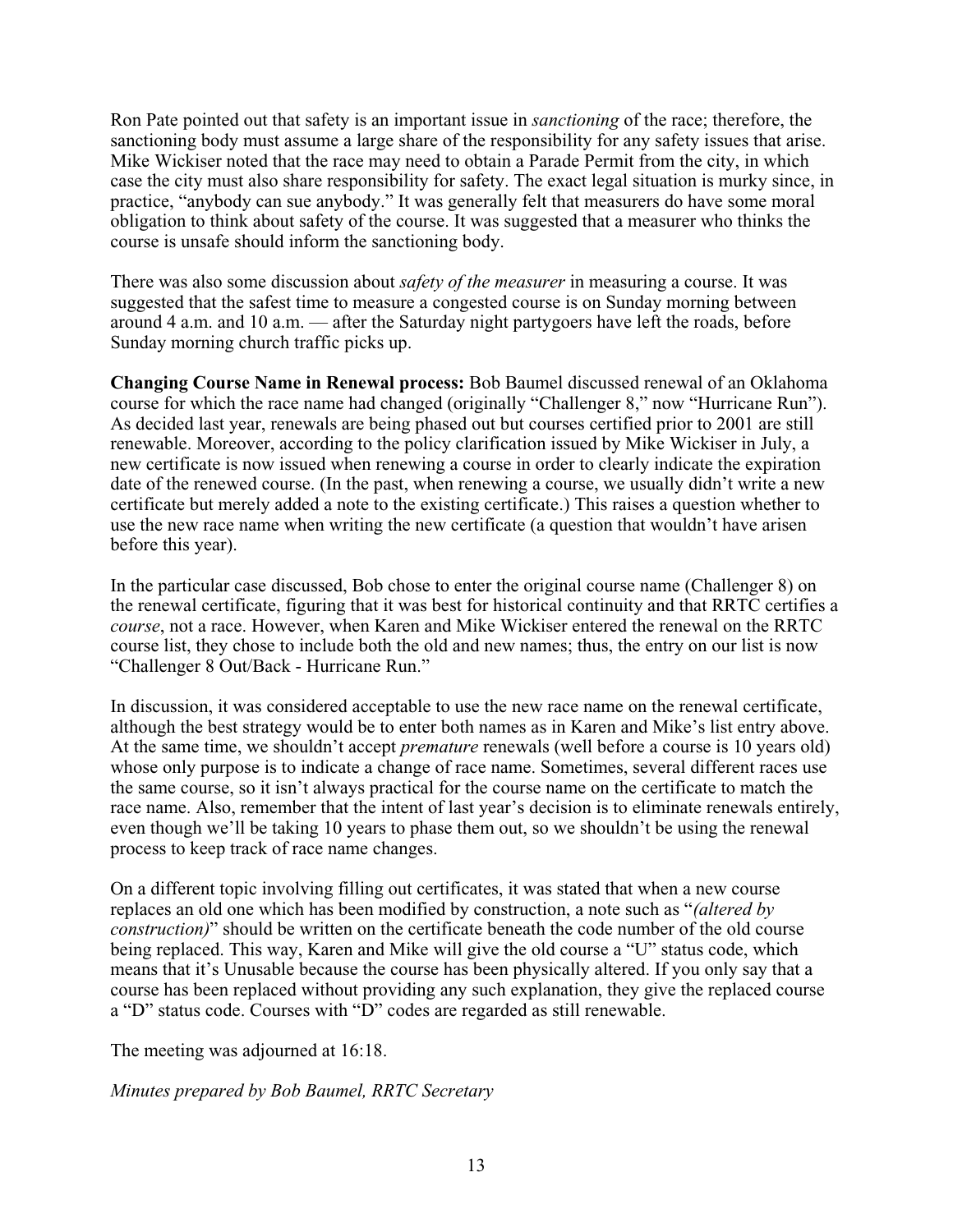### **Tips on Data Entry**

#### **By Bob Baumel**

I wrote the following when preparing instructions for the original Microsoft Word version of my certificate template, some 6 or 7 years ago. As this advice is still relevant, I have copied it nearly verbatim.

First, always use correct international (SI) symbols for metric units; for example, "m" for meters and "km" for kilometers. (Note that both of these happen to be lower case. It's important to get the case right in SI symbols.) Thus, enter a distance as "10 km" but **NOT** "10 k", "10 K", "10 Km", or "10 KM". (By the way, "10 K" is a valid SI quantity notation, but it denotes a very cold *temperature* of ten kelvins; i.e., ten degrees above absolute zero!)

Some more rules on using SI symbols: The unit symbol is never followed by a period ("10 km" but **NOT** "10 km**.**"). Always include a space between the number and the unit symbol ("5 km" but **NOT** "5km"). The unit symbols do not change in the plural ("1 km" and "3 km" but **NOT** "3 kms"). Always include a zero before the decimal point when writing numbers less than one ("0**.**4 m" but **NOT** "**.**4 m").

If a metric quantity on your certificate was obtained by conversion from English units, be careful not to write so many decimal places as to imply a spurious degree of accuracy not present in the original English figure. Do perform conversions using exact conversion factors, but then round the result to an appropriate number of decimal places according to the assumed accuracy of the original measurement.

For example, if the Straight line distance between start and finish was originally estimated by the measurer as "0.8 mile," do **NOT** write it on the certificate as "1287.48 m" which implies accuracy to the nearest centimeter. (Was it measured by EDM?) A more appropriate conversion for that "0.8 mile" figure is probably "1.3 km".

Altitudes, if converted from feet to meters, should usually be entered in either whole meters or 0.5 m multiples. Use whole meters if the original English figures were all multiples of 10 feet. Multiples of 0.5 m are usually most appropriate when the original English figures were expressed in units finer than 10-foot multiples.

One more comment on altitudes: For **Calibration courses**, the application form asks for only one approximate altitude. Do **NOT** enter this single stated altitude in all four spaces (Start, Finish, High, and Low) as if you knew the course to be perfectly flat. Instead, a reasonable approach is to enter the one known altitude in only *one* of the four fields (probably the "Start" space) and leave the other three fields blank. And enter a question mark (?) in the "Drop" field.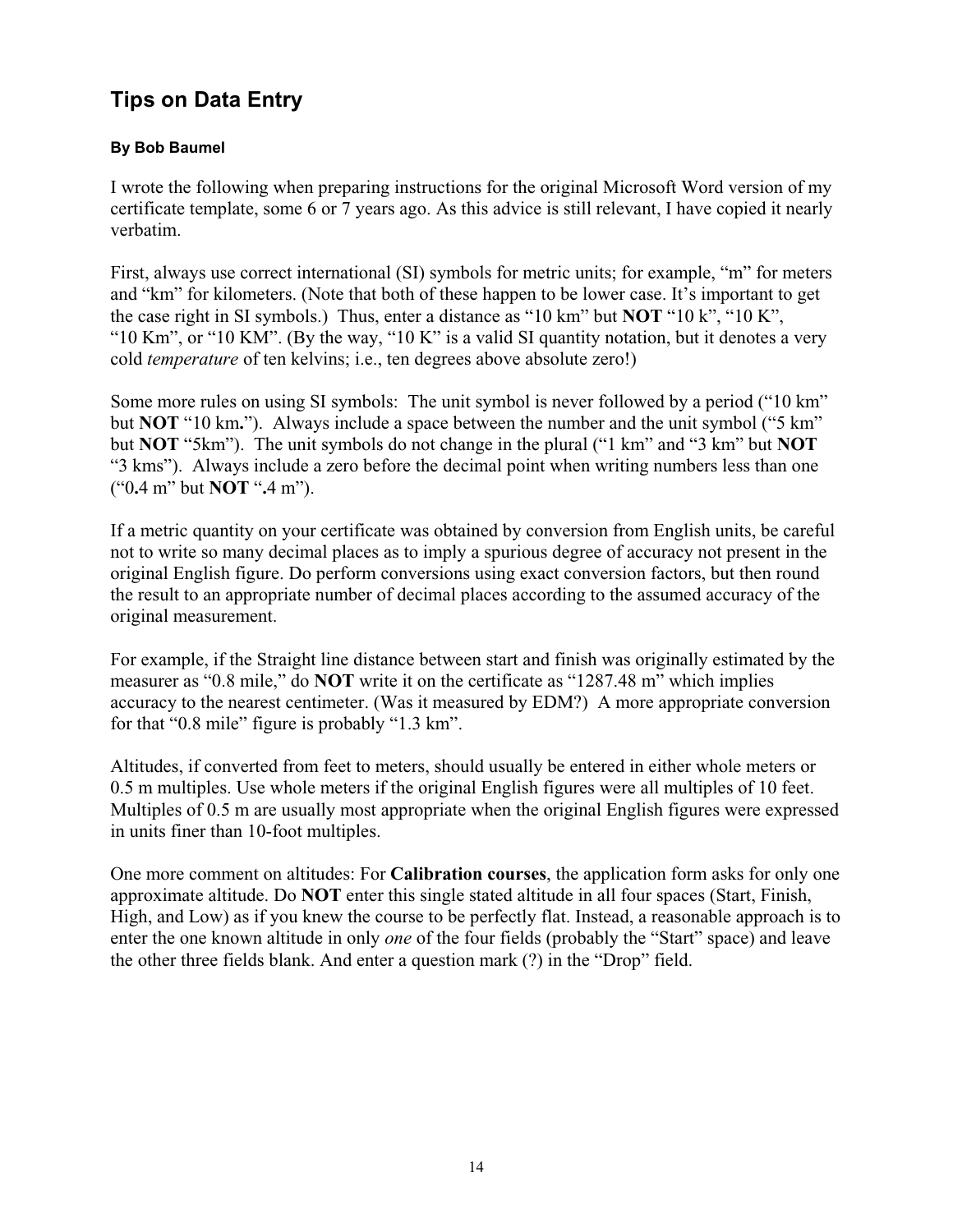#### **ANNUAL REPORT**

#### **Road Running Technical Council**

At the annual meeting a year ago, the Technical Council resolved to cease the renewal of certified courses past the 10 year expiration. What seemed to be a straightforward concept required a bit more work than expected. The measurement certificate document was modified to indicate the expiration date and renewal wording was removed. Courses certified prior to this still contain renewal information and renewed courses will be phased out over the next ten years.

A formal renewal procedure was produced and distributed to all certifiers and posted on the RRTC website. This was also posted in *MNForum*. Renewal activity is increased this year and along with it are requests for information and maps prior to renewing courses. This indicates that the running community is aware of the change and becoming more knowledgeable of what is required for a certified course.

Pete Riegel & Don Shepan attended the RRCA annual meeting and conducted a measurement seminar while there. This resulted in increased interest in certifying race courses by several participants.

I was able to travel on two occasions to conduct validations of several courses. One trip to the New York/New Jersey area and another to Chicago resulted in courses being checked in support of pending records.

Due to renewed discussion over steel tapes, a controlled comparison of steel tapes was conducted by Pete Riegel & myself. We did this by soliciting as many different steel tapes as could be made available from measurers. Thirty-three tapes were obtained from measurers around the USA and from Canada, Great Britain, France, and Brazil. A full report of the exercise is being produced and will be available in the very near future.

In summary, the length of steel tapes appears to be within 1/4 inch at 100 feet.

The Certified Course list continues to grow at a rate in excess of 1000 courses per year.

Work continues on the Finish Line manual. Jim Gerweck has recently posted a working version of the manual. Future changes can be made to the online version as necessary.

RRTC.net continues to grow and readily offer information on varied aspects of certified course measurement. Bob Baumel has added the course renewal procedure and continually updates the website with current information.

The Validations program provides a check on the status of certified courses. Doug Loeffler manages the assignment of expert measurers to check course length in support of pending athlete marks for records.

Mike Wickiser - RRTC Chairman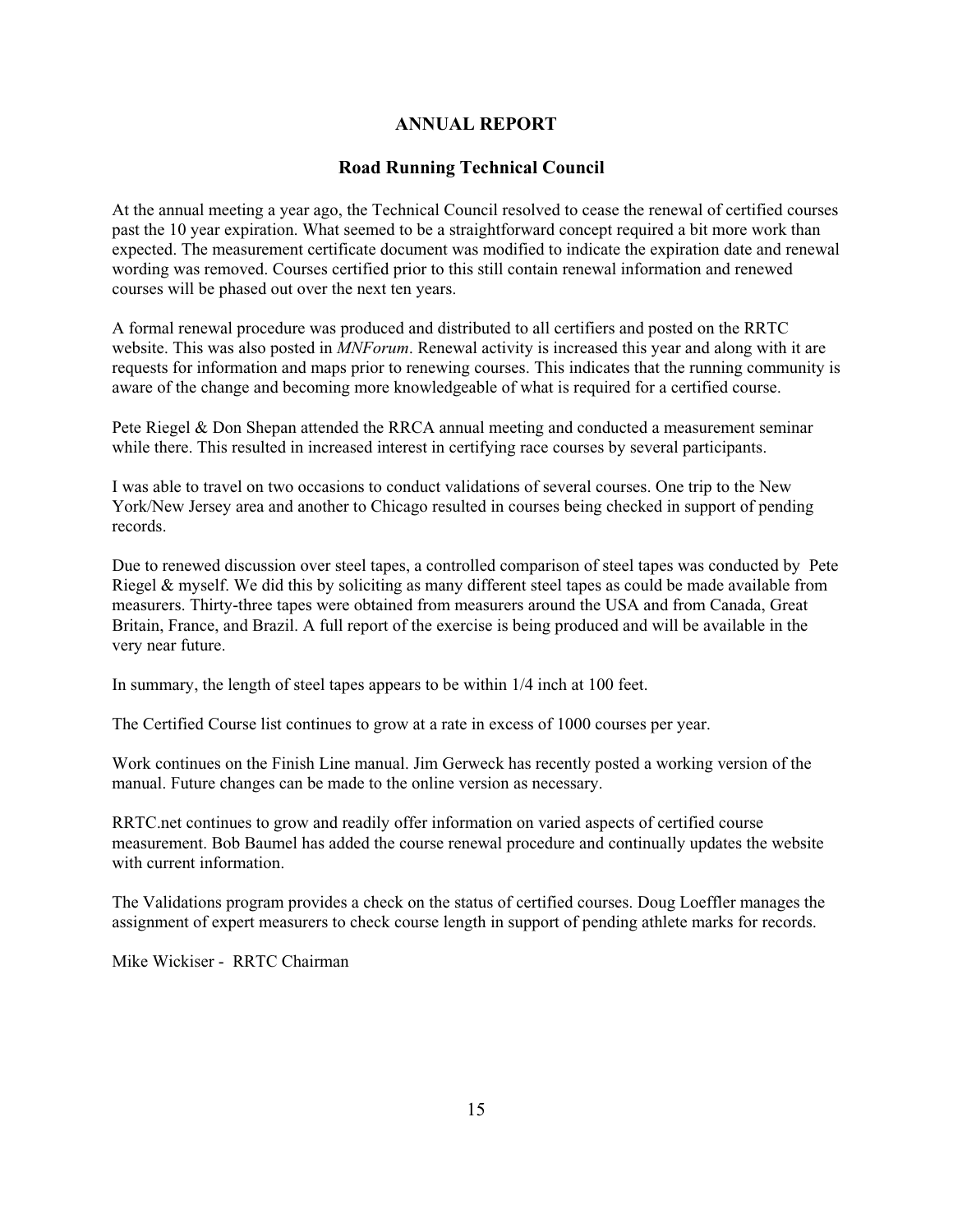#### **EASTERN VICE CHAIRMAN REPORT FIGURE 10 USATF - RRTC - Course Registrar**

The following are the statistics for the certificates **ANNUALREPORT received through November 17, 2001**

| New race courses        | 661 | 21,004 c  |
|-------------------------|-----|-----------|
| New calibration courses | 42  | for 2001. |
| Renewed courses         | 26  |           |

| <b>STATE</b> | <b>RACE</b><br><b>COURSES</b> | <b>CALIBRATION</b><br><b>COURSES</b> | <b>RENEWALS</b> | Breakdown by most common distances:   |                   |                                    |               |     |
|--------------|-------------------------------|--------------------------------------|-----------------|---------------------------------------|-------------------|------------------------------------|---------------|-----|
| AL           | 30                            |                                      | 4               | 5 kilometer                           | $=$               | 558 courses                        |               | 54% |
| <b>CT</b>    | 18                            | 4                                    |                 | Calibration                           | $=$               | 65 courses                         |               | 6%  |
| DC           | 12                            | 0                                    | 0               | 5mi/8km                               | $=$               | 65 courses                         |               | 6%  |
| DE           | 6                             | 0                                    | 0               | 10 kilometer                          | $=$               | 112 courses                        |               | 11% |
| FL.          | 39                            | 2                                    | 2               | Half-Marathon                         | $\qquad \qquad =$ | 45 courses                         |               | 4%  |
| GA           | 23                            | 4                                    |                 | Marathon                              | Ξ                 | 49 courses                         |               | 5%  |
| IL.          | 88                            | 2                                    | $\overline{2}$  | Remaining various distances           |                   |                                    |               | 14% |
| IN           | 2                             |                                      | 0               |                                       |                   |                                    |               |     |
| KY           | 6                             |                                      | 0               | Renewed courses =                     |                   | 42 courses                         |               |     |
| MA           | 27                            | 4                                    | 0               |                                       |                   |                                    |               |     |
| <b>MD</b>    | 15                            | 0                                    | 0               | Karen Wickiser, RRTC Course Registrar |                   |                                    |               |     |
| ME           | 9                             | 0                                    | 0               | November 26, 2001                     |                   |                                    |               |     |
| MI           | 31                            | 2                                    | 0               |                                       |                   |                                    |               |     |
| <b>MS</b>    |                               |                                      | 0               |                                       |                   |                                    |               |     |
| <b>NC</b>    | 58                            |                                      | 6               |                                       |                   |                                    |               |     |
| <b>NH</b>    | 13                            |                                      | $\overline{2}$  |                                       |                   |                                    |               |     |
| <b>NJ</b>    | 37                            | 0                                    | 0               |                                       |                   |                                    |               |     |
| NY           | 50                            | $\overline{c}$                       | $\overline{2}$  |                                       |                   |                                    |               |     |
| OH           | 42                            | 6                                    | 0               |                                       |                   |                                    |               |     |
| <b>PA</b>    | 34                            | 0                                    |                 |                                       |                   | 2001 Measurement-by-Pacing Contest |               |     |
| <b>RI</b>    | 10                            | 0                                    | 0               |                                       |                   |                                    |               |     |
| SC           | 33                            | 0                                    | 0               |                                       |                   |                                    |               |     |
| <b>TN</b>    | 31                            | 0                                    | 3               | Official Distance: 349.377 meters     |                   |                                    |               |     |
| <b>VA</b>    | 23                            | 0                                    | 0               |                                       |                   |                                    |               |     |
| VT           | 6                             | 2                                    | 0               |                                       |                   | <b>Estimated Error</b>             |               | Err |
| WI           | 14                            | $\overline{c}$                       | 3               |                                       |                   | <b>Meters</b>                      | <b>Meters</b> | Pe  |
| WV           | 5                             | $\overline{c}$                       | 0               |                                       |                   | $-1$                               |               |     |

As for NC, there are actually 60 race courses and 6 cal courses (the above statistics only include those submitted to the Registrar) which is two total courses behind last year at this point. These courses were received from 12 measurers.

The breakdown by year since I took over as State Certifier are as follows:

| <b>YEAR</b> | <b>COURSES</b> | <b>MEASURERS</b> |
|-------------|----------------|------------------|
| 1996        | 44             | 8                |
| 1997        | 64             | 8                |
| 1998        | 41             | 9                |
| 1999        | 48             | 6                |
| 2000        | 72             | 13               |
| 2001        | 66             | 12               |

Sorry I can't be there but I have just started a new job and there is no way I can justify taking a week off at this point.

**Paul Hronjak Eastern Vice Chairman**

The complete Certified Course list currently contains 21,004 certified courses. This includes 1075 courses<br>for 2001.

This indicates almost a 10% increase in activity over **The following is a breakdown by state: last year. We will certainly exceed 1100 courses by** years end.

| 5 kilometer                 | 558 courses | 54% |
|-----------------------------|-------------|-----|
| Calibration                 | 65 courses  | 6%  |
| 5mi/8km                     | 65 courses  | 6%  |
| 10 kilometer                | 112 courses | 11% |
| Half-Marathon               | 45 courses  | 4%  |
| Marathon                    | 49 courses  | 5%  |
| Remaining various distances |             | 14% |
|                             |             |     |

#### **2001 Measurement-by-Pacing Contest**

|                        | Estimated Error |               | Error    |       |
|------------------------|-----------------|---------------|----------|-------|
|                        | Meters          | <b>Meters</b> | Percent  | Place |
| Andrew Hecker          | 349             | $-0.377$      | $-0.11$  | 1     |
| Justin Kuo             | 346.875         | $-2.502$      | $-0.72$  | 2     |
| <b>Steve Vaitones</b>  | 352             | 2.623         | 0.75     | 3     |
| Bob Baumel             | 352.07          | 2.693         | 0.77     | 4     |
| The New Eye In The Sky | 352.7           | 3.323         | 0.95     | 5     |
| Mary Anne McBrayer     | 353.607         | 4.23          | 1.21     | 6     |
| Tom McBrayer           | 354.297         | 4.92          | 1.41     | 7     |
| Mike Wickiser          | 343.719         | $-5.658$      | $-1.62$  | 8     |
| Bob Langenbach         | 355.55          | 6.173         | 1.77     | 9     |
| Don Shepan             | 342.73          | $-6.647$      | $-1.9$   | 10    |
| Eye In The Sky         | 342             | $-7.377$      | $-2.11$  | 11    |
| Dave Gwyn              | 358.394         | 9.017         | 2.58     | 12    |
| Ron Pate               | 339.6           | $-9.777$      | $-2.8$   | 13    |
| <b>Bob Rauch</b>       | 370             | 20.623        | 5.9      | 14    |
| <b>Bob Harrison</b>    | 304.54          | -44.837       | $-12.83$ | 15    |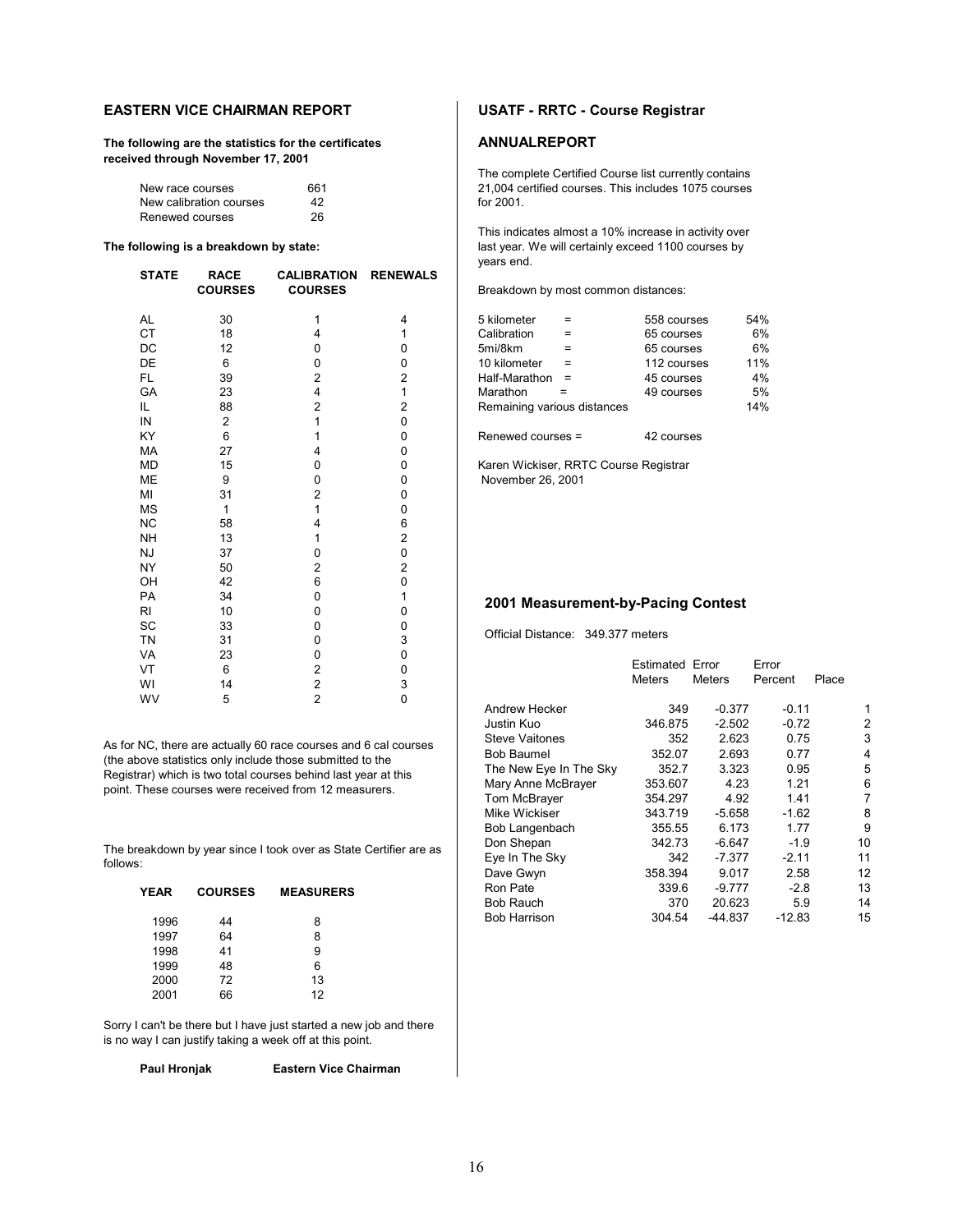#### **VALIDATIONS 2001**

**Validations Pending**

|        | valiuations reliulily        |            |                                                  |                    |                |                    |            |                 |                       |                                         |            |
|--------|------------------------------|------------|--------------------------------------------------|--------------------|----------------|--------------------|------------|-----------------|-----------------------|-----------------------------------------|------------|
| Pass/  | Date of                      | Date of    | Course Name                                      | Course ID          | Measurer       | Validator          |            | Type Advertised | Nominal               | Measured                                | Percent    |
| Fail   | Event                        | Validation |                                                  |                    |                |                    |            | <b>Distance</b> | Distance              | Distance                                | Difference |
|        | 1-May-99                     |            | Indianapolis Life 500 Half Marathon IN99004MW    |                    | Underwood      |                    | LDR        | 21,.097.5 m     | 21,.097.5 m           |                                         |            |
|        | 27-Mar-99                    |            | <b>GNC 50 K</b>                                  | PA99001DB          | <b>Brannen</b> |                    | LDR        | 50 km           | 5 mi                  |                                         |            |
|        | $9 - Jan-00$                 |            | California 10 Mile                               | CA93028CW          | Bryan          |                    | LDR        | 10 mi           | 10 mi                 |                                         |            |
|        | 9-Sep-01                     |            | Buffalo Stampede 10 Mile                         | CA00036RS          | Scott          |                    | LDR        | 10 miles        | 10 miles              |                                         |            |
|        | 30-Sep-01                    |            | Syracuse Festival of Races 5K                    | NY97047AM          | Oja            |                    | <b>LDR</b> | $5,000 \; m$    | 5,000 m               |                                         |            |
|        | 25-Jun-99                    |            | Sri Chinmoy 3100 Mile                            | NY97024PR          | Fitch          |                    | LDR        | 883.3 m         | 883.3 m               |                                         |            |
|        | 19-Sep-99                    |            | Ft. Monmouth 2K loop 1991                        | NJ91020DB          | Johnson        |                    | <b>RW</b>  | 2,000 m         |                       | 2,000 m Status "D"; Temp. Unvalidatable |            |
|        | <b>Validations Completed</b> |            |                                                  |                    |                |                    |            |                 |                       |                                         |            |
| P      | 8-Oct-00                     |            | <b>Twin Cities Marathon</b>                      | MN97028RR          | Recker         |                    | <b>LDR</b> | 42,195 m        | 42,195 m              |                                         |            |
| F      |                              |            | 24-Mar-01 11-Nov-01 Ephrata Canal Caper 10K      | WA01001MR Sweet    |                | <b>Barrett</b>     | LDR        | 10,000 m        |                       | 10,000 m 9,963.73 m                     | $-0.36$    |
| V      |                              |            | 26-Apr-98 23-Oct-01 Sallie Mae 10 K              | DC09001DK          | Katz           | <b>B.</b> Thurston | LDR        | 10,000 m        |                       | 10,000 m 10,049.4 m                     | 4.9        |
| V      | PreVal                       |            | 10-Mar-01 Shamrock 8K                            | VA01012RT          | Corzatt        | Thurston, B.       | <b>LDR</b> | 8,000 m         | 8,000 m               | 8,008 m                                 | 0.1        |
| U/P    | 12-Nov-99                    |            | TAMU 24 Hour/48 Hr                               | TX99105ETM DeMaree |                |                    | LDR        | 2.489 km        |                       | 2.489 km un-validatable                 |            |
| U/P    | 12-Nov-99                    |            | TAMU 24 Hour/48 Hr                               | TX99106ETM DeMaree |                |                    | LDR        | 751 m           |                       | 751 m un-validatable                    |            |
| V      | Pre-val                      |            | 2-Jun-01 Frihoffer's Run for Women               | NY01024AM          | Gilmer         | Gerweck            | LDR        | 5,000 m         | 5,000 m               | 5.007.08 m                              | 0.14       |
| V      | 16-Jun-98                    |            | 2-Jun-01 Saddle Brook Ultra Loop                 | NJ96017DB          | <b>Brannen</b> | Wickiser           | LDR        | 50,000 m        | 5,000 m               | 5,013.65 m                              | 0.27       |
| V      | 21-May-99                    |            | 6-Jul-01 Hiawatha Heron Hustle 8 Km              | NY99013AM          | Groome         | Wickiser           | LDR        | 8,000 m         | 8,000 m               | 8011.46 m                               | 0.14       |
| $\vee$ | 8-Aug-98                     |            | 5-Jul-01 Crocheron Park Loops                    | NY98001DB          | <b>Brannen</b> | Wickiser           | LDR        | 12 hr.          | 0.9709 mi             | 0.9729                                  | 0.2        |
|        |                              |            | second loop                                      |                    |                |                    |            |                 | 0.2191 mi             | 0.2194 mi                               | 0.13       |
| V      | 22-Oct-97                    |            | 6-Jul-01 Juniper Valley Park                     | NY94003DB          | Brannen        | Wickiser           | LDR        | 100 mi          |                       | 1.1982 mi 100.2141 mi                   | 0.21       |
| P      | 18-Sep-95                    |            | 8-Jul-01 CSU Monterrey Bay 1 km                  | CA95031CW          | Sorrenson      | D. Thurston        | <b>RW</b>  | $1,000 \; m$    | 1,000 m               | 1,000.79 m                              | 0.079      |
| P      | 3-May-99                     |            | 8-Oct-94 Sri Chinmoy Six Day Race                | NY92005DB          | Brannen        | <b>B.Thurston</b>  | LDR        | 1.0 mile        | $1.0$ mile            | 1 mi. 3.1ft                             | 0.06       |
| $\vee$ |                              |            | 10-Mar-01 31-Dec-97 Gate River Run 15 K          | FL98001DL          | Alred          | Loeffler           | LDR        | 15,000 m        | 15,000 m              | 15,015 m                                | 0.1        |
| V      |                              |            | 16-Apr-00 12-Aug-01 National USATF RW Champ.     | MI00002SH          | Hubbard        | Loeffler           | <b>RW</b>  |                 | 30.000 m 01069.848 m  | 30,100.4 m                              | 0.33       |
| V      |                              |            | 16-Apr-00 12-Aug-01 National USATF RW Champ.     | MI00002SH          | Hubbard        | Loeffler           | <b>RW</b>  |                 | 20,000 m )01069.848 m | 20,066.5 m                              | 0.33       |
| $\vee$ |                              |            | 16-Apr-00 12-Aug-01 National USATF RW Champ.     | MI00002SH          | Hubbard        | Loeffler           | <b>RW</b>  |                 | 10,000 m )01069.848 m | 10.032.4 m                              | 0.33       |
| $\vee$ |                              |            | 16-Apr-00 12-Aug-01 National USATF RW Champ.     | MI00003SH          | Hubbard        | Loeffler           | <b>RW</b>  |                 | 20,000 m )01069.848 m | 20,067.0 m                              | 0.33       |
| $\vee$ |                              |            | 18-Oct-98 12-Aug-01 Detroit Free Press Marathon  | MI98019SH          | Hubbard        | Loeffler           | LDR        | 42,195 m        | 42,195 m              | 43299.78 m                              | 2.61       |
| V      |                              |            | 11-Dec-99 24-Aug-91 Rocket City Marathon         | AL94013JD          | DeHaye         | Nicoll             | LDR        | 42195 m         | 42195 m               | 42237.2 m                               | 0.1        |
| F      |                              |            | 7-Apr-01 16-Sep-01 Chicago Lakefront 50 Km       | IL01011JW          | Schulman       | Wickiser           | <b>LDR</b> |                 |                       | 16,666.67 m 16,666.67 m 16,600.52 m     | $-0.397$   |
| P      |                              |            | 15-Sep-01 25-Jun-00 Band on the Run, Run 5K      | <b>IL00046JW</b>   | Hinde          | Wickiser           | <b>LDR</b> | 5,000 m         | 5,000 m               | 4996.1 m                                | $-0.078$   |
| P      |                              |            | 15-Sep-01 27-Aug-94 Frankfort/Kennedy Torch 12km | IL91039JW          | Hinde          | Wickiser           | LDR        | 12,000 m        | 12,000 m              | 12,001 m                                | 0.0085     |
| V      |                              |            | 6-May-01 19-Apr-98 Lilac Bloomsday 12K           | WA97006MR Renner   |                | <b>Barrett</b>     | LDR        | 12,000 m        | 12,000 m              | 12,019 m                                | 0.16       |
| $\vee$ | $1-Apr-01$                   |            | 9-Aug-92 Carlsbad 5000                           | CA93001WN          | Nicoll         | Nicoll             | LDR        | 5,000 m         | 5,000 m               | 5,005 m                                 | 0.1        |
| P      |                              |            | 5-May-01 18-Oct-94 Sri Chinmoy Six Day Race      | NY92005DB          | <b>Brannen</b> | <b>B.Thurston</b>  | LDR        | $1.0$ mile      | $1.0$ mile            | 1 mi. 3.1ft                             | 0.06       |
| $\vee$ | 7-Oct-01                     |            | 2-Sep-01 LaSalle Bank Chicago Marathon           | IL01100JW          | Hinde          | Wight              | LDR        | 42,195 m        | 42,195 m              | 42,237 m                                | 0.1        |
| P      |                              |            | 8-May-99 25-Nov-97 Arts Fest River Run 12K       | <b>IN97004MW</b>   | Stegemoller    | Riegel             | LDR        | 12,000 m        | 12,000 m              | 12005.8 m                               | 0.048      |
| V      | 12-May-01                    |            | 7-Sep-97 U W Parkside                            | WI90008WG          | Grass          | Wight              | <b>RW</b>  | 2,000 M         | 2,000 M               | 2,004 M                                 | 0.22       |
| $\vee$ |                              |            |                                                  |                    |                |                    | <b>RW</b>  |                 |                       |                                         |            |
|        |                              |            | 31-Mar-01 13-Aug-00 Bull Run 2K                  | <b>VA97042RT</b>   | Thurston       | Sisalla            |            | 2,000 m         | 2,000 m               | 2,004.9 m                               | 0.24       |
| F      |                              |            | 5-Aug-00 20-Oct-01 Vineyard Scoops 5K            | MA99002RN          | <b>Brown</b>   | Nicoll             | LDR        | 5000 m          |                       | 5000 m 4938.6431 m                      | $-1.22$    |
| $\vee$ |                              |            | 6-Apr-97 23-Nov-01 Fifty Plus 8KM                | CA97026RS          | Carpenter      | D. Thurston        | <b>LDR</b> | 8000 m          | 8000 m                | 8018 m                                  | 0.225      |

## Measuring is now high-tech

The first tape measure was patented by Arthur J. Fellows in 1868.

More than 130 years later, Fellows would be hard-pressed to recognize his invention because today's retractable wonders have gone digital, electronic and high-tech.

Now as the 25-foot tape is extended, the precise measurement is displayed in an LCD (Liquid = Crystal Display) window on top. And at the touch of a button you can convert it from inches and feet to centimeters or fractions or decimals.

Have trouble remembering measurements you've just taken? No problem. It can hold them in its memory chip and even repeat them back to you with its voice chip - then or even days later.

Some have laser beams that read and record distances, too, while others even allow limited voice recording for verbal notes and thoughts.

Maybe it's time for you to go to the hardware store to take a look. You'll be amazed how these new space-age rulers measure up.

-Associated Press

From *Upper Arlington HOMELIFE* – Nov 7, 2001. Courtesy of Joan Riegel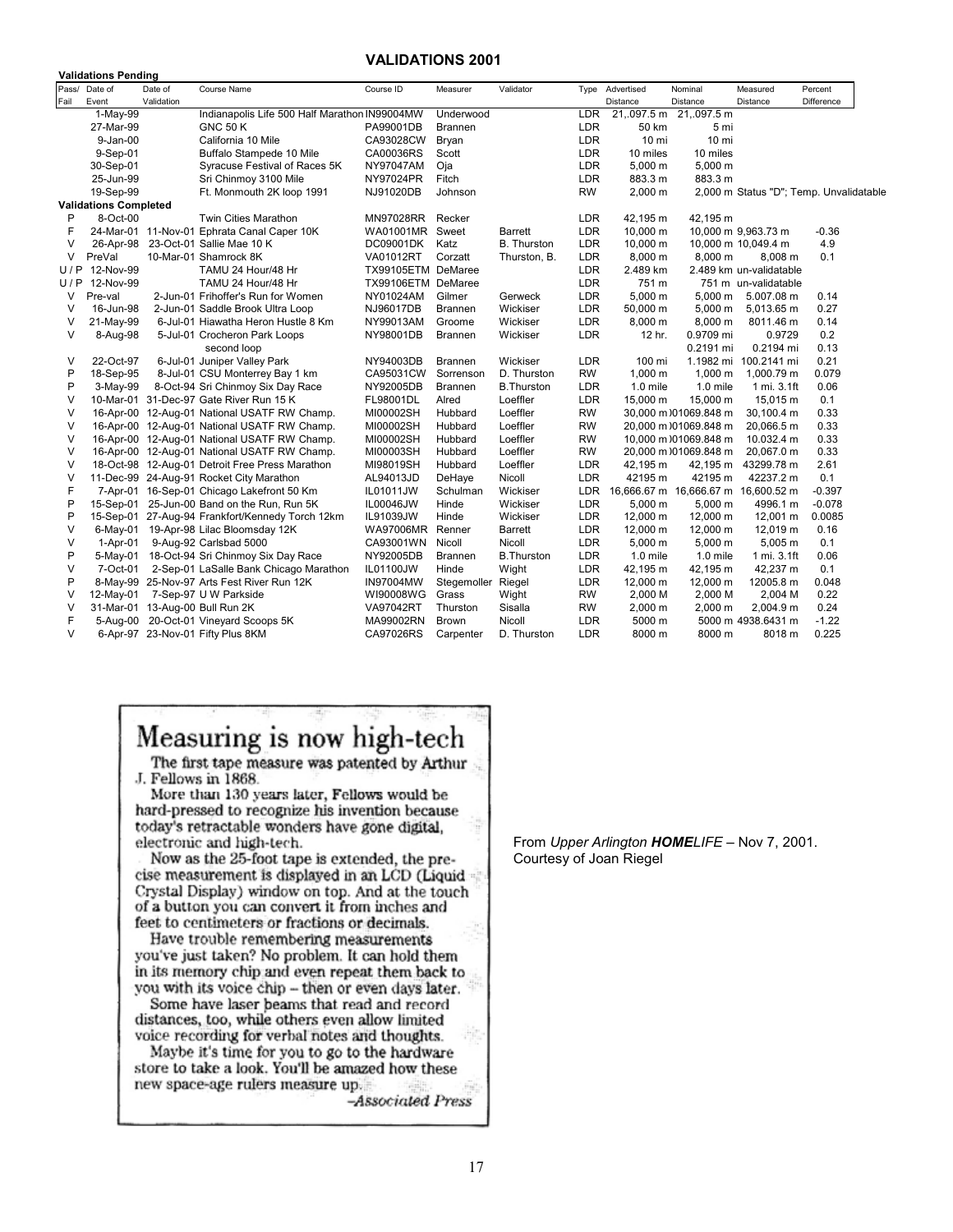#### **PERCENT ERROR RECORDED IN RRTC PACING CONTESTS**

#### **1987 1988 1989 1990 1991 1992 1993 1994 1995 1996 1997 1998 1999 2000 2001 Average**

| Wayne              | Armbrust       |         |         |          |         |          |          |         | 1.15     | 1.86     | 1.74    | $-1.44$ |         |         |         |         | 0.83    |
|--------------------|----------------|---------|---------|----------|---------|----------|----------|---------|----------|----------|---------|---------|---------|---------|---------|---------|---------|
| Bob                | Baumel         | 0.07    |         | $-3.03$  | $-0.91$ | 2.63     | $-0.72$  | $-1.03$ | $-1.18$  | $-0.52$  | 0.29    | 2.63    | 2.26    | $-0.17$ | $-0.66$ | 0.77    | 0.03    |
| Marcia             | Baumel         | 0.02    |         |          |         | 4.37     |          |         |          |          |         |         |         |         |         |         | 2.19    |
| Andy               | Beach          |         |         |          |         | $-5.36$  | $-2.42$  |         |          | $-4.54$  |         |         |         |         |         |         | $-4.11$ |
| Ken                | Bernard        |         |         |          |         |          |          |         |          |          |         | -4.82   |         |         |         |         | -4.82   |
| Michael            | Blanchard      |         |         |          |         |          | 1.14     |         |          |          |         |         |         |         |         |         | 1.14    |
|                    |                |         |         |          |         | $-0.19$  | $-4.33$  |         |          |          |         |         |         |         |         |         |         |
| Bob                | Boal           |         |         |          | 27.76   |          |          | 1.72    | 2.75     |          |         |         |         |         |         |         | 5.54    |
| Haig               | Bohegian       |         |         |          | 6.72    |          |          |         |          |          |         |         |         |         |         |         | 6.72    |
| Norm               | <b>Brand</b>   | 41.61   | 8.07    | 0.80     | $-0.90$ | 9.56     | $-24.63$ | $-4.00$ | $-6.84$  | 1.44     |         | 3.29    |         |         |         | $-2.11$ | 2.39    |
| Dan                | <b>Brannen</b> |         | -0.21   |          |         |          |          |         |          |          |         |         |         |         |         |         | -0.21   |
| Margaret           | <b>Brooke</b>  | $-6.52$ |         |          |         |          |          |         |          |          |         |         |         |         |         |         | $-6.52$ |
| Nick               | <b>Brooke</b>  | $-6.61$ |         |          |         |          |          |         |          |          |         |         |         |         |         |         | -6.61   |
|                    |                |         |         | 0.36     |         |          |          |         |          | $-0.48$  |         |         |         |         |         |         | $-0.06$ |
| Jim                | Brown          |         |         |          |         |          |          |         |          |          |         |         |         |         |         |         |         |
| Frances            | Childs         |         |         |          |         | 10.46    |          |         |          |          | -27.34  |         |         |         |         |         | $-8.44$ |
| Felix              | Cichocki       | 2.14    | 0.76    | 6.51     | 0.99    |          |          | $-1.89$ |          |          |         |         |         |         |         |         | 1.70    |
| Sal                | Corrallo       |         |         |          |         |          |          |         | $-11.38$ | $-10.11$ | $-1.67$ |         |         |         |         |         | $-7.72$ |
| David              | Coyne          |         |         |          |         |          |          |         |          |          |         |         |         | -1.83   |         |         | $-1.83$ |
| Robert             | DeCelle        |         |         |          | 187.61  |          |          |         |          |          |         |         |         |         |         |         | 187.61  |
| John               | Dunaway        |         |         | 4.58     |         |          |          |         |          |          |         |         |         |         |         |         | 4.58    |
|                    |                |         |         |          |         |          |          |         |          |          |         |         |         |         |         |         |         |
| Jim                | Gerweck        |         |         |          |         |          |          |         |          |          |         |         | 25.95   | 2.04    | 2.54    |         | 10.18   |
| Karen              | Gerweck        |         |         |          |         |          |          |         |          |          |         |         |         |         | $-0.61$ |         | $-0.61$ |
| Miriam             | Gomez          |         | -3.86   |          |         |          |          |         |          |          |         |         |         |         |         |         | -3.86   |
| Sharon             | Good           |         |         |          |         |          |          |         | 3.13     |          | 15.90   |         |         | 5.57    |         |         | 8.20    |
| Barb               | Grass          |         |         |          |         | $-1.11$  | 12.17    | $-0.60$ |          |          |         |         |         |         |         |         | 3.49    |
| Bill               | Grass          |         |         |          |         | $-0.83$  | $-3.73$  | $-2.57$ |          |          | $-3.13$ | $-0.06$ | $-0.94$ |         |         |         | $-1.88$ |
| Dave               | Gwyn           | $-3.33$ |         | 4.91     | 0.65    | 1.86     | $-10.20$ |         | 0.63     | 4.55     | -6.82   | 4.69    | -91.41  |         | 7.4     | 2.58    | -7.04   |
|                    |                |         |         |          |         |          |          |         |          |          |         |         |         |         |         |         |         |
| Ben                | Hablutzel      | $-3.05$ |         |          |         |          |          |         |          |          |         |         |         |         |         |         | $-3.05$ |
| Finn               | Hansen         | 3.31    | 4.16    | $-1.02$  | 4.28    |          | $-0.07$  | $-1.04$ | 2.05     | 2.75     | 1.46    |         |         |         |         |         | 1.77    |
| Bob                | Harrison       |         |         |          |         |          |          |         | $-0.83$  |          | 1.26    |         |         |         |         | -12.83  | -4.13   |
| Andrew             | Hecker         |         |         |          |         |          |          |         |          |          |         |         |         |         |         | $-0.11$ | $-0.11$ |
| Walter             | High           |         |         |          |         |          | $-3.34$  |         |          |          |         |         |         |         |         |         | -3.34   |
| Basil              | Honikman       |         |         | 5.67     | $-1.22$ | $-29.89$ | $-0.17$  | 1.35    | 2.52     | $-0.06$  |         |         |         |         |         |         | $-3.11$ |
|                    |                |         |         |          |         |          |          |         |          |          |         |         |         |         |         |         |         |
| Linda              | Honikman       |         |         |          |         |          |          |         | 3.28     |          |         |         |         |         |         |         | 3.28    |
| Bard               | Horton         |         |         |          | $-0.47$ |          |          |         |          |          |         |         |         |         |         |         | $-0.47$ |
| Paul               | Hronjak        |         |         |          |         |          |          |         |          | 0.64     |         |         |         |         | 1.12    |         | 0.88    |
| Jim                | Jacobs         |         |         |          | 28.14   |          |          |         |          |          |         |         |         |         |         |         | 28.14   |
| Alan               | Jones          |         |         | 0.01     | 1.27    |          |          |         |          |          |         |         |         |         |         |         | 0.64    |
| Clain              | Jones          |         |         |          | 0.09    |          |          |         |          |          |         |         |         |         |         |         | 0.09    |
|                    |                |         |         |          |         |          |          |         |          |          |         |         |         |         |         |         |         |
| Bill               | Keesling       |         |         |          |         | 22.29    |          |         |          |          |         |         |         |         |         |         | 22.29   |
| Bill               | Kehoe          |         |         |          |         |          |          |         |          |          |         |         | 1.10    |         |         |         | 1.10    |
| Tom                | Knight         | 1.50    |         |          |         |          |          |         |          |          |         |         |         |         |         |         | 1.50    |
| Carol              | Kuo            |         |         |          |         | 0.72     |          |         | 0.34     | 0.03     | $-0.61$ | 3.08    |         |         |         |         | 0.71    |
| Justin             | Kuo            |         |         | 17.14    | $-1.61$ | 0.07     | -2.85    | 40.21   | -1.09    | 0.16     | 1.43    | 6.00    | $-0.51$ | 1.75    | 1.08    | -0.72   | 4.70    |
| Bob                | _angenbach     | $-0.66$ |         | 3.50     |         | $-0.93$  | 0.33     | 0.42    | -0.52    | 13.55    | -3.21   | 3.91    | 1.08    | 3.53    | $-0.29$ | 1.77    | 1.73    |
|                    |                |         |         |          |         |          |          |         |          |          |         |         |         |         |         |         | $-0.14$ |
| Carole             | Langenbach     |         |         |          |         |          | 1.76     |         | -2.23    |          | 1.06    |         | $-1.12$ | -0.18   |         |         |         |
| Mel                | Lemon          |         |         |          |         |          |          |         | 157.85   |          |         |         |         |         |         |         | 157.85  |
| Tom                | Mayda          |         |         |          | $-0.21$ |          |          |         |          |          |         |         |         |         |         |         | $-0.21$ |
|                    |                |         |         |          |         |          | 2.54     | 2.40    |          |          |         | 3.69    |         | $-1.58$ |         |         |         |
| Mary Anne          |                | $-2.91$ | 0.14    | 4.06     | $-1.69$ | 0.61     |          |         |          |          |         |         |         |         | 1.85    | 1.21    | 0.94    |
|                    | McBrayer       |         |         |          |         |          |          |         |          |          |         |         |         |         |         |         |         |
| Tom                | McBrayer       | $-3.66$ | -2.38   | $-1.48$  | $-0.90$ | 3.07     | $-0.43$  | 0.52    |          | $-1.53$  | 1.34    | 4.10    | $-0.69$ | $-0.20$ | 0.82    | 1.41    | 0.00    |
| G                  | Mercator       |         |         |          |         |          |          |         |          |          |         | $-0.70$ |         |         |         |         | $-0.70$ |
| Dick               | Mochrie        |         |         |          |         |          | -6.11    | 2.13    |          |          |         |         |         |         |         |         | $-1.99$ |
| Gilberto           | Moreno         |         |         |          |         |          |          |         |          |          |         |         |         |         | -37.3   |         | -37.30  |
| Wayne              | Nicoll         | $-1.11$ |         | $-10.34$ | 0.54    | $-2.55$  |          | 1.32    | $-1.26$  | 0.10     |         |         |         |         |         |         | $-1.90$ |
| Ron                | Pate           |         |         |          | -7.62   |          |          |         |          |          |         |         |         |         |         | $-2.80$ | -5.21   |
| Bob                | Rauch          |         |         |          |         |          |          |         |          |          |         | 36.38   |         |         |         | 5.90    | 21.14   |
|                    |                | $-0.79$ |         | -0.17    | $-1.96$ |          |          |         |          |          |         |         |         |         |         |         | $-1.29$ |
| Rick               | Recker         |         | $-2.22$ |          |         |          |          |         |          |          |         |         |         |         |         |         |         |
| Joan               | Riegel         |         | 1.74    | $-3.35$  | $-1.40$ | 2.28     |          | $-1.17$ |          |          |         | 13.65   | $-4.38$ |         |         |         | 1.05    |
| Pete               | Riegel         | $-1.00$ | 0.95    | 0.08     | -0.52   | $-1.25$  | $-0.39$  | 0.13    | -0.99    | 1.16     | $-1.03$ | 3.50    | -0.46   | 0.60    | 0.11    |         | 0.06    |
| Bruce              | Robinson       |         |         |          |         |          |          |         | 4.00     |          |         |         |         |         |         |         | 4.00    |
| Ron                | Scardera       |         |         |          |         |          |          |         |          |          | $-4.52$ |         |         |         |         |         | $-4.52$ |
| Larry              | Schloss        |         |         | 2.07     |         |          |          |         |          |          |         |         |         |         |         |         | 2.07    |
|                    |                |         |         |          |         |          |          |         |          |          |         |         |         |         |         |         |         |
| Don                | Shepan         |         |         |          |         |          |          |         | $-0.82$  |          | 2.75    | 67.39   | $-1.19$ | $-0.86$ |         | $-1.90$ | 10.89   |
| Jim                | Skelly         |         |         |          |         |          |          |         | 0.15     |          |         |         |         |         |         |         | 0.15    |
| Jim                | Smith          | 0.86    |         |          |         |          |          |         |          |          |         |         |         |         |         |         | 0.86    |
| Christine          | Steele         |         |         |          |         |          | $-1.83$  |         |          |          |         |         |         |         |         |         | $-1.83$ |
| Phil               | Stewart        |         |         |          |         |          |          |         | 6.48     |          |         |         |         |         |         |         | 6.48    |
| Stephen            | Tabb           | 0.62    |         |          |         |          |          |         |          |          |         |         |         |         |         |         | 0.62    |
| Bob                | Thurston       |         | 0.84    |          |         |          |          |         |          |          |         |         |         |         |         |         | 0.84    |
|                    |                |         |         |          |         |          |          |         |          |          |         |         |         |         |         |         |         |
| George             | Tillson        |         |         |          |         |          |          |         | $-1.65$  | 2.43     |         |         |         |         |         |         | 0.39    |
| Peter              | Torres, Jr.    |         |         |          | 33.21   |          |          |         |          |          |         |         |         |         |         |         | 33.21   |
| David              | Troy           |         |         |          |         | 18.38    |          |         |          |          |         |         |         |         |         |         | 18.38   |
| Steve              | Vaitones       |         |         |          |         |          |          |         |          |          | $-5.57$ |         |         |         | 1.22    | 0.75    | $-1.20$ |
| George             | Vernosky       |         |         |          | 27.30   | $-1.49$  | $-4.68$  | 1.31    | 0.50     |          |         |         |         |         |         |         | 4.59    |
| Karen              | Wickiser       |         |         |          | $-1.53$ |          | $-5.02$  |         |          | 0.19     |         |         |         |         |         |         | $-2.12$ |
| Mike               | Wickiser       |         |         |          | 2.49    | 0.22     | $-0.86$  | 2.36    | 0.00     | 0.98     | 2.39    |         |         |         | 3.76    | -1.62   | 1.08    |
|                    |                |         |         |          |         |          |          |         |          |          |         |         |         |         |         |         |         |
| Ric                | Wilson         |         |         |          |         |          |          |         |          |          |         | $-2.92$ |         |         |         |         | $-2.92$ |
| New Eye in the Sky |                |         |         |          |         |          |          |         |          |          |         |         |         |         |         | 0.95    | 0.95    |

| Contestants          | ۰٥            |         | 10     | 20      | ∠∠     | ~~<br>ے | lo         | دے           | 19    |                                 |         | ιv              |      | ιv     | 51       |
|----------------------|---------------|---------|--------|---------|--------|---------|------------|--------------|-------|---------------------------------|---------|-----------------|------|--------|----------|
| Median               | 72            | 0.76    | 0.58   | $-0.06$ | 0.42   | 1.83    | 0.4        | ບ. ເບ        | 0.19  | 0.29                            | 3.50    | 0.49            | 1.58 | 1.12   | 1.62     |
| Average              | . . 19        | υ.,     | .68    | 0.85    | 0.83   | $-2.30$ | 2.37       | '.18         | 0.56  | .24                             | 9.08    | $-5.86$         | 0.79 | 2.18   | $-0.45$  |
| <b>Std Deviation</b> |               | 3.45    | 5.5.   | 40.42   | 9.61   |         | IV.24      | 34           | 4.76  | 8.Z3                            | 8.08    | 28.04           | 2.ZO | .87    | 4.06     |
| High                 | $+1.61$<br>41 | 8.07    | .14    | 187.61  | 22.29  | 14. LI  | 40.4       | 157.85       | 13.55 | 15.90                           | 67.39   | 25.<br>25.95    | 5.57 | 40.    | 5.90     |
| Low                  | -6.6          | $-3.86$ | -10.34 | 7.62    | -29.89 | -24.63  | 4.00<br>-4 | 11.38<br>- 1 | -10.  | .34<br>$\overline{\phantom{a}}$ | $-4.82$ | $-91.4^{\circ}$ | 1.83 | -37.30 | $-12.83$ |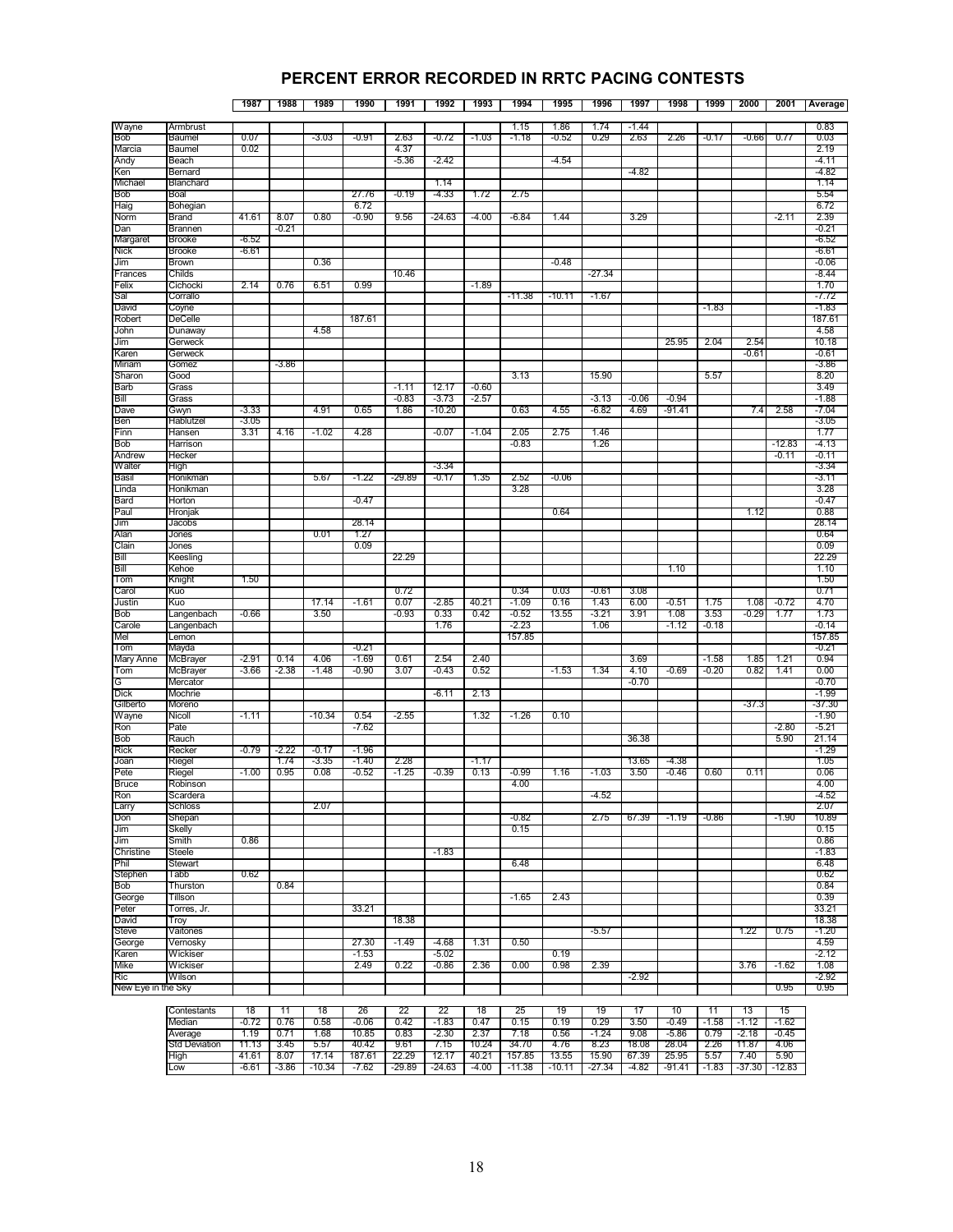## How to Tape a Track

by Bob Baumel



If curb is suitable, then tape circumference directly along outer edge of inner curb. If not, then use "Length-Width" method: Measure distances L,  $W_1$ , and  $W_2$ as shown above, and calculate circumference by the formula:

Circumference = 
$$
2L + (\frac{\pi}{2} - 1)(W_1 + W_2)
$$
  
=  $2L + 0.570796(W_1 + W_2)$ 

Once you have the circumference (by either direct curb taping or Length-Width method), then:

If track is curbed, add 1**.**885 m (6**.**18 feet) for path 30 cm from curb, or If track is uncurbed, add 1**.**257 m (4**.**12 feet) for path 20 cm from the line.

Notes:

- 1. Distances L,  $W_1$ , and  $W_2$  in the Length-Width method are measured to the outer edge of inner curb or painted line defining the inside edge of the legal running surface.
- 2. Widths  $W_1$ , and  $W_2$  should have endpoints near ends of straightaways, but **within** straightaways (**do not** waste time trying to locate junction of straightaway and curve).
- 3. For either direct curb taping or Length-Width method, tape every distance at least twice. (You may average the measurements.)
- 4. Use careful taping technique as described in the manual (include temperature correction).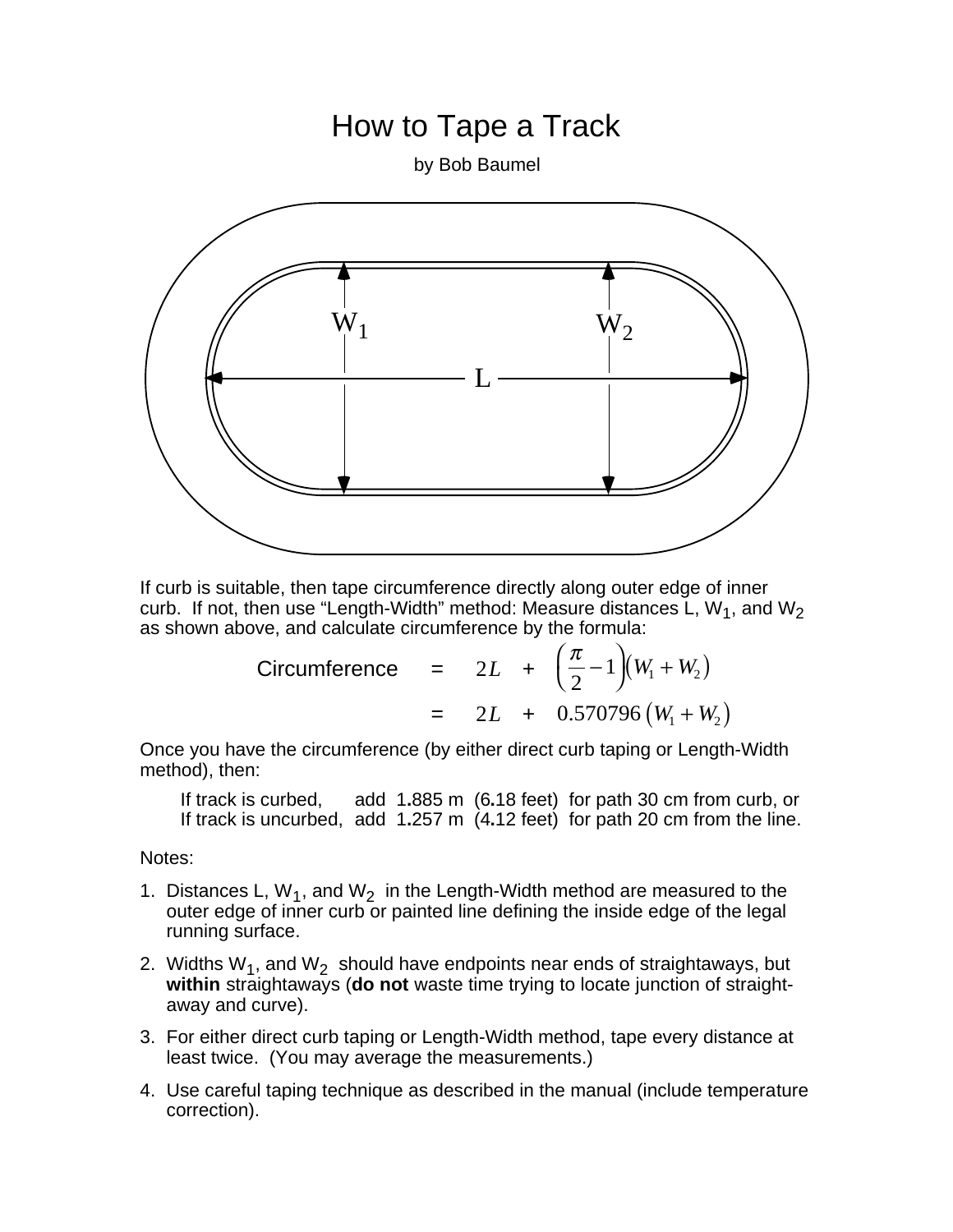#### **USATF/RRTC CERTIFIED COURSE LIST New Entries - November - December, 2001 Closing Date December 13, 2001**

| <b>DISTANCE</b>  |     | <b>COURSE ID</b> | ST | <b>LOCATION</b>    | <b>COURSE NAME/RACE</b>           | m/km<br>DROP | pct                     |             | SEP MEASURER REPLACES |    |          |
|------------------|-----|------------------|----|--------------------|-----------------------------------|--------------|-------------------------|-------------|-----------------------|----|----------|
| 15.0 km          |     | AL 01023 JD      | Α  | Huntsville         | New York Life Monte Sano 15k      | 0.0          | 0                       |             | R McFarland           |    |          |
| 5.0 km           |     | AL 01026 JD      | Α  | Mobile             | GMAC 5k Run                       | 0.0          | 1                       | L           | Mattics               |    |          |
| 10.0 km          |     | AZ 01003 ETM A   |    | Tempe              | Avon 10k National Championship    | 0.0          | 0                       | T.          | LaBlonde              |    |          |
| 10.0 km          |     | CA 01022 TK      | Α  | Stanford           | 2001 Theta Breakers 10k Run       | 0.0          | 1                       | T.          | Knight                | CA | 99012 TK |
| 5.0 km           |     | CA 01023 TK      | A  | Stanford           | 2001 Theta Breakers 5k Run        | 0.0          | $\overline{c}$          | T.          | Knight                | СA | 99011 TK |
| 5.0 km           |     | CA 01024 TK      | Α  | San Francisco      | San Francisco Classic 5k          | 0.1          | 13                      | $\top$      | Knight                | СA | 91033 CW |
| 10.0 km          |     | CA 01025 TK      | A  | San Francisco      | San Francisco Classic 10k         | 0.1          | 13                      | T.          | Knight                |    |          |
| $1.0 \text{ mi}$ |     | CA 01026 TK      | Α  | San Francisco      | Miracle Mile                      | 24.6         | 99                      | $\mathsf T$ | Knight                | CA | 83057 CW |
| 10.0 km          |     | CA 01027 TK      | Α  | San Francisco      | Full Road 10k                     | 0.1          | 13                      | $\top$      | Knight                | СA | 85009 TB |
| 42.2 km          |     | CA 01057 RS      | Α  | Long Beach         | 2001 Long Beach Int'l Marathon    | $-0.1$       | 4                       |             | R Scardera            | CA | 00037 RS |
| 21.1 km          |     | CA 01058 RS      | Α  | Long Beach         | 2001 Long Beach Half Marathon     | $-0.2$       | 8                       | R           | Scardera              |    |          |
| 10.0 km          |     | CA 01059 RS      | Α  | Los Angeles        | Griffith Park 10km                | 0.0          | $\mathbf{1}$            | R           | Scardera              |    |          |
| 5.0 km           |     | CA 01060 RS      | Α  | Los Angeles        | Griffith Park 5km                 | 0.0          | $\overline{2}$          |             | R Scardera            |    |          |
| 5.0 km           |     | CA 01067 RS      | Α  | San Diego          | Race For The Cure 5km             | $-0.4$       | 5                       | G           | Rahill                |    |          |
| 21.1 km          |     | CA 01068 RS      | Α  | <b>Culver City</b> | 2001 Western Hemisphere HMAR      | 0.0          | 0                       |             | R Scardera            | CA | 00047 RS |
| 42.2 km          |     | CA 01069 RS      | Α  | <b>Culver City</b> | 2001 Western Hemisphere MAR       | 0.0          | $\mathbf 0$             |             | R Scardera            | CA | 00046 RS |
| 10.0 km          |     | CA 01070 RS      | Α  | Newport Beach      | 2002 Spirit Run 10km              | 0.3          | 1                       | R           | Scardera              | CA | 01004 RS |
|                  |     |                  |    |                    |                                   |              | 3                       |             |                       |    |          |
| 5.0 km           |     | CA 01071 RS      | A  | Newport Beach      | 2002 Spirit Sprint Run 5k         | 0.6          |                         | R           | Scardera              | CA | 01003 RS |
| 5.0 km           |     | CO 01020 DP      | Α  | Erie               | Eerie Erie                        | 0.0          | 3                       | в           | Durden                |    |          |
| 10.0 km          | CO  | 01021 DP         | Α  | Erie               | Eerie Erie                        | 0.0          | 2                       | В           | Durden                |    |          |
| 42.2 km          | CO. | 01022 DP         | Α  | Denver             | Mile High City Marathon           | 0.0          | 1                       | L           | Owings                |    |          |
| 42.2 km          | CT. | 01020 DR         | A  | East Lyme          | Mystic Places Marathon (course 2) | 0.0          | 0                       |             | Guido bros            |    |          |
| $1.0 \text{ mi}$ |     | DC 01018 RT      | A  | Washington         | U H108S Customs 1 Mile            | $-1.3$       | 9                       | R           | Thurston              |    |          |
| $1.5$ mi         |     | DC 01018 RT      | Α  | Washington         | U S Customs 1.5 Mile              | $-0.6$       | 8                       |             | R Thurston            |    |          |
| 5.0 km           |     | DC 01020 RT      | Α  | Washington         | 5K Chaser                         | 0.0          | 0                       |             | R Thurston            |    |          |
| 42.2 km          |     | DC 01021 RT      | Α  | Washington         | DC Marathon                       | 0.1          | 5                       | R           | Thurston              |    |          |
| 10.0 mi          |     | DC 01030 RT      | Α  | Washington         | Army Ten Mile 2001                | 0.1          | 2                       |             | R Thurston            |    |          |
| 5.0 km           |     | DC 01033 RT      | Α  | Washington         | Run For Recovery 5k               | 0.0          | 0                       |             | R Thurston            |    |          |
| 42.2 km          |     | DC 01034 RT      | Α  | Washington         | Marine Corps Marathon             | $-0.4$       | 1                       | R.          | Thurston              |    |          |
| 10.0 km          |     | DC 01037 RT      | Α  | Washington         | United We Stand 10k               | 0.0          | 0                       |             | R Thurston            |    |          |
| 5.0 km           | DE  | 01007 GAN A      |    | Wilmington         | Heart 5k                          | 0.0          | 2                       | D           | White                 |    |          |
| 5.0 km           |     | FL 01038 DL      | Α  | Ocoee              | The Ocoee Founder's Day 5k        | 0.6          | 3                       | T.          | Ward                  |    |          |
| 5.0 km           | FL. | 01039 DL         | Α  | Jacksonville       | Race For the Cure - UNF Campus    | 0.0          | 6                       | D           | Aldred                |    |          |
| 5.0 mi           | FL. | 01040 DL         | Α  | Orlando            | U Can Finish 5 Miler              | 0.0          | 3                       | T.          | Ward                  |    |          |
| 30.0 km          |     | FL 01041 DL      | A  | Ormond Beach       | Paul deBruyn 30k                  | 0.0          | 0                       |             | <b>B</b> Harbuck      |    |          |
| 15.0 km          |     | FL 01042 DL      | A  | Ormond Beach       | Paul deBruyn 15k                  | 0.0          | 0                       |             | <b>B</b> Harbuck      |    |          |
| 5.0 km           |     | GA 01025 WC A    |    | Macon              | Wesleyan College 5k               | 0.0          | 0                       | Е           | Tyler                 | GА | 00021 WC |
| 10.0 km          |     | GA 01026 WC A    |    | Pine Mountain      | <b>Hughston Sports Med Center</b> | 0.3          | $\overline{\mathbf{c}}$ | J           | Grosko                |    |          |
| 10.0 km          |     | GA 01027 WC A    |    | Rome               | 2001 Chieftains Road Race         | $-0.2$       | 3                       | S           | Daniel                | GA | 00018 WC |
|                  |     |                  |    |                    |                                   |              |                         |             |                       |    |          |
| 5.0 mi           |     | MA 01029 RN      | A  | <b>Boston</b>      | <b>Boston Police Chase</b>        | 0.0          | 0                       | S           | Vaitones              |    |          |
| 5.0 km           |     | MA 01030 RN      | Α  | <b>Boston</b>      | Team With a Vision 5k             | 0.0          | 14                      | J           | Quintinilla           |    |          |
| 5.0 km           |     | MA 01031 RN      | Α  | Salem              | Salem YMCA Haunted Happenings 5k  | $-0.2$       | 2                       | S           | Vaitones              |    |          |
| 5.0 km           |     | MA 01032 RN      | A  | Lexington          | Battlegreen 5k                    | $-0.6$       | 4                       |             | S Vaitones            |    |          |
| 10.0 km          | MD  | 01017 RT         | A  | La Plata           | 10k Sunrise Run                   | $-0.1$       | 2                       |             | R Thurston            |    |          |
| 4.0 mi           |     | ME 01009 WN A    |    | Saco               | Kerrymen Pub and Mary's Walk      | 0.0          | 1                       |             | R Fitzpatrick         |    |          |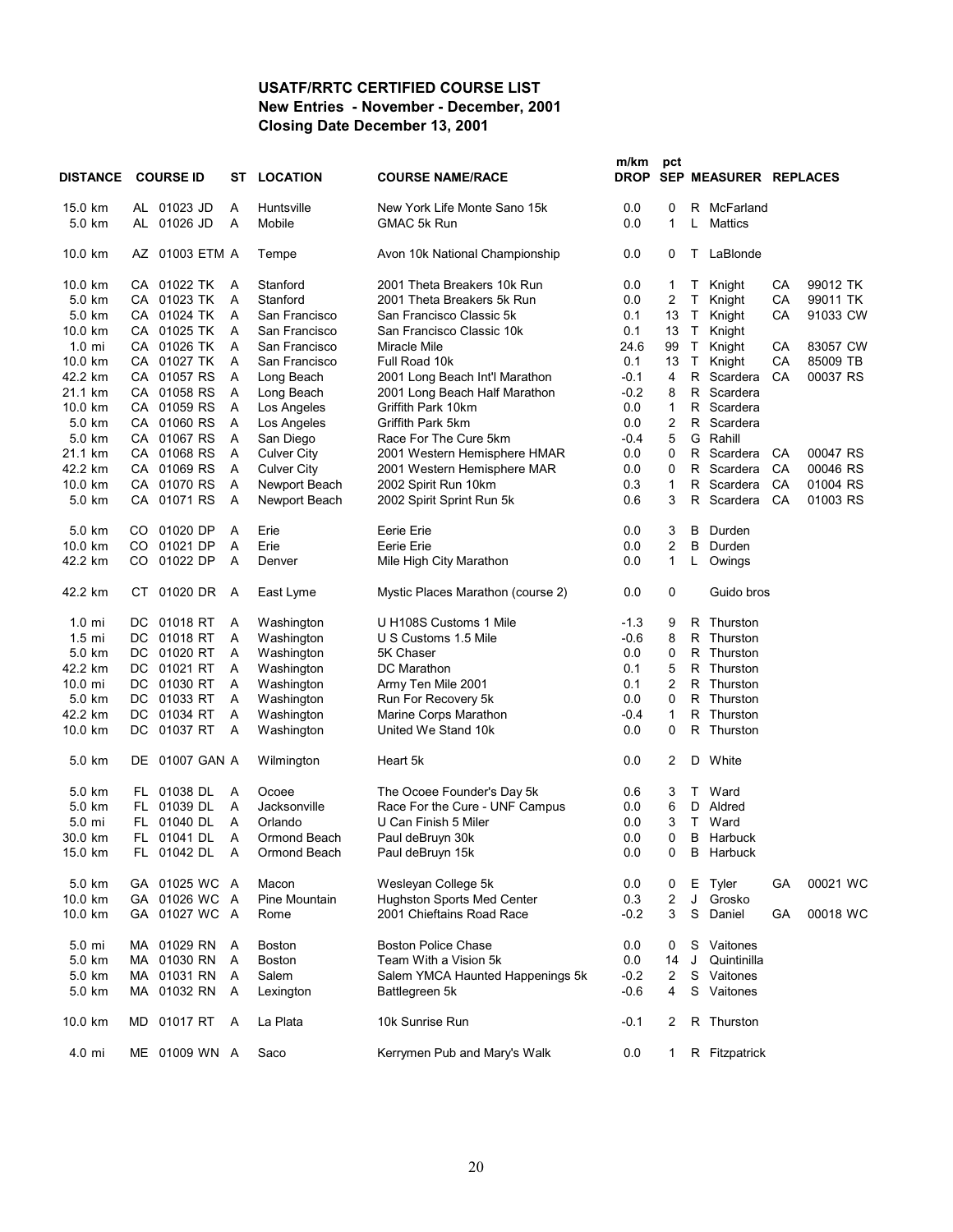| <b>DISTANCE</b>  |           | <b>COURSE ID</b> |   | <b>ST LOCATION</b>  | <b>COURSE NAME/RACE</b>          | m/km<br><b>DROP</b> | pct          |    | SEP MEASURER REPLACES |           |           |  |
|------------------|-----------|------------------|---|---------------------|----------------------------------|---------------------|--------------|----|-----------------------|-----------|-----------|--|
| 42.2 km          |           | MI 01032 SH      | Α | Detroit             | <b>Free Press Marathon</b>       | 0.2                 | 4            | S  | Hubbard               |           |           |  |
| 5.0 km           | MI        | 01033 SH         | A | Detroit             | Compuware                        | 1.2                 | 32           | S  | Hubbard               |           |           |  |
| 10.0 km          | NC.       | 01058 PH         | A | Raleigh             | Old Reliable Run                 | 0.0                 | 0            | P  | Hronjak               | NС        | 86082 ACL |  |
| 5.0 km           |           | NC 01058 PH      | Α | Raleigh             | Old Reliable Run                 | $-1.0$              | 5            | P  | Hronjak               | ΝC        | 86082 ACL |  |
| 10.0 km          |           | NC 01059 PH      | A | Greenville          | East Carolina Road Race          | 0.0                 | $\mathbf{1}$ | K  | Sloan                 |           |           |  |
| 8.0 km           | NC.       | 01062 PH         | A | Whiteville          | <b>Harvest Festival 8k</b>       | 0.0                 | $\mathbf{1}$ | Τ  | Rhodes                |           |           |  |
| 8.0 km           | NC.       | 01063 PH         | A | Whiteville          | Harvest Festival 8k/5k           | 0.0                 | 3            | т  | Rhodes                |           |           |  |
| 5.0 mi           | NH        | 01014 WN A       |   | Raymond             | Hugh Holt Memorial Road Race     | 0.0                 | 1            | J  | Belanger              | NΗ        | 00014 WN  |  |
| 10.0 km          | NJ        | 01034 GAN A      |   | Paramus             | Paramus 10k                      | 0.0                 | 0            | P  | Hess                  |           |           |  |
| 5.0 km           | NJ.       | 01035 GAN A      |   | Paramus             | Paramus 5k                       | 0.0                 | 0            | P  | Hess                  |           |           |  |
| 5.0 km           | NJ.       | 01036 GAN A      |   | Hackensack          | Hackensack 5k                    | 0.0                 | 3            | P  | Hess                  |           |           |  |
| 15.0 km          | NY        | 10053 AM         | A | Chenango            | Forks XV                         | 0.3                 | 2            | A  | Jones                 | NY        | 84013 AS  |  |
| 10.0 km          |           | OH 01065 PR      | A | Kent                | Race for Mental Wellness 10k     | 0.0                 | 3            | J  | Fisch                 |           |           |  |
| 5.0 km           | OH        | 01069 PR         | A | Cincinnati          | Jingle Bell Run - Cincinnati '01 | 0.0                 | 2            | D  | Connolly              |           |           |  |
| 15.0 km          |           | OK 01025 BB      | Α | Ponca City          | Groundhog Run 15 km              | 0.7                 | 2            | в  | Baumel                | OK        | 93046 BB  |  |
| 5.0 km           |           | OK 01026 BB      | Α | Tulsa               | Fergie Five                      | 0.0                 | 0            |    | G LaFarlette          |           |           |  |
| $1.0 \text{ km}$ |           | OK 01027 BB      | A | <b>Broken Arrow</b> | Mission Run 1km                  | 0.0                 | 0            |    | G LaFarlette          |           |           |  |
| 5.0 km           |           | OK 01028 BB      | A | <b>Broken Arrow</b> | Mission Run 2001 - 5 km          | 0.0                 | 4            |    | G LaFarlette OK       |           | 00029 BB  |  |
| 5.0 km           |           | OK 01029 BB      | Α | Tonkawa             | Wheat Heart 5 km                 | 0.0                 | 0            |    | G LaFarlette          |           |           |  |
| 5.0 km           |           | OK 01030 BB      | A | Oklahoma City       | Komen Race for the Cure          | 0.2                 | 3            |    | K Hardwick            |           |           |  |
| 5.0 km           |           | OK 01031 BB      | Α | Oklahoma City       | Miracle Run                      | 0.2                 | 2            | J  | Smith                 |           |           |  |
| 5.0 km           |           | OK 01032 BB      | A | Holdenville         | Hog Wild Day 2001                | 0.4                 | 3            | G  | LaFarlette            |           |           |  |
| 8.0 km           |           | OK 01033 BB      | A | Oklahoma City       | <b>Turkey Trot Classic</b>       | 0.0                 | 0            |    | K Hardwick            |           |           |  |
| 5.0 km           |           | OR 01002 LB      | Α | Portland            | Jingle Bell Run                  | 0.4                 | 3            | L  | <b>Barrett</b>        |           |           |  |
| 5.0 mi           |           | PA 01030 WB A    |   | York                | York White Rose Five Mile Run    | 0.0                 | 0            | P  | Barner                | PA        | 09102 WN  |  |
| 42.2 km          |           | PA 01031 WB A    |   | Philadelphia        | Philadelphia Marathon - 2001     | 0.0                 | 0            | B  | <b>Belleville</b>     | <b>PA</b> | 99027 WB  |  |
| 10.0 km          |           | PA 01033 WB A    |   | Erie                | Pisp Beach 1 - 10k               | 0.0                 | 2            |    | M Vieyra              | PA        | 88049 RE  |  |
| 10.0 km          | SC .      | 01033 BS         | Α | Columbia            | Extra Mile 10k                   | 0.9                 | 3            | Е  | Prytherch             | SC        | 01004 BS  |  |
| 8.0 km           | SC        | 01034 BS         | A | Greenville          | Run For Hope                     | 0.0                 | 0            |    | D White               | SC        | 98020 BS  |  |
| 5.0 km           | SC        | 01035 BS         | A | Charleston          | Remember 9-11                    | 0.0                 | 0            | м  | Chodnicki             |           |           |  |
| 5.0 km           | TN        | 01027 RH         | A | Maryville           | Reindeer 5k                      | 0.6                 | 2            |    | A Morgan              |           |           |  |
| 5.0 km           | TN        | 01028 RH         | Α | Springfield         | Olde Town 5k                     | 1.7                 | 4            | J  | Zeigler               |           |           |  |
| Trck             | <b>TN</b> | 01029 RH         | A | Kingsport           | Sullivan North High Schl. Track  | 0.0                 | 0            |    | D Rogers              |           |           |  |
| $1.0 \text{ mi}$ |           | TN 01030 RH A    |   | Kingsport           | SFTC North High Schl. Mile Run   | 0.0                 | 0            |    | D Rogers              |           |           |  |
| 5.0 km           |           | TN 01031 RH      | Α | Nashville           | Rudolf Red Nose 5k Run           | 0.1                 | 1            | J  | Zeigler               | ΤN        | 00018 RH  |  |
| 10.0 km          |           | TN 01032 RH      | A | Franklin            | Habitrot 10k                     | 0.0                 | 0            | J  | Zeigler               |           |           |  |
| 42.2 km          |           | TX 01012 JF      | A | Austin              | Austin Motorola Marathon         | 3.2                 | 47           | J  | Ferguson TX           |           | 99098 ETM |  |
| 5.0 km           |           | TX 01022 JF      | A | Bryan               | Lucky B Bison Thunder Run        | 0.0                 | 1            | J  | Ferguson              |           |           |  |
| 5.0 km           |           | TX 01023 JF      | A | Bryan               | Brazos Valley Museum 5k Run      | 0.0                 | 1            | J  | Ferguson              |           |           |  |
| 5.0 km           |           | TX 01024 JF      | Α | Austin              | Bagel Fest Fun Run               | 0.0                 | 16           | J  | Ferguson              |           |           |  |
| 4.9 mi           |           | TX 01025 JF      | Α | Austin              | Thundercloud Sub Turkey Trot     | 0.0                 | 1            | J  | Ferguson TX           |           | 00011 JF  |  |
| 25.0 km          |           | TX 01026 JF      | A | Austin              | Run For the Hills 25k            | 0.0                 | 4            | J  | Ferguson TX           |           | 00010 JF  |  |
| 5.0 km           |           | TX 01028 JF      | A | Austin              | Running of the Horns 5k          | 0.0                 | 0            | J  | Ferguson              |           |           |  |
| 5.0 km           |           | TX 01097 ETM A   |   | Sugar Land          | Clements Rhythm Run '02          | $-0.2$              | 8            | Е. | McBrayer TX           |           | 00099 ETM |  |
| 10.0 km          |           | TX 01098 ETM A   |   | Plano               | Plano Pacers 10k -15k            | $-0.4$              | 5            |    | K Ashby               |           |           |  |
| 15.0 km          |           | TX 01098 ETM A   |   | Plano               | Plano Pacers 10k -15k            | $-0.1$              | 1            |    | K Ashby               |           |           |  |
| 12.0 km          |           | TX 01099 ETM A   |   | Lubbock             | MacKenzie Park 12k               | 0.0                 | 0            |    | G Jury                |           |           |  |
| 21.1 km          |           | TX 01100 ETM A   |   | Dallas              | White Rock Half-Marathon         | 0.1                 | $\mathbf{1}$ |    | K Ashby               |           |           |  |
| Cal              |           | TX 01102 ETM A   |   | Hidalgo             | Pump House 2nd St. 300 metre     | 0.0                 | 100          |    | R Soler               |           |           |  |
| 10.0 km          |           | TX 01103 ETM A   |   | Hidalgo             | International Friendship Run 10k | $-0.3$              | 75           |    | R Soler               |           |           |  |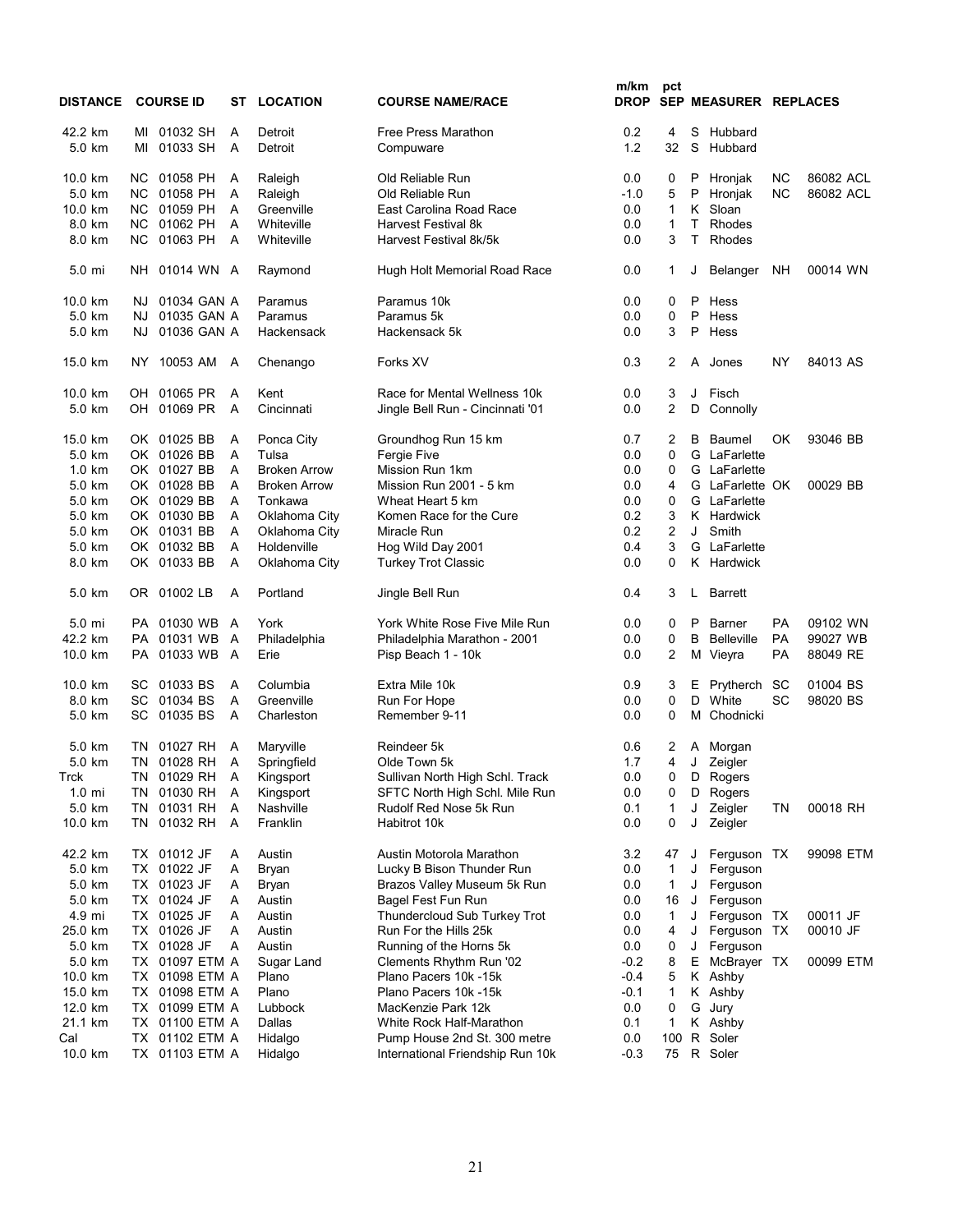| <b>DISTANCE</b>   |           | <b>COURSE ID</b> |     | ST | <b>LOCATION</b>      | <b>COURSE NAME/RACE</b>        | m/km<br><b>DROP</b> | pct            |    | SEP MEASURER REPLACES |           |           |
|-------------------|-----------|------------------|-----|----|----------------------|--------------------------------|---------------------|----------------|----|-----------------------|-----------|-----------|
| 5.0 km            |           | TX 01104 ETM A   |     |    | Dallas               | Freedom Run 5k                 | 0.0                 | $\overline{2}$ |    | K Ashby               |           |           |
| 5.0 km            | TX.       | 01105 ETM A      |     |    | Houston              | Houston Press Dome Run '01     | 1.6                 | 10             | Е  | McBrayer TX           |           | 00078 ETM |
| 10.0 km           |           | TX 01106 ETM A   |     |    | Houston              | Houston Press Dome Run '01     | 0.8                 | 5              | Е  | McBrayer TX           |           | 00079 ETM |
| 5.0 km            |           | TX 01107 ETM A   |     |    | Fort Worth           | B.G. Squirrel Run 5k           | 0.2                 | $\overline{2}$ | C  | Clines                |           |           |
| 10.0 km           |           | TX 01108 ETM A   |     |    | Fort Worth           | B.G. Squirrel Run 10k          | 0.2                 | $\overline{2}$ | C  | Clines                |           |           |
| 30.0 km           |           | TX 01109 ETM A   |     |    | Dallas               | Big D 30k & 5k                 | 0.3                 | 1              |    | K Ashby               | <b>TX</b> | 99110 ETM |
| 5.0 km            |           | TX 01109 ETM A   |     |    | Dallas               | Big D 30k & 5k                 | 1.6                 | 3              |    | K Ashby               | <b>TX</b> | 99111 ETM |
| 10.0 mi           |           | TX 01110 ETM A   |     |    | <b>Helotes</b>       | San Antonio Road Runners       | 0.4                 | 3              | D  | <b>Blick</b>          |           |           |
| 5.0 km            |           | TX 01111 ETM A   |     |    | Fort Worth           | Jingle Bell Run                | 0.0                 | $\overline{4}$ | C  | Clines                |           |           |
| 10.0 km           |           | TX 01112 ETM A   |     |    | Temple               | Rotary Reindeer Run 10k        | 0.0                 | 0              |    | K Vierxba             |           |           |
| 5.0 km            |           | TX 01113 ETM A   |     |    | Temple               | Rotary Reindeer Run 5k         | 0.0                 | 0              |    | K Vierxba             |           |           |
| 10.0 km           |           | VA 01014 RT      |     | A  | Vienna               | Toucan 10k                     | 0.0                 | 0              |    | R Thurston            |           |           |
| 21.1 km           |           | VA 01016 RT      |     | A  | Virginia Beach       | Virginia Beach Rock 'N' Roll   | 0.0                 | 8              |    | M Robinson            |           |           |
| $10.0 \text{ mi}$ | VA.       | 01019 RT         |     | А  | Hartwood             | Hartwood II Ten-Miler          | $-0.2$              | 3              | V  | Culp                  |           |           |
| 20.0 mi           |           | VA 01022 RT      |     | A  | Fort Hunt            | National Capitol Twenty Miler  | 0.0                 | $\mathbf{1}$   |    | R Thurston            |           |           |
| 42.2 km           |           | VA 01023 RT      |     | A  | Richmond             | <b>Richmond Marathon</b>       | 0.7                 | $\mathbf{1}$   |    | R Thurston            |           |           |
| 8.0 km            |           | VA 01024 RT      |     | A  | Richmond             | Richmond 8k                    | 3.5                 | 6              |    | R Thurston            |           |           |
| 21.1 km           |           | VA 01026 RT      |     | A  | <b>Norfolk</b>       | Norfolk Half Marathon          | 0.0                 | 0              |    | M Robinson            |           |           |
| $10.0 \text{ mi}$ |           | VA 01027 RT      |     | A  | <b>Clarke County</b> | Stupid Little 10 Miler         | 0.0                 | 0              | N  | Riemenschneider       |           |           |
| 5.0 km            |           | VA 01028 RT      |     | A  | <b>Clarke County</b> | Stupid Little 5k               | 0.0                 | 0              | N  | Riemenschneider       |           |           |
| 5.0 km            |           | VA 01029 RT      |     | A  | Sterling             | Sterlingfest 5k                | 0.0                 | 0              | R. | Thurston              |           |           |
| $1.0 \text{ mi}$  |           | VA 01031 RT      |     | A  | Stafford             | Park Ridge One Mile            | 0.6                 | 1              | V  | Culp                  |           |           |
| 5.0 km            |           | VA 01035 RT      |     | A  | Arlington            | Special Olympics 5k            | $-3.6$              | 9              |    | R Thurston            |           |           |
| 5.0 km            |           | VA 01036 RT      |     | A  | Stafford             | Park Ridge II 5k               | 0.2                 | 1              | V  | Culp                  |           |           |
| 5.0 km            |           | VA 01038 RT      | A   |    | <b>Stephens City</b> | Thanksgiving Day/Sportsfest 5k | 0.0                 | 1              | N  | Riemenschneider       |           |           |
| 5.0 km            |           | WA 01009 MR      | A   |    | Tacoma               | Bank to Bay 5k                 | 0.0                 | 1              | Τ  | Cotner                | <b>WA</b> | 00009 MR  |
| 8.0 km            | <b>WA</b> | 01010 MR         | A   |    | Tacoma               | Bank to Bay 8k                 | 0.0                 | 0              | т  | Cotner                |           |           |
| 10.0 km           |           | WA 01011 MR      | - A |    | Tacoma               | Bank to Bay 10k                | 0.0                 | 0              | т  | Cotner                |           |           |
| 5.0 km            |           | WV 01015 RT      |     | A  | Benwood              | Debbie Green Mem 5k (alt.)     | 0.0                 | 0              | J  | Corra                 |           |           |
| 5.0 km            | <b>WV</b> | 01032 RT         |     | A  | Martinsburg          | Apple Trample 5k               | 0.1                 | 48             | N  | Riemenschneider       |           |           |

#### Renewed

| 5.0 km                                  |                                              | AL 91001 JD                 |  | A01 Wilmer                     | Turkey Ten - 5k                                                   | 0.1    | 4 |   | Mattics     |  |
|-----------------------------------------|----------------------------------------------|-----------------------------|--|--------------------------------|-------------------------------------------------------------------|--------|---|---|-------------|--|
| Cal                                     |                                              |                             |  | GA 91015 WN A01 Peachtree City | Dividend Drive 1/2 Mile                                           | 0.0    |   |   | 100 D Olson |  |
| 5.0 km                                  |                                              | TN 89004 WN                 |  | A01 Clarksville                | Sango Scamper 5k                                                  | $-1.2$ | 3 | Е | Longton     |  |
| 10.0 km                                 |                                              | TN 89005 WN A01 Clarksville |  |                                | Sango Scamper 10k                                                 | 0.6    | 2 |   | E Longton   |  |
|                                         | Copies of these certificates available from: |                             |  |                                | Karen Wickiser - Course Registrar<br>2939 Vincent Road            |        |   |   |             |  |
|                                         | (Send course name & ID number and \$2.00)    |                             |  |                                | Silver Lake, OH 44224-2916                                        |        |   |   |             |  |
| Each certificate inclides a course map. |                                              |                             |  |                                | Phone 330-929-1605<br>FAX 509-351-5383<br>Mikewickiser@neo.rr.com |        |   |   |             |  |

**A complete listing of USATF Certified courses is available at - www.RRTC.Net**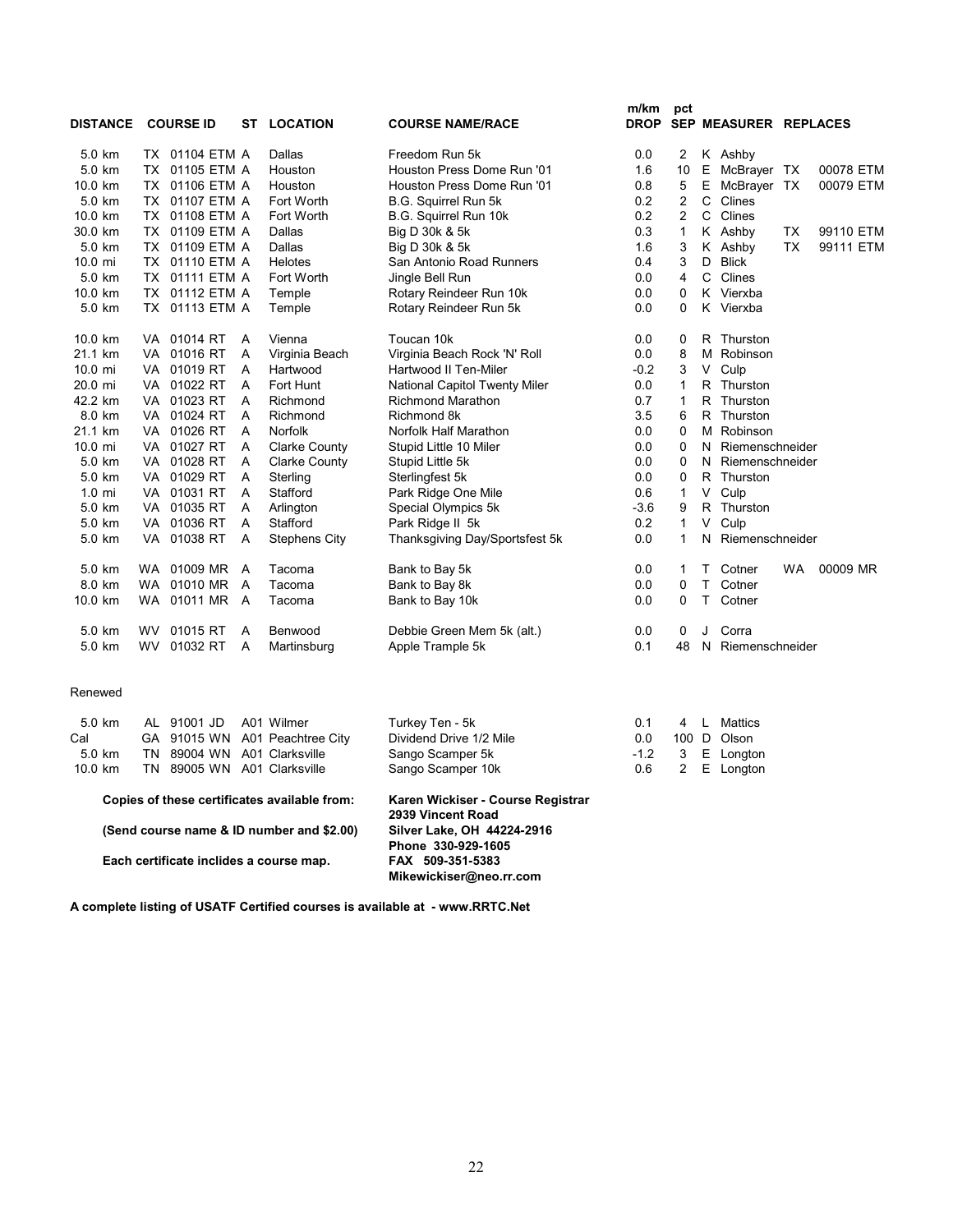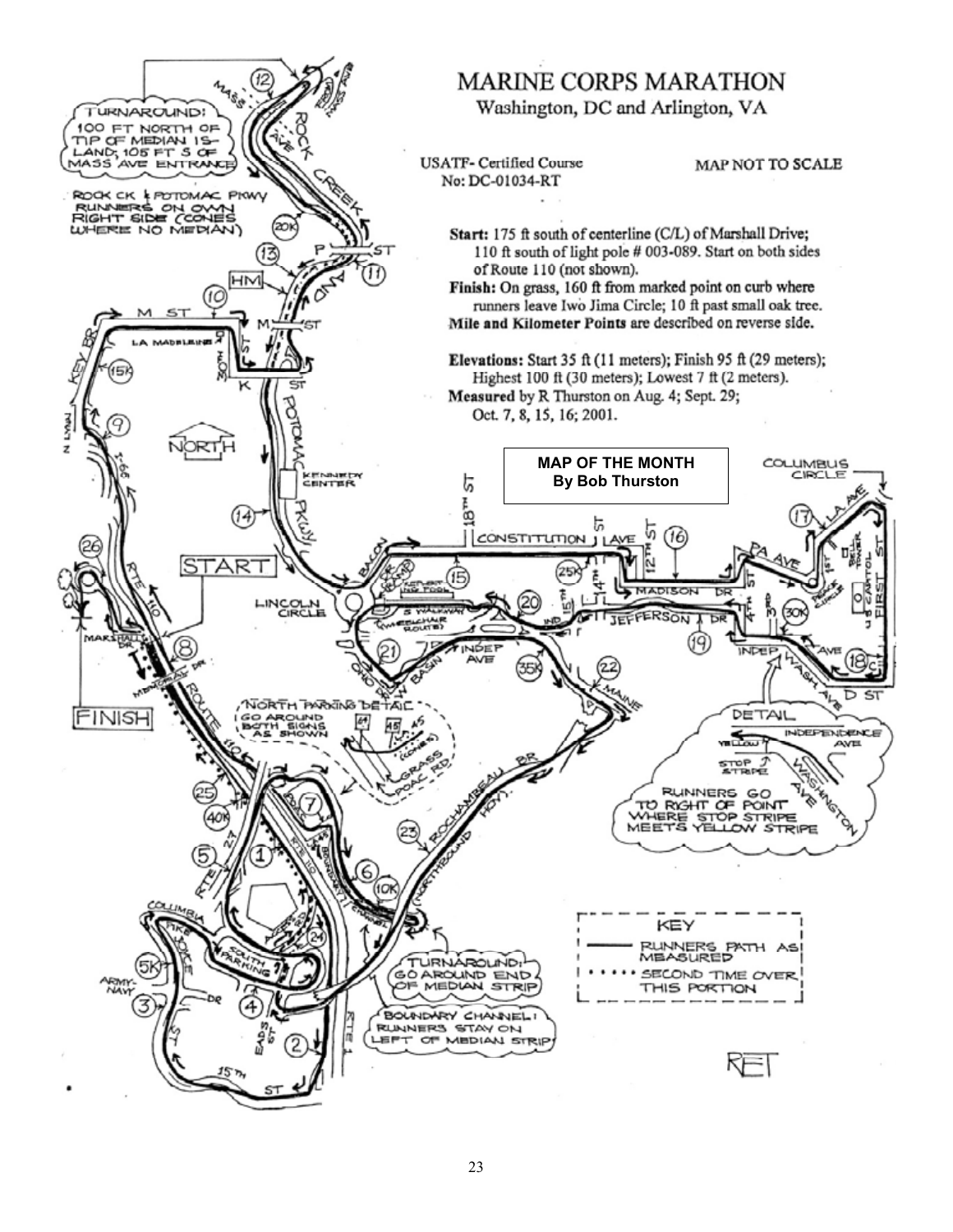#### **A Tale of a few Marathons**

#### *Brian Peacock - November 2001*

Some time ago Dan Horvath and I wrote an article, in "Marathon and Beyond" on the effect of hills on marathon times. This article presented some pros and cons related to the development and implementation of an "Index of Hilliness." Early in the article we made a long list of individual and environmental factors that are often cited as affecting marathon times:

- 1. "I was or was not motivated"
- 2. "I am or am not well trained"
- 3. "I was or was not injured"
- 4. "I did or did not sprain my ankle while visiting the woods because the port-a-john line was too long"
- 5. "I am or am not overweight"
- 6. "I used the right or the wrong strategy"
- 7. "I did or did not take a wrong turn"
- 8. "I did or did not listen to my coach or follow advice from a running magazine"
- 9. "I did or did not choose the right parents"
- 10. "I am or am not Kenyan"
- 11. "I am male or female"
- 12. "I am young or old"
- 13. "I was or was not dehydrated"
- 14. "I did or did not eat the right food or sports bar"
- 15. "I did or did not wear the right shoes"
- 16. "I did or did not wear the right clothing"
- 17. "The wind was or was not in my face"
- 18. "It was or was not raining or snowing"
- 19. "The temperature was or was not too hot/cold"
- 20. "The humidity was or was not too high"
- 21. "The terrain was good or bad"
- 22. "The course was or was not hilly"

What follows is some evidence related to four major effects on performance - hills, age, training and one other.

Our earlier article was based on a very extensive amount of data from three Boston marathons and the associated qualifying races. We showed that Boston times were generally longer than the qualifying race times and suggested that this was due to the hills. Pete Riegel – the advisor from US Track and Field – was of the opinion that hills were less important than we indicated and that there were alternative explanations of the differences between Boston and qualifying times than simply the hills.

So I took a look at my experiences that span 10 Bostons and 12 Detroit Free Press marathons over the period 1988 to 2000:

| N<br>Mean<br>Variance<br><b>Best</b> | <b>Boston</b><br>10<br>3.65<br>0.043<br>3.2 | Detroit<br>12<br>3.60<br>0.089<br>3.07 |
|--------------------------------------|---------------------------------------------|----------------------------------------|
|                                      |                                             |                                        |

A Student's T test, assuming unequal variances, indicated no significant difference between the Detroit and Boston times. Now I will be the first to admit that one chunk of personal data is not as reliable as the thousands of data points used in the earlier article. But data is data and I certainly did not



alter my strategies at Boston and Detroit to purposely confound things.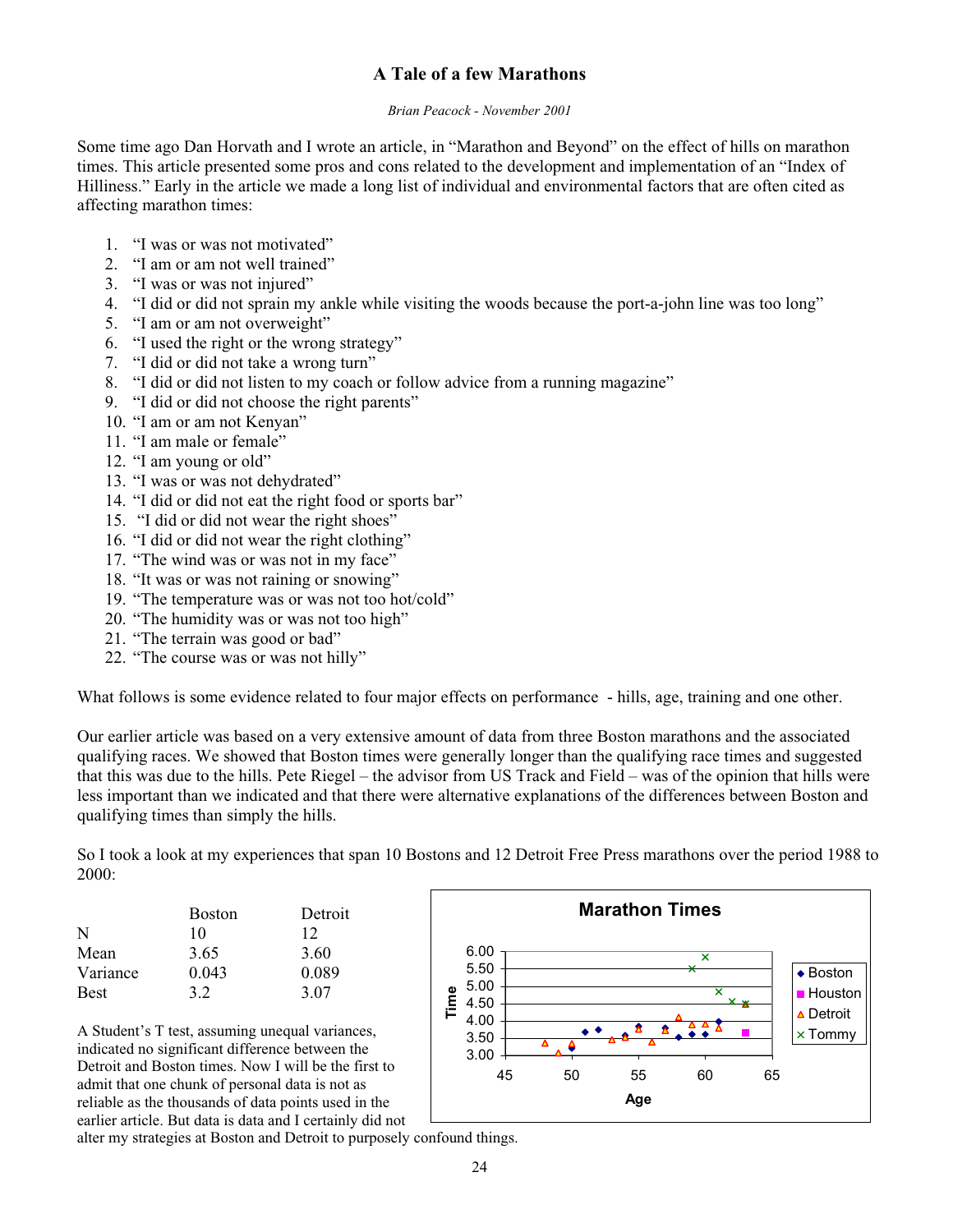**Now to the effects of Age.** Regression analysis of the data between age 48 and 61 produces the following approximate linear relationship:

Time  $= 1 + 0.05$ (Age), for those who are interested this has an R-squared value of 0.49

What this means is that for every year over this period I lost about 0.05 hours (3 minutes) or about one and a half percent. Now in the Great Lakes Relays we get 2% for each year over 50, so I am a little ahead. Perhaps they should let me back on the renowned Fox and Hounds team, but read on.

**Now to the topic of training**. At the right hand end of the graph for the year 2001 there is a fast Houston (January) time – 3 hours 39 minutes and 59 seconds and a slow Detroit (October) time 4 hours 29 minutes and 44 seconds.

Both races were on flat courses under good weather conditions. The difference was due to the training effect. Now some years ago I invented the "rest theory" I ran the Columbus marathon in early December after resting from the mid ctober Detroit marathon. It was cold and I was miserable and just kept my pride with a 3 hours 59 minutes showing. My running buddies have still not stopped laughing at my attempts to climb into the Chevy Suburban after the race.

So this year I reinvestigated a moderated version of the "rest theory." Between Houston and Detroit (9 months) I did not run further than



about 10 miles. I did keep in good general shape running about 20 miles a week, quite a bit of biking, some swimming and paddling my canoe. I even did the National Senior Olympics 10k  $(7<sup>th</sup>)$  and Triathlon  $(10<sup>th</sup>)$  in Baton Rouge in 100 degrees. I was also dogged by a sore Achilles tendon during this period. Anyway here are the results of non-specific (i.e. no long runs) training on marathon performance.

For the purposes of analysis I have omitted the first and last miles as they have spurious effects due to congestion and the end spurt. I used polynomial regression to analyze the fatigue effect, which I presume had its underpinnings in training strategy.

| Houston: | Mile Pace = $8.0 + 0.001$ Mile <sup>2</sup>                         | $R$ -squared = 0.60 |
|----------|---------------------------------------------------------------------|---------------------|
| Houston: | Mile Pace = $8.3 - 0.059$ Mile + 0.03 Mile <sup>2</sup>             | R-squared $= 0.65$  |
| Detroit: | Mile Pace = $8.33 + 0.0065$ Mile <sup>2</sup>                       | $R$ -squared = 0.92 |
|          | (There was no significant linear component in the Detroit analysis) |                     |

If you aren't interested in the statistics, just look at the picture. If you don't train appropriately, including some long runs, you will tire more quickly.

But, as in all great stories there is a twist at the end. At mile 24 in the Detroit marathon I heard the dreaded word: "Dad". My 21-year-old son, Tommy, had caught me after 5 attempts – his times for his five Detroit marathons are shown in the first figure. The reader may think that this youth had trained hard to reach this goal of catching his dad. But you would be wrong! Tommy never runs more than 3 miles a couple of times a week and spends most nights in noisy smoke filled bars. He is responsible for the noise – he is a full time rock and roll star (look up: gordonbennettband.com) – but the only smoke he gets is second hand. His improvement every year (1998 was a miserable wet year at Detroit) is due to maturation, not training. Unfortunately as you age, maturation moves in the opposite direction and training is your only salvation.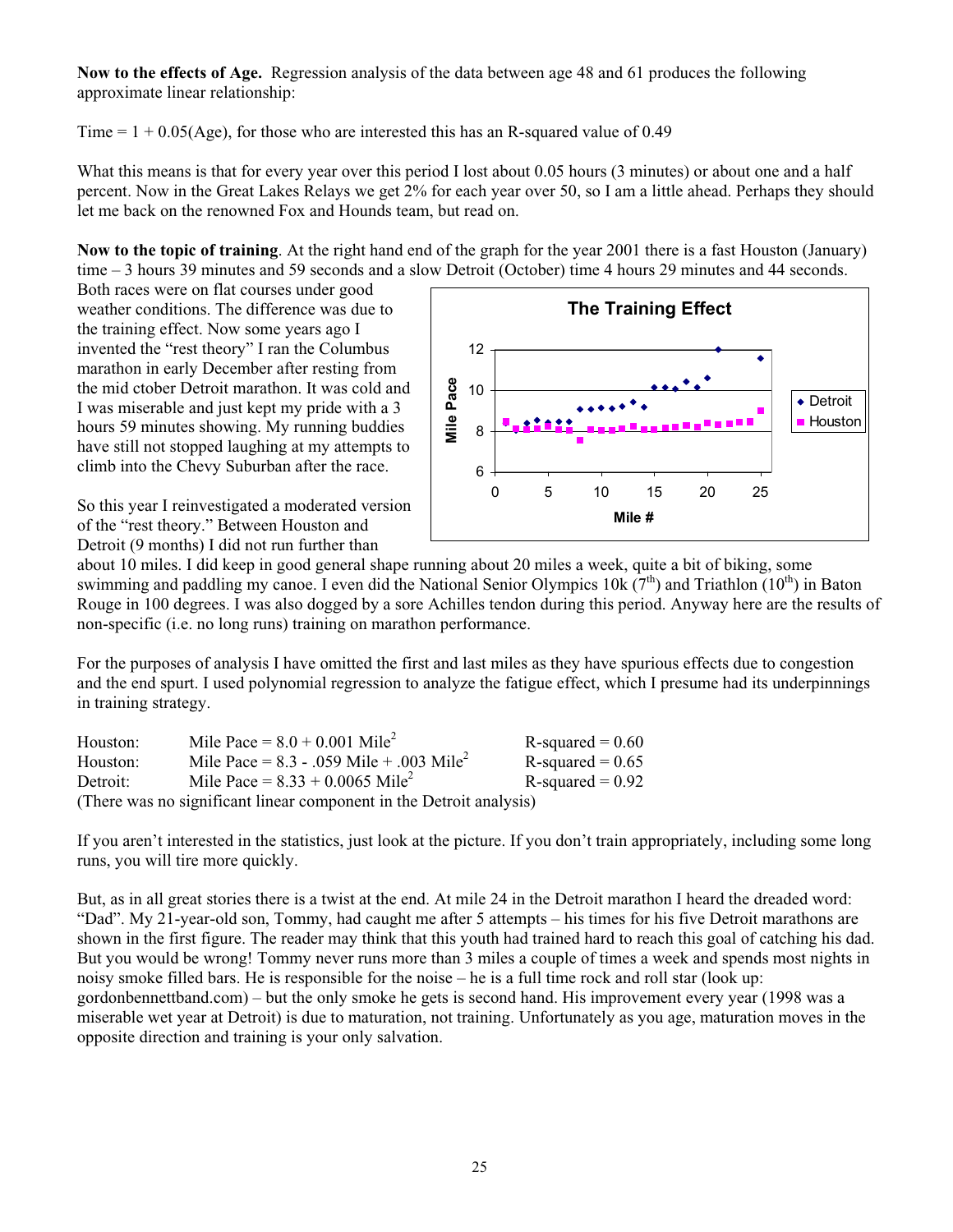#### **A Salute to John Christopher Jewell**

#### *By Ted Corbitt*

Recent issues of *MEASUREMENT NEWS* have introduced its readers to John C. Jewell, of Wokingham, England, the road course measuring pioneer who adapted the bicyclists' Calibrated Bicycle Method of Measuring, to measuring road running courses.

In 1964, Ted Corbitt of New York City urged the Road Runners Club of America (RRCA) to begin a program of promoting more accurate road race course measuring. The RRCA began such a program and the Amateur Athletic Union (AAU--the then governing body for track and field) began a similar program a few months later. The two programs were eventually combined into one committee of operations.

Corbitt was initially taught the rudiments of course measuring by his New York Pioneer Club teammate John Sterner of the Bronx, New York City, who had had some surveying experience, however Corbitt relied mainly on two measurement gurus for support: John C. Jewell of England, and the generous Robert Letson of San Diego, California.

John C. Jewell died August 16, 2001, at age 89, of pneumonia, after dealing with severe after effects of a stroke, suffered some years earlier. He was lucky in his marriage to his lovely wife Joan, in that she was very helpful and supportive as he worked his hobbies, and especially in the final years when he was dealing with the disabling effects of the stroke.

Jewell's hobbies included walking, running, and gardening. The Road Runners Club (of England) and long distance running activities eventually largely dominated his free time. He was a member of the South London Harriers Club.

Jewell was born in London, England June 9, 1912. He graduated from Imperial College with a Bachelor of Science degree in chemistry. He worked as a Research Chemist in the oil industry.

Jewell was a founding member of the RRC (of England) in 1951 He edited the RRC NEWSLETTER, from 1953 to 1991, and he did some work with it after that. He was a member of the RRC Records Committee until his death. He served as an announcer at some ultramarathon races. He was a time keeper at some early post World War II races.

The current course measuring community is indebted to both Jewell and Letson. At a time when there were few individuals (either runners or race directors) around who were interested in doing little more than talk about accurate course measuring, these good men answered the call, and they helped the measuring program to survive, and evolve, producing the means whereby the technical advances that exist today could come alive.

Researcher Andy Milroy of England who has praised Jewell for his publishing of running news from around the world for years, organized a nomination of Jewell for an O.B.E., the Order of the British Empire, a knighthood, which he would receive from the Queen, in recognition of outstanding personal merit. Milroy got support for the effort from the Road Runners Club of England, from Peter Riegel of the USA, and from Great Britain's 2:07 marathon man Hugh Jones. The bid failed, however, being seriously nominated for this honor already points to the individual as someone special.

Jewell did his good deeds in the background, without fanfare, as is the case with most volunteers around the world. Near the end he did get some recognition, such as the establishment of the annual John Jewell Award, given to the British long distance runner who has achieved the best performance of the year.

And so, we salute John C. Jewell who promoted the Calibrated Bicycle Method of measuring road race courses. He lived long enough to see the governing bodies of our sport approve of this measuring method and to see it used around the world.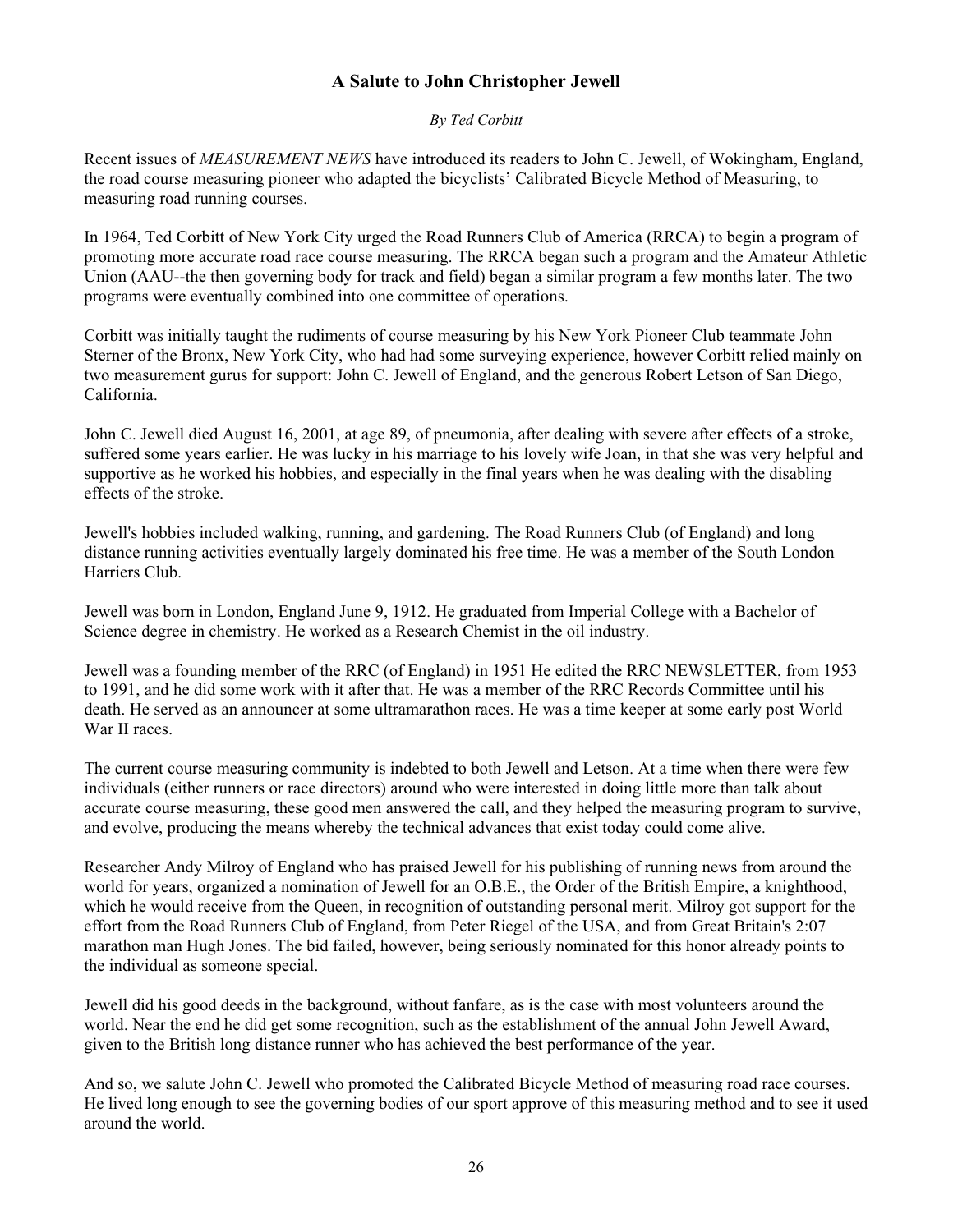#### **PUBLICATIONS AVAILABLE FROM RRTC**

**Printed Course Lists** - You can obtain a list of certified courses for any state. Send \$2.00 for any state list. You will receive a list that is current as of the last published Measurement News. If you wish the courses to be sorted in a special way, let us know. Otherwise it will be sorted by distance as the list appears in MN. You can obtain other specially-sorted lists - for instance, you might want to have all the 5k's in IL, IN, and MO. It can be done. Just say what you want. If you are online, lists can be sent that way. Contact Mike Wickiser at MikeWickiser@neo.rr.com

**Attention RRTC certifiers: Your lists are free.** Any time you want one let us know. You can mark up any mistakes and we will correct it and send you a new copy.

**Web Page Access to Course Lists:**The complete list can be downloaded from the RRTC website at **http://rrtc.net/download/** Also, try the certified course Search Engine at the USA-LDR website **http://www.usaldr.org/**

**Individual Certificates** - These may be obtained by sending the course number and \$2.00 per course desired. **SEND THE COMPLETE ID, INCLUDING PREFIX AND SUFFIX LETTERS, Thus: CA 92057 RS.** Send course name, length and location as well. If you are thinking of hiring a measurer, this is an excellent way to see the sort of work you can expect. In addition, you may wish to check out a course you intend to run. Bring the map to the course and see if the race director got it right!

Above material may be obtained from: Wickiser - 2939 Vincent Rd. - Silver Lake, OH 44224-2906

**Measurement Calculation Computer Program** by Bob Baumel, version 1.2 for Macintosh or IBM PC. This software can be downloaded for free from the RRTC website at

**http://www.rrtc.net/download/** or Bob will distribute it by email attachment (send requests to webmaster@rrtc.net) or on floppy disks (send blank, formatted diskette and stamped return mailer to Bob at: 129 Warwick Road, Ponca City OK 74601-7424). Be sure to specify Mac or PC version.

**Electronic Certificate Templates** (available to Certifiers only), now in an Adobe Acrobat format which isn't tied to any word processor. Requires Acrobat or Acrobat Reader 4.0 or greater (Current Acrobat Reader may be downloaded for free from www.adobe.com). The template allows you to fill in certificates on the computer and print them. Available in both FS and non-FS version. Distributed by Bob Baumel by email or diskette [same addresses as for Measurement software]. Bob can customize the template with certifier's personal info at the bottom (name, address, phone, etc.) so you can avoid retyping it every time (Be sure to specify exact ID text desired when requesting a template).

**Online course measurement book**, edited by Bob Baumel. It's a revision of the one you can buy from USATF, but the basic procedures have not changed. Available at: **http://www.rrtc.net**

**Course Measurement Procedures** - the Bible of course measurement. Complete instructions for measuring courses for USATF certification. The same procedures are now used for IAAF and AIMS courses. \$9.00 postpaid. Available from: USATF - Book Order Dept. - PO Box 120 Indianapolis, IN 46206

**Course Measurement Video** - a concise 17 minute introduction to course measurement, intended as a supplement *to Course Measurement Procedures*. See how it's done! Version 2 sells for \$10 but there are still a few copies of the original version available for

\$7.50. Send to: Tom McBrayer - 4021 Montrose - Houston, TX 77006-4956.

#### **OTHER PUBLICATIONS AND EQUIPMENT**

**Road Race Management** is a monthly newsletter providing race organizing ideas and news for race directors. \$97 per year from: Road Race Management - 4904 Glen Cove Pkwy - Bethesda, MD 20816 Phone: 301-320-6865 Fax: 301-320-9164

**Jones/Oerth Counters** - Write to: Paul Oerth - 2455 Union St - Apt 412 - San Francisco, CA 94123. Phone: 415-346-4165 Fax 415 346 0621. Email: Poerth@aol.com. US Price is \$65 for the 5 digit model, \$75 for the 6 digit model, postpaid. Foreign price is \$70/\$80 plus postage. Foreign orders shipped by airmail. Visa, MasterCard, American Express cards accepted. **Note: Payment in advance is required.**

**RunScore** - The flagship of IBM-style finish line programs. For information contact: Alan Jones - 3717 Wildwood Dr - Endwell, NY 13760. Or check it out on the internet at: www.runscore.com

**Apple Raceberry JaM** - Race management software for Macintosh and Windows. Check it out on the Internet at http://www.raceberryjam.com or call Jack Moran at (952) 920-0558.

#### **TOPOGRAPHIC MAPS**

USA topographic maps are available from:

U. S. Geological Survey 303-202-4200 USGS Map Sales PO Box 25286, Bldg 810 Denver Federal Center Denver, CO 80225

Delivery will be made in approximately 4 weeks. Ask for latest price.

Maps can be located and ordered online at: **http://www.usgs.gov**

Maps can be obtained in just a few days from:

Map Express – PO Box 280445 – Lakewood, CO 80228-0445

1-800-MAP-00EX (1-800-627-0039)

Maps can be located and ordered online at**: http://www.mapexp.com**

**Topo Maps on CD-ROM** - 3-D TopoQuads includes authentic USGS 7.5-minute quadrangle maps, assembled into one seamless database

See an interactive online demo at **http://www.delorme.com**

Also - check out Street Atlas USA from the above – it's a seamless street map of the whole USA at a decent price.

#### **USGS TOPOGRAPHIC MAPS ONLINE - FREE**

 Maps.Com has a section where you can click on to all USGS maps, free. This can be very handy for obtaining accurate elevation information.

Check out**: http://www.maps.com**